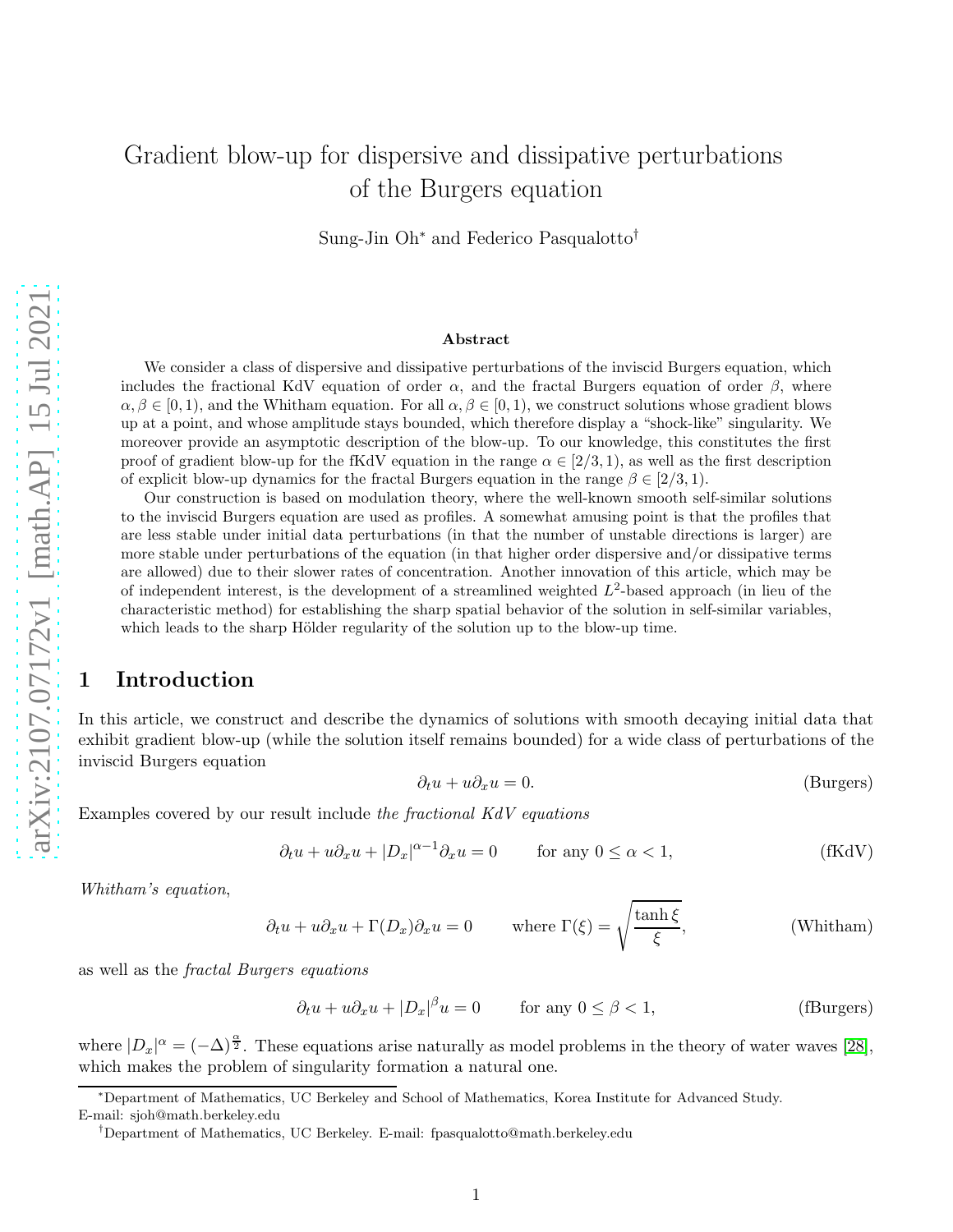Gradient blow-up (also referred to as *shock formation* or *wave breaking* in the contexts of hyperbolic conservation laws or water waves, respectively [\[36\]](#page-42-1)) for [\(fKdV\)](#page-0-0) in the range  $0 \leq \alpha < 1$  was conjectured from numerical experiments in [\[22\]](#page-41-0) and later in [\[18\]](#page-41-1). While the existence of gradient-blow-up solutions was known for [\(fKdV\)](#page-0-0) in the range  $0 \le \alpha < \frac{2}{3}$  and for [\(Whitham\)](#page-0-0) (see for instance [\[18,](#page-41-1) [17,](#page-41-2) [31,](#page-42-2) [37\]](#page-42-3)), our result seems to be the first construction of such blow-up solutions in the range  $\frac{2}{3} \leq \alpha < 1$ . We furthermore give a quantitative description of the blow-up dynamics in a stable blow-up regime in the case  $0 < \alpha < \frac{2}{3}$ , which seems to have not appeared in the literature (note that in the case  $\alpha = 0$ , the Burgers–Hilbert equation, a precise description of the same blow-up dynamics has already appeared in the recent work of Yang [\[37\]](#page-42-3), which is discussed further below). In all cases, we also observe that there exist smooth compactly supported initial data of either sign (everywhere nonnegative or nonpositive) that give rise to the same blow-up behavior, which disproves (yet suggests a refinement of) a conjecture made by Klein–Saut [\[22,](#page-41-0) Conjecture 3] for [\(Whitham\)](#page-0-0); see Remark [1.3](#page-3-0) below.

Concerning [\(fBurgers\)](#page-0-0), gradient blow-up was shown in the papers [\[20,](#page-41-3) [1,](#page-40-0) [14\]](#page-41-4) for all ranges  $0 < \beta < 1$ . Moreover, in a recent work of Chickering–Moreno-Vasquez–Pandya [\[7\]](#page-41-5), which we learned of while preparing our article, a quantitative description of a stable blow-up dynamics analogous to [\[37\]](#page-42-3) in the Burgers–Hilbert case was given in the case  $0 < \beta < \frac{2}{3}$ . Our work provides an alternative, independent description of the same stable blow-up regime, as well as the precise description of some examples of gradient-blow-up solutions in the case  $\frac{2}{3} \leq \beta < 1$ , which seems new.

Our proof is based on a systematic study of the stability of self-similar blow-up solutions for [\(Burgers\)](#page-0-0) under perturbations of the equation. As is well-known, [\(Burgers\)](#page-0-0) admits a two-parameter family of scaling symmetries (corresponding to separate rescaling of time and space), which results in a one-parameter family of self-similar change of variables[1](#page-1-0)

$$
(t, x, u) \mapsto (s, y, U) = \left(-\log(-t), \frac{x}{(-t)^b}, \frac{(-t)}{(-t)^b}u\right)
$$

,

parametrized by  $b > 0$ . Among these b's, there exist countably many choices that lead to *smooth* self-similar solutions (i.e., s-independent solution in the self-similar variables), namely  $b = \frac{2k+1}{2k}$  $\frac{k+1}{2k}$  for  $k = 1, 2, ...$  [\[15\]](#page-41-6). In what follows, we will refer the self-similar solutions in the case  $k = 1$  as ground states, and those in the case  $k > 2$  as excited states.

A key predecessor of this article is the recent work of Yang [\[37\]](#page-42-3) that, based on the modulation-theoretic approach of Buckmaster–Shkoller–Vicol [\[4\]](#page-40-1), constructed an open set of initial data giving rising to gradient-blow-up solutions to the Burgers–Hilbert equation (i.e., [\(1\)](#page-2-0) with  $\alpha = 0$ ) with ground state self-similar solutions to [\(Burgers\)](#page-0-0) as blow-up profiles (see also the very recent work [\[7\]](#page-41-5) for [\(fBurgers\)](#page-0-0) with  $0 < \beta <$ 2  $\frac{2}{3}$ ). In this article, we extend [\[37\]](#page-42-3) (and [\[7\]](#page-41-5)) to more general perturbations of the Burgers equation, while simultaneously allowing for the use of excited states as blow-up profiles<sup>[2](#page-1-1)</sup>.

In fact, these two extensions go hand in hand. A somewhat amusing point, made precise in this article, is that higher excited self-similar profiles, which are less stable under perturbations of the initial data (i.e., they are stable under higher co-dimensional set of initial data perturbations), are **more stable under** perturbations of the equation, in that higher order dispersive and/or dissipative terms are allowed<sup>[3](#page-1-2)</sup>. An explanation behind this phenomenon is as follows. The key factor that determines the stability of a selfsimilar profile under perturbations of the equation turns out to be its rate of concentration (i.e., the exponent  $b = \frac{2k+1}{2k}$  $\frac{k+1}{2k}$ , and the slower rates of the excited states lead to larger classes of admissible perturbations of the equation. To see this point heuristically, one may simply compare the "strength" of each term in the equation on the characteristic time and length scales of the k-th Burgers self-similar profile, which are  $\sim (-t)$ 

<span id="page-1-0"></span><sup>&</sup>lt;sup>1</sup>Here,  $(s, y, U)$  are the self-similar variables for solutions defined for negatives times that blow up at  $(t, x) = (0, 0)$ .

<span id="page-1-1"></span><sup>2</sup>At this point, we note the interesting work of Collot–Ghoul–Masmoudi [\[10\]](#page-41-7), which considered a two-dimensional partially dissipative perturbation of [\(Burgers\)](#page-0-0) and constructed blow-up solutions with both ground and excited states as blow-up profiles. We refer to Section [1.2](#page-3-1) for further discussion.

<span id="page-1-2"></span> ${}^{3}$ It is important to distinguish the perturbations of the equations discussed here, which are terms of the form  $Lu$  for some linear operator  $L$ , with an external forcing term  $f$ , which is independent of  $u$ . The effect of an external forcing term with compact support in spacetime should resemble that of a compactly supported initial data perturbation.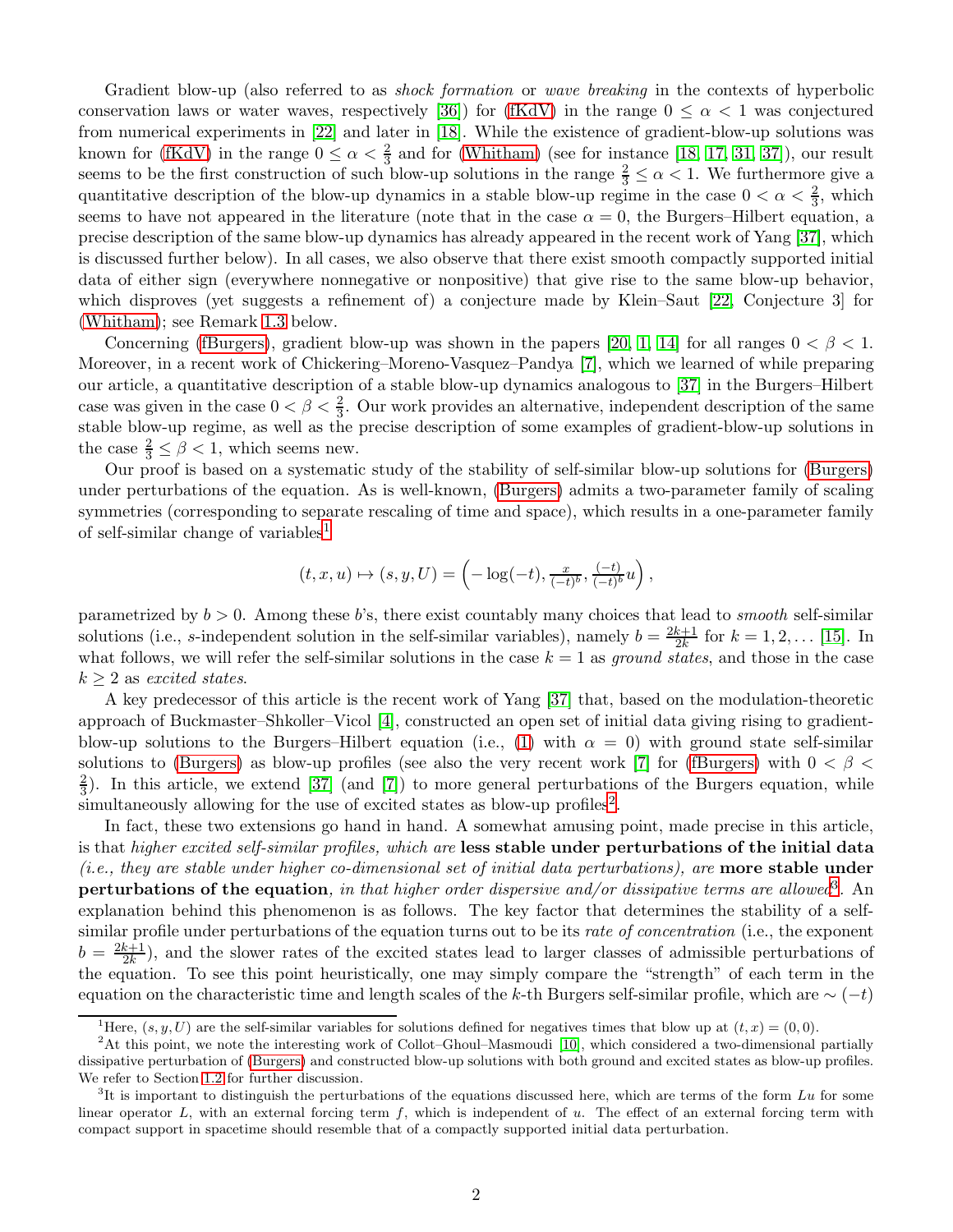and  $\sim (-t)^{\frac{2k+1}{2k}}$ , respectively. For instance, for [\(fKdV\)](#page-0-0), compare

$$
\partial_t u \sim (\tau - t)^{-1} u
$$
 vs.  $|D_x|^{\alpha - 1} \partial_x u \sim (-t)^{-\frac{2k+1}{2k}\alpha} u$ .

(In self-similar variables for [\(Burgers\)](#page-0-0), the "strength" of  $u\partial_x u$  is the same as that of  $\partial_t u$ .) The "strength" of the perturbation  $|D_x|^{\alpha-1}\partial_x u$  is weaker than that of  $\partial_t u$  when  $-\frac{2k+1}{2k}$  $\frac{k+1}{2k}\alpha < -1$ , or equivalently,  $\alpha < \frac{2k}{2k+1}$ ; note that this range improves as  $k$  increases. Our main theorem demonstrates that under this condition, the Burgers self-similar profile with  $b = \frac{2k+1}{2k}$  $\frac{k+1}{2k}$  is stable under passage to [\(fKdV\)](#page-0-0), leading to gradient-blow-up solutions to [\(fKdV\)](#page-0-0) that asymptote to the same Burgers self-similar profile near the singularity. On the other hand, it will become apparent that the instability of the self-similar profile under initial data perturbations does not affect its stability under perturbations of the equation.

We remark that the preceding points are in parallel with the recent remarkable works of Merle–Raphaël– Rodnianski–Szeftel on singularity formation for the compressible Euler equations, the compressible Navier– Stokes equations and defocusing nonlinear Schrödinger equations (NLS). In [\[26\]](#page-41-8), smooth self-similar profiles for the polytropic compressible Euler equations with characteristic length scales  $(-t)^{\frac{1}{r}}$  are constructed for discrete values of r. Then these profiles are used to demonstrate singularity formation for second-order dissipative (i.e., compressible Navier–Stokes [\[27\]](#page-42-4)) and dispersive (i.e., energy-supercritical defocusing NLS after Madelung transform  $[25]$ ) perturbations of the Euler equations, where the admissible values of r with respect to each perturbation may be determined with similar heuristics as above.

Another innovation in this article is the introduction of a robust yet sharp weighted  $L^2$ -based method to establish the optimal spatial growth of the solution in the appropriate self-similar variables, in lieu of the method of characteristics employed in [\[4\]](#page-40-1) and subsequent works. Such information is necessary to establish the sharp Hölder regularity, and in general even the boundedness (due to the lack of the maximum principle), of the solution up to the blow-up time. We refer the reader to Section [1.3](#page-5-0) below for a short description of this method.

#### 1.1 First statement of the main result and discussion

We now precisely state the class of equations studied in this article. For  $u : \mathbb{R}_t \times \mathbb{R}_x \to \mathbb{R}$ , consider

<span id="page-2-0"></span>
$$
\partial_t u + u \partial_x u + \Gamma \partial_x u + \Upsilon u = 0. \tag{1}
$$

Here, Γ and Υ are Fourier multipliers with symbols  $\Gamma(\xi)$  and  $\Upsilon(\xi)$  satisfying the following properties:

- 1.  $\Gamma(\xi), \Upsilon(\xi) \in C^{\infty}(\mathbb{R} \setminus \{0\})$  are real-valued and even<sup>[4](#page-2-1)</sup>;
- 2. Γ(ξ)ξ and  $\Upsilon(\xi)$  are symbols of order  $\alpha$  and  $\beta$  with  $0 \leq \alpha, \beta < 1$ , in the sense that for every multi-index I, there exists constants  $C_{\Gamma,N}, C_{\Upsilon,N} > 0$  such that for every  $|\xi| \geq 1$ ,

$$
|\partial_{\xi}^{I}(\Gamma(\xi)\xi)| \leq C_{\Gamma,N} |\xi|^{\alpha-|I|}, \qquad |\partial_{\xi}^{I}\Upsilon(\xi)| \leq C_{\Upsilon,N} |\xi|^{\beta-|I|}.
$$

On the other hand, we assume that  $\Gamma(\xi)\xi$  and  $\Upsilon(\xi)$  are bounded on  $\{\xi \in \mathbb{R} : |\xi| \leq 1\}$ .

3.  $\Upsilon(\xi) \geq 0$  (i.e.,  $\Upsilon$  is elliptic).

Clearly, [\(fKdV\)](#page-0-0), [\(Whitham\)](#page-0-0) are examples of [\(1\)](#page-2-0) with  $\Upsilon = 0$ , and [\(fBurgers\)](#page-0-0) is an example of (1) with  $\Gamma = 0$ . The order of  $\Gamma$  for [\(Whitham\)](#page-0-0) is  $\alpha = \frac{1}{2}$  $\frac{1}{2}$ .

By the standard energy method, it can be readily seen that the initial value problem for [\(1\)](#page-2-0) is locally well-posed in  $H^s$  for any  $s > \frac{3}{2}$ . Our main theorem concerns the formation of singularity for [\(1\)](#page-2-0) starting from smooth and well-localized initial data. In simple terms, the statement of our main theorem is as follows.

<span id="page-2-1"></span><sup>&</sup>lt;sup>4</sup>This property is equivalent to the requirement that the Fourier multiplier  $\Gamma \partial_x + \Upsilon$  maps real-valued functions to real-valued functions.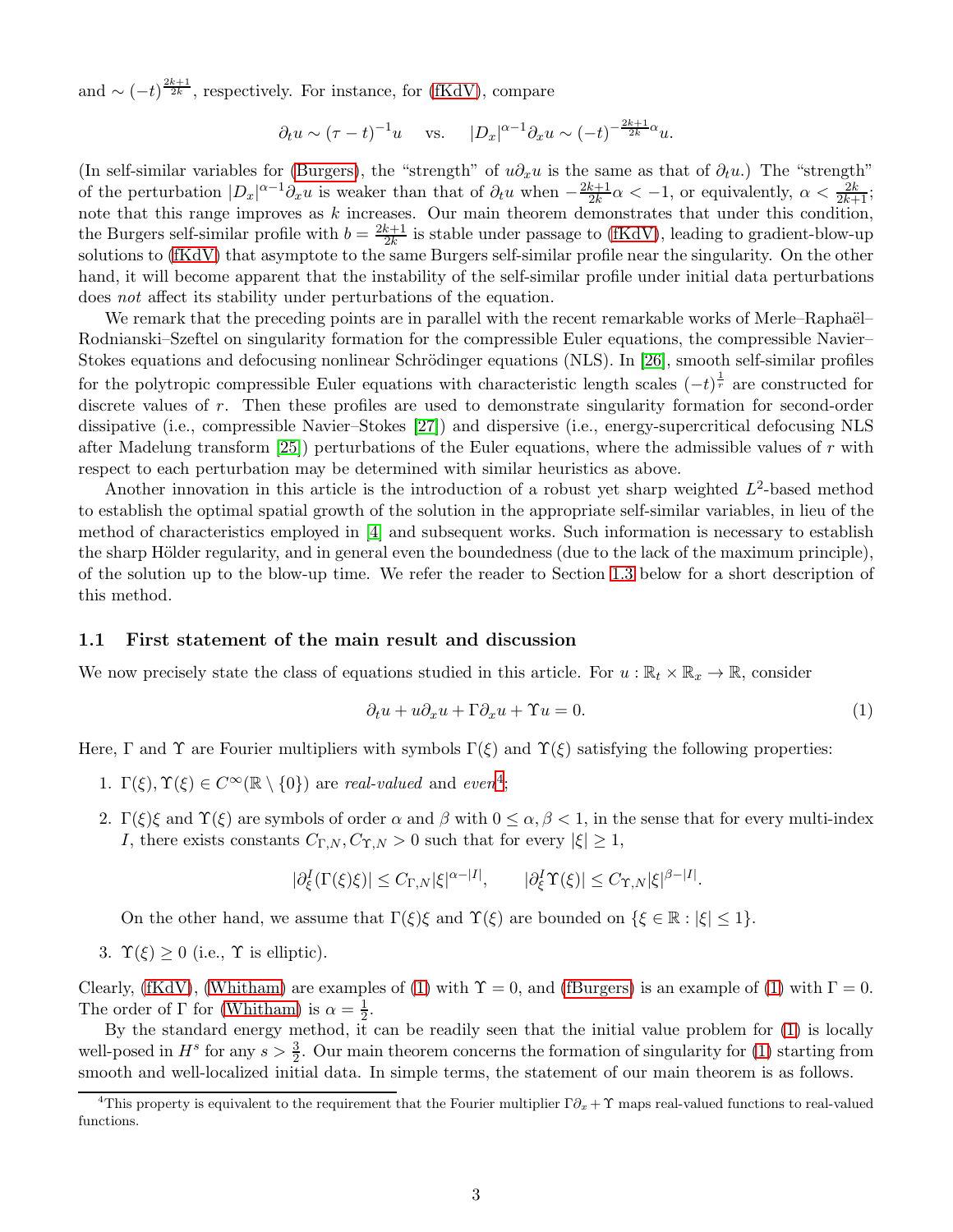<span id="page-3-2"></span>**Theorem 1.1.** Let k be a positive integer such that  $\alpha, \beta < \frac{2k}{2k+1}$ . Then there exist smooth initial data  $u_0$ for [\(1\)](#page-2-0) such that the resulting solution of (1) blows up in finite time in  $\mathcal{C}^{\sigma}$  for every  $\sigma > \frac{1}{2k+1}$ , while its  $\mathcal{C}^{\frac{1}{2k+1}}$  norm stays bounded until the blow-up time. In the case  $k=1$ , and for  $\alpha<\frac{2}{3}$  and  $\beta<\frac{2}{3}$ , the blow-up behavior is stable in  $H^5$ . In the case  $k > 1$ , these initial data form a "codimension  $2k - 2$  subset" of  $H^{2k+3}$ .

For more precise statements regarding the description of the initial data and blow-up dynamics, we refer to Theorem [3.1,](#page-14-0) Lemma [3.4](#page-15-0) and the ensuing discussion. Note moreover that it would be possible, by a more refined analysis, to show that the "codimension  $2k - 2$  subset" of  $H^{2k+3}$  in the above statement constitutes in reality a suitably regular submanifold of initial data. However, this is not carried out in the present work.

**Remark 1.2** (Stable blow-up regime). Note that Theorem [1.1](#page-3-2) applies to [\(fKdV\)](#page-0-0) for  $0 \le \alpha < \frac{2}{3}$ , [\(Whitham\)](#page-0-0) and [\(fBurgers\)](#page-0-0) for  $0 \leq \beta < \frac{2}{3}$  with  $k = 1$ , and as a result we obtain a blow-up behavior that is stable under initial data perturbations for these equations. On the other hand, in the range  $\frac{2}{3} \leq \alpha < 1$ , the term  $|D_x|^{\alpha-1}\partial_x$  cannot be merely treated as a small perturbation for  $k=1$ , and we must perturb off of an excited Burgers self-similar profile. Description of a stable (under initial data perturbations) blow-up for [\(fKdV\)](#page-0-0) for  $\frac{2}{3} \leq \alpha < 1$  remains an open problem.

<span id="page-3-0"></span>Remark 1.3 (The sign of the initial data). In [\[22,](#page-41-0) Conjecture 3], based on numerical investigation, the following interesting conjecture concerning the blow-up dynamics for [\(Whitham\)](#page-0-0) and the sign of the initial data was made:

- solutions to the Whitham equation  $\left[\ldots\right]$  for negative initial data  $u_0$  of sufficiently large mass will develop a cusp at  $t^* > t_c$  of the form  $|x - x^*|^{1/3}$  [...]
- solutions to the Whitham equation  $\left[\ldots\right]$  for positive initial data  $u_0$  of sufficiently large mass will develop a cusp at  $t^* > t_c$  of the form  $|x - x^*|^{1/2}$  [...]

Our construction provides an open set of initial data of each sign whose corresponding solutions all have the same blow-up behavior (i.e.,  $C^{\frac{1}{3}}$  remains bounded while  $C^{\sigma}$  for any  $\sigma > \frac{1}{3}$  blows up), thereby providing a counterexample to this conjecture as stated; see Remark [3.3](#page-14-1) below. Nevertheless, it is possible that the blow-up observed in [\[22\]](#page-41-0) for positive initial data is another stable blow-up regime, whose blow-up profile must have a positive sign. Verification of this revised picture remains an interesting open problem.

### <span id="page-3-1"></span>1.2 Prior works

The models we consider in the present paper have been considered several times in the literature. We try to give a (non-exhaustive) list of previous results here, dividing them into four main areas.

• Water waves. Some of the above equations, such as [\(fKdV\)](#page-0-0) and [\(Whitham\)](#page-0-0) arise as approximated models in the theory of water waves. In his 1967 paper Whitham [\[35\]](#page-42-5) introduced the equation bearing his name, arising as a nonlinear approximation for surface water waves, where the dispersive term satisfies the appropriate dispersion relation. For further discussion of the connections of [\(fKdV\)](#page-0-0) with the theory of water waves, we refer the reader to the work of Klein–Linares–Pilod–Saut [\[21\]](#page-41-10).

Many authors since the work of Whitham focused on the issue of singularity formation for such models. Wave breaking for [\(Whitham\)](#page-0-0) was first shown only formally by Seliger [\[32\]](#page-42-6), followed by Naumkin– Shishmarev [\[28\]](#page-42-0). The Russian authors were able to extend Seliger's argument to [\(fKdV\)](#page-0-0) in the case  $0 \leq \alpha < \frac{2}{3}$ . However, it appears that their arguments were not completely rigorous. In follow-up work, A. Constantin–Escher [\[11\]](#page-41-11) made these arguments fully rigorous in the case of a model problem very similar to [\(Whitham\)](#page-0-0), requiring however boundedness of the kernel, which does not cover the case of [\(Whitham\)](#page-0-0) itself.

In Castro–Cordoba–Gancedo [\[6\]](#page-40-2), the authors proved blow-up for [\(fKdV\)](#page-0-0) in the full range  $0 < \alpha < 1$ : their result show that the solution blows up in  $\mathcal{C}^{1,\sigma}$ , however it does not imply gradient blow-up in this case.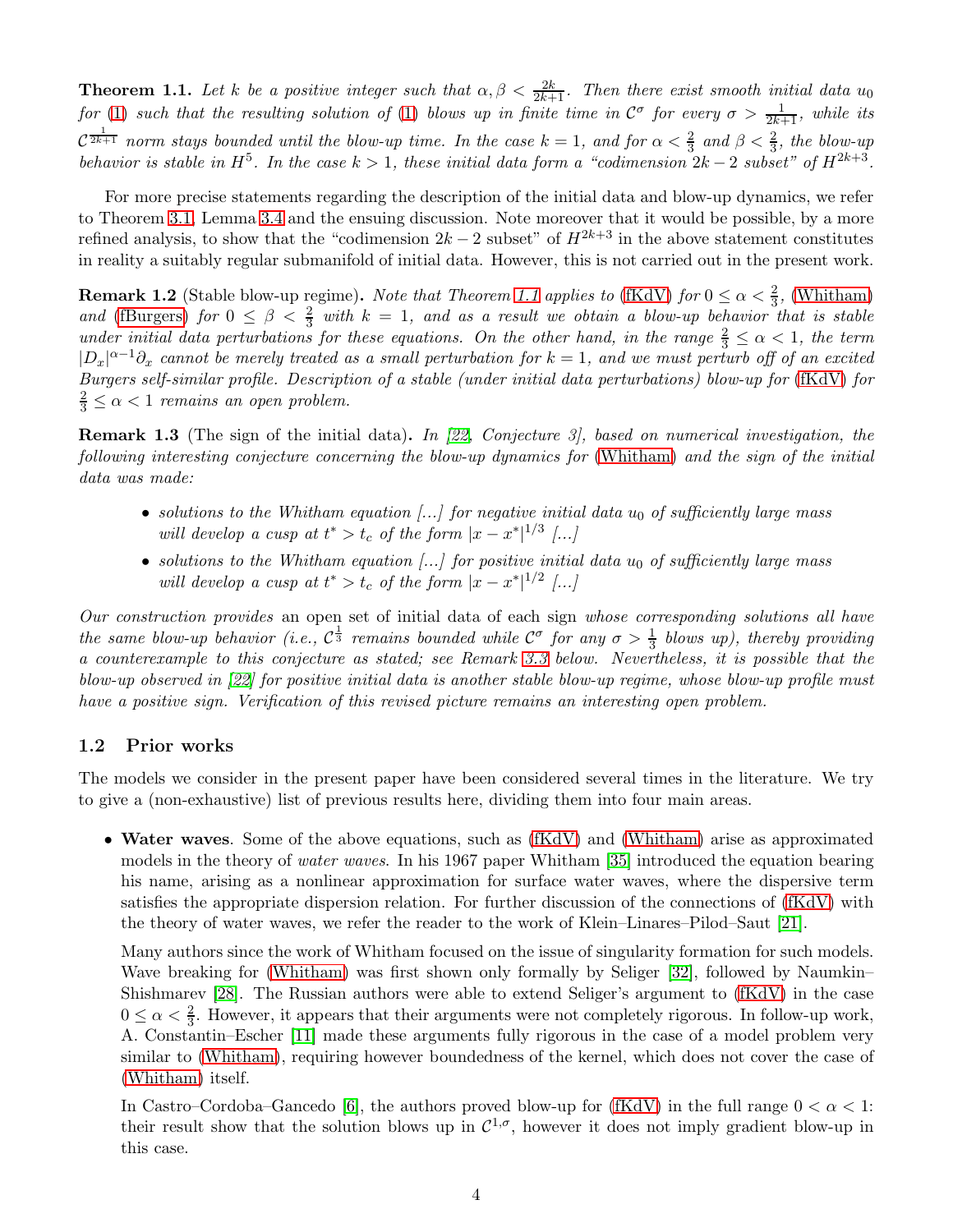In Klein–Saut [\[22\]](#page-41-0), the authors performed numerical experiments on [\(fKdV\)](#page-0-0) in the full range  $0 < \alpha < 1$ , which lead them to conjecture that wave breaking happens in the full range.

In Hur–Tao [\[18\]](#page-41-1), the authors were then able to show wave breaking for [\(fKdV\)](#page-0-0) in the case  $0 < \alpha < \frac{1}{2}$ and for [\(Whitham\)](#page-0-0). In later work, Hur was able to extend the blow-up construction to the range  $0 < \alpha < \frac{2}{3}$ , see Hur [\[17\]](#page-41-2).

More recently, Yang [\[37\]](#page-42-3) extended the shock formation construction to the case  $\alpha = 0$ , by means of a modulation-theoretic analysis in self-similar variables similar to [\[4\]](#page-40-1) (discussed below), which gives a precise description of singularity formation. Finally, Saut–Wang [\[31\]](#page-42-2) have also proved gradient blow-up for [\(fKdV\)](#page-0-0) in the case  $0 \le \alpha < \frac{3}{5}$  as well as for [\(Whitham\)](#page-0-0).

Concerning model problems, let us mention the work of Klein–Saut–Wang [\[23\]](#page-41-12), where the authors consider the modified fKdV equation (which features a cubic nonlinearity) in the range  $\alpha \in (0, 2)$ . In the weakly dispersive range ( $\alpha \in (0, 1)$ ), they show the existence of wave breaking solutions. Note also that, by the work of Saut–Wang [\[30\]](#page-42-7), modified fKdV admits global solutions for small data when  $\alpha$  is in the full range  $(0, 2)$ ,  $\alpha \neq 1$ .

Let us finally briefly mention the case of  $\alpha \geq 1$ , where the situation seems to be delicate. Conjecturally, when  $\alpha \in (1, 3/2)$ , the picture of "shock formation" is expected not to hold (see Klein–Saut [\[22\]](#page-41-0)) for the fKdV equation. In a recent work, Rimah was able to establish a precise version of this statement for a paralinearized version of the fKdV equation, thereby excluding wave breaking in the case  $\alpha \in (1,2)$ for a paralinearized model problem [\[29\]](#page-42-8). For modified fKdV with  $\alpha \in (1, 2)$ , Klein–Saut–Wang (again in [\[23\]](#page-41-12)), conjecture that, in the focusing case for  $\alpha \in (1, 2)$ , the  $L^{\infty}$  norm of the solution blows up (and no wave breaking occurs).

• Weak dissipation. Weakly dissipative models have also attracted significant attention from the fluid dynamics community. For [\(fBurgers\)](#page-0-0) in the case  $0 \leq \beta < 1$ , Kiselev–Nazarov–Shterenberg [\[20\]](#page-41-3) and independently Alibaud–Droniou–Vovelle [\[1\]](#page-40-0) as well as Dong–Du–Li [\[14\]](#page-41-4) were able to show gradient blow-up. Very recently, Chickering–Moreno-Vasquez–Pandya [\[7\]](#page-41-5) used an approach similar to [\[4,](#page-40-1) [37\]](#page-42-3) to give a precise description of stable blow-up dynamics in the case  $0 \le \beta < \frac{2}{3}$ .

We note that the blow-up solutions to [\(fBurgers\)](#page-0-0) constructed in this article sharply complement known regularity criteria for [\(fBurgers\)](#page-0-0). More precisely, regularity results on linear advection-fractional dissipation equation  $[12, 33, 34]$  $[12, 33, 34]$  $[12, 33, 34]$  (see also  $[19]$  for time-integrated criteria) imply that if u is a solution to [\(fBurgers\)](#page-0-0) such that  $u \in L^{\infty}_t([0,\tau_+); C^{(1-\beta)+\epsilon})$  for some  $\epsilon > 0$ , then  $\partial_x u$  is Hölder continuous up to time  $\tau_{+}$ , and therefore the solution extends past  $[0, \tau_{+})$ . On the other hand, for each  $k \geq 1$ , Theorem [1.1](#page-3-2) demonstrates the existence of a blow-up solution u to [\(fBurgers\)](#page-0-0) with  $u \in L^{\infty}_t([0,\tau_+); \mathcal{C}^{\frac{1}{2k+1}}$  for any  $\beta < \frac{2k}{2k+1}$  (or more instructively,  $\frac{1}{2k+1} < 1 - \beta$ ).

• Self-similar constructions in fluids. Our blow-up construction is based on the method of modulation theory in self-similar variables using smooth self-similar solutions to the Burgers equation as blow-up profiles. This method was recently applied to compressible fluid dynamics with great success in a series of work [\[4,](#page-40-1) [3,](#page-40-3) [5\]](#page-40-4) by Buckmaster–Shkoller–Vicol. In [\[4,](#page-40-1) [3\]](#page-40-3), the authors use a self-similar method to show shock formation for polytropic compressible Euler in two and three space dimensions, giving a precise asymptotic description of shock formation at the point of first singularity, even in the presence of vorticity. They moreover extended their treatment to the non-isentropic case in [\[5\]](#page-40-4), showing for the first time generation of vorticity at the shock.

We also mention the work of Buckmaster–Iyer [\[2\]](#page-40-5), in which the authors show formation of unstable shocks for two-dimensional polytropic compressible Euler by using (first) excited states as blow-up profiles, albeit via a different argument (Newton iteration) than what is used in this article (topological argument) to control the unstable directions.

Another instance of this method can be found in the interesting work of Collot–Ghoul–Masmoudi [\[10\]](#page-41-7), in which the authors construct gradient blow-up for a two-dimensional Burgers equation with transverse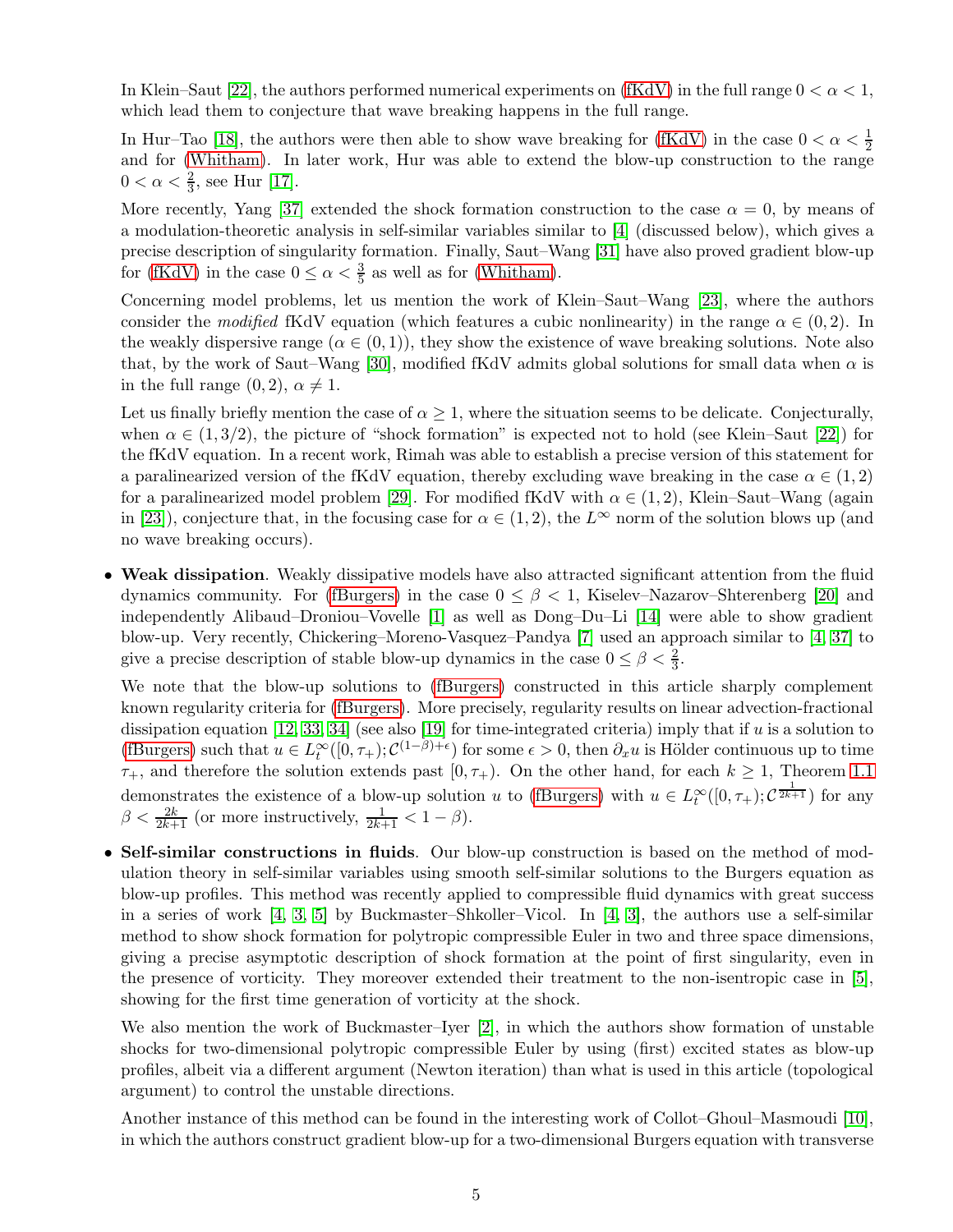viscosity, which is a simplified model for Prandtl's boundary layer equation. In particular, similarly to the present article, [\[10\]](#page-41-7) employs weighted  $L^2$ -bounds (albeit nonsharp) and makes use of all excited states as blow-up profiles via a topological argument.

Concerning self-similar solutions in fluids, we finally mention the groundbreaking recent work of Elgindi on the blow-up of the 3D incompressible Euler equations in the  $\mathcal{C}^{1,\alpha}$  regularity class [\[16\]](#page-41-15).

• Geometric blow-up constructions. Finally, we also mention the geometric blow-up constructions pioneered by Christodoulou in [\[8\]](#page-41-16), where shock formation for the compressible irrotational Euler equations is shown. The work of Christodoulou relies on powerful energy estimates, which allow not only to construct the point of first singularity, but also the maximal development of the solution. These ideas enabled Christodolou to later address the restricted shock development problem [\[9\]](#page-41-17). Moreover, Luk–Speck used geometric ideas to show stability of planar shocks under perturbations with nonzero vorticity [\[24\]](#page-41-18). In the context of the present work, it would be very interesting to extend this type of reasoning to include weakly dispersive and dissipative effects.

#### <span id="page-5-0"></span>1.3 Strategy of the proof

In this section, we outline the strategy of the proof. For the purposes of this section, let us restrict to the case of [\(fKdV\)](#page-0-0). Our argument is based on the underlying analysis of stable (and unstable) blow-up for the Burgers equation. It is well known (see, for instance, [\[15\]](#page-41-6)) that, for any given  $k \in \mathbb{N}$ ,  $k \ge 1$ , the Burgers equation admits self-similar solutions exhibiting blow-up in  $\mathcal{C}^{0,\frac{1}{2k+1}+}$ , which are each associated to a self-similar blow-up profile and self-similar coordinates.

We start from equation [\(fKdV\)](#page-0-0), which is written in the variables  $(t, x, u)$ , and we rewrite it in the appropriate self-similar variables arising from Burgers, which we call  $(s, y, U)$ . For the precise definition of these variables, see Section [2.2.](#page-8-0) We expect the unstable behavior to be encoded by the derivatives of U up to and including order 2k at  $y = 0$ . In view of this observation, we are going to track of the values of  $\partial_y^j U(s,0)$  throughout the evolution,  $j=0,\ldots, 2k$ .

Three of the unstable modes can be controlled naturally by modulation parameters adapted to the symmetries of the equation: time translation, space translation and Galilean transformation. The modulation conditions will therefore be imposed on  $U(s,0)$ ,  $\partial_y U(s,0)$  and  $\partial_y^{2k} U(s,0)$ , and the modulation parameters are going to be called  $(\tau, \xi, \kappa)$ . In the case  $k = 1$ , there are only three unstable directions, which allows us to show stable blow-up.

In the case  $k > 1$ , the remaining  $2k - 2$  unstable directions will have to be controlled by selecting the initial data appropriately. For the precise definition of the modulation parameters and to see how they arise from the symmetries of the equation, see Section [2.2.](#page-8-0)

With this setup, in the self-similar variables, [\(fKdV\)](#page-0-0) then becomes:

$$
\partial_s U + by \partial_y U + \left( -e^{bs} \xi_s + (1 + e^s \tau_s) e^{(b-1)s} \kappa \right) \partial_y U - (b-1) U + e^{(b-1)s} \kappa_s + (1 + e^s \tau_s) U \partial_y U
$$
  
=  $(1 + e^s \tau_s) e^{-s(1-b\alpha)} \partial_y |D_y|^{\alpha-1} U.$ 

Here, we have defined  $b = \frac{2k+1}{2k}$  $\frac{k+1}{2k}$ .

For ease of exposition, we are now going to set all the modulation parameters to zero. We obtain the following equation:

<span id="page-5-1"></span>
$$
\partial_s U - (b-1)U + (U + by)\partial_y U = e^{-s(1-b\alpha)}\partial_y |D_y|^{\alpha-1}U. \tag{2}
$$

The key observation is that, as long as  $1 - b\alpha > 0$ , we are able to treat the term on the RHS in a perturbative way due to the exponentially decaying prefactor. Since  $b \to 1$  as  $k \to \infty$ , we are able to treat values of  $\alpha$  arbitrarily close to 1 by choosing k appropriately.

We will set up a bootstrap argument and our goal will be to show that equation [\(2\)](#page-5-1) admits a global (in self-similar time s) solution. The starting point is that  $\partial_y U$  can be treated almost independently by a Lagrangian analysis, which yields a uniform bound for  $\partial_y U$  in  $L^{\infty}$ . Through the intermediate step of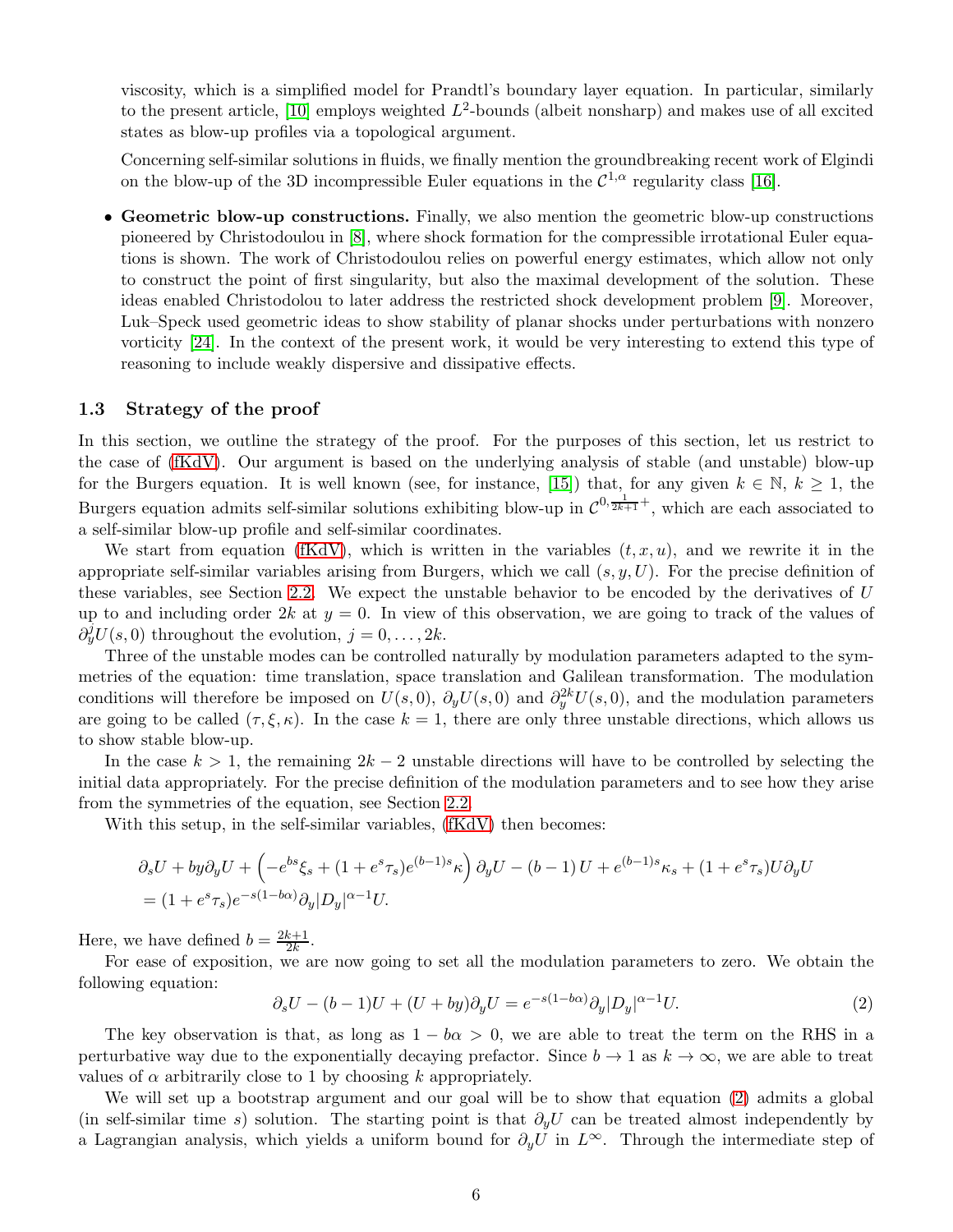showing a uniform  $L^2$  bound for  $\partial_y^2 U$ , we finally propagate appropriate weighted (in y) bounds for top-order derivatives. The weights are adapted to the Lagrangian flow of the equation, and their purpose is to show that the solution displays the correct asymptotic behavior at the time of blow-up. This is carried out in a weighted  $L^2$  framework, which has a twofold advantage. First, we show blow-up without the need to consider the difference with the exact self-similar blow-up profile, which is an amusing aspect by itself. Second, this part of the argument is entirely  $L^2$  based, which avoids derivative loss at the top order.

The final part of the argument is then devoted to addressing the "unstable" part, i.e. the ODE analysis for the modulation parameters and for the unstable derivatives of U at  $y = 0$ . We introduce a "trapping" condition" for the unstable coefficients (i.e., a decay condition on derivatives of U at  $y = 0$ ) and show, by way of a shooting argument, that initial data can be selected such that the trapping condition holds for all times.

We are now going to describe the strategy in more detail, again focusing on the case of fKdV.

1. Control of  $\|\partial_y U\|_{L^{\infty}}$ . We differentiate equation [\(2\)](#page-5-1) by  $\partial_y$  and we obtain:

$$
\partial_s U' + U' + (U')^2 + (U + by)\partial_y U' = e^{-s(1 - b\alpha)}\partial_y |D_y|^{\alpha - 1} U'.\tag{3}
$$

Let us for a moment neglect the nonlocal RHS. We rewrite  $U'$  in Lagrangian coordinates (we let  $\tilde{U}'$ be U' written in Lagrangian coordinates) and we obtain the following equation for  $\tilde{U}'$ :

<span id="page-6-0"></span>
$$
\partial_s \tilde{U}' = -\tilde{U}'(\tilde{U}' + 1).
$$

We immediately see that the inequality  $-1 < \tilde{U} < 1$  is preserved by the above Lagrangian ODE, and moreover this bound carries over to the original equation [\(3\)](#page-6-0). This control is going to be the starting point of our analysis (see Lemma [5.2\)](#page-26-0).

Building upon this inequality, we then show that, depending on the region considered,  $U'(s, y)$  either satisfies a coarse polynomial bound in terms of  $|y|$ , or it decays exponentially in self-similar time (see Lemma [5.2,](#page-26-0) part 4). We will use this, later in the course of the argument, to show dissipativity of the equation in a region where  $y$  is large.

2. Control of  $\|\partial_y^{2k+2}U\|_{L^2(\mathbb{R})}$  and  $\|\partial_y^{2k+3}U\|_{L^2(\mathbb{R})}$ . These terms are "top order" in terms of derivatives. In this part, we shall first accomplish the intermediate task of controlling  $\|\partial_y^2 U\|_{L^2(\mathbb{R})}$ . We first show, by a Lagrangian argument, that  $U''$  satisfies a uniform  $L^{\infty}$  bound in the "close" region  $|y| \leq \frac{1}{4}$ . We emphasize that, in this case, it is extremely important that the bound, as well as its region of validity, be independent of the bootstrap parameters. The reason is that we then perform a weighed  $L^2$  estimate in the region  $R := \{y \in \mathbb{R} : \frac{1}{4} \le |y| \le y_2\}$ , and we wish to control the expression

$$
\left\|\exp\left(-\frac{\lambda}{2}y\right)U''\right\|_{L^2(R)}
$$

,

where  $\lambda$  is a positive real parameter, and  $y_2$  is a positive number which we regard as large. We thus require the parameter  $\lambda$  to depend on the lower bound for |y| when  $y \in R$ , and it is therefore crucial that this lower bound be independent of the bootstrap parameters. Finally, we need to show a bound in the "far away" region, where  $|y| \ge y_2$ . We use the smallness of U' to show that the equation for U'' has a dissipative character for  $|y| \ge y_2$ . Combining the three regions, we obtain a uniform  $L^2$  bound for  $U''$ . This is the content of Lemma [5.3.](#page-31-0)

Turning now to the proof of the bounds for  $\|\partial_y^{2k+2}U\|_{L^2(\mathbb{R})}$  and  $\|\partial_y^{2k+3}U\|_{L^2(\mathbb{R})}$ , we recall the familiar observation that, taking  $2k + 2$  derivatives of equation [\(2\)](#page-5-1), the linear term on the LHS becomes dissipative everywhere on R. Combining this fact with interpolation and the control of  $\partial_y^2 U$  in  $L^2$ , which was obtained as an intermediate step, allows us to deduce a uniform bound for  $\|\partial_y^{2k+2}U\|_{L^2(\mathbb{R})}$ . Using this control, it is then straightforward to derive a bound for  $\|\partial_y^{2k+3}U\|_{L^2(\mathbb{R})}$  (we require control up to this order due to a technical point: we will need to bound  $\partial_y^{2k+1}U$  at  $y=0$  by Sobolev embedding, in order to control the evolution of  $\partial_y^{2k+1}U$  at  $y=0$  in the "unstable" part of the argument). The high order bounds are obtained in Lemma [5.4.](#page-33-0)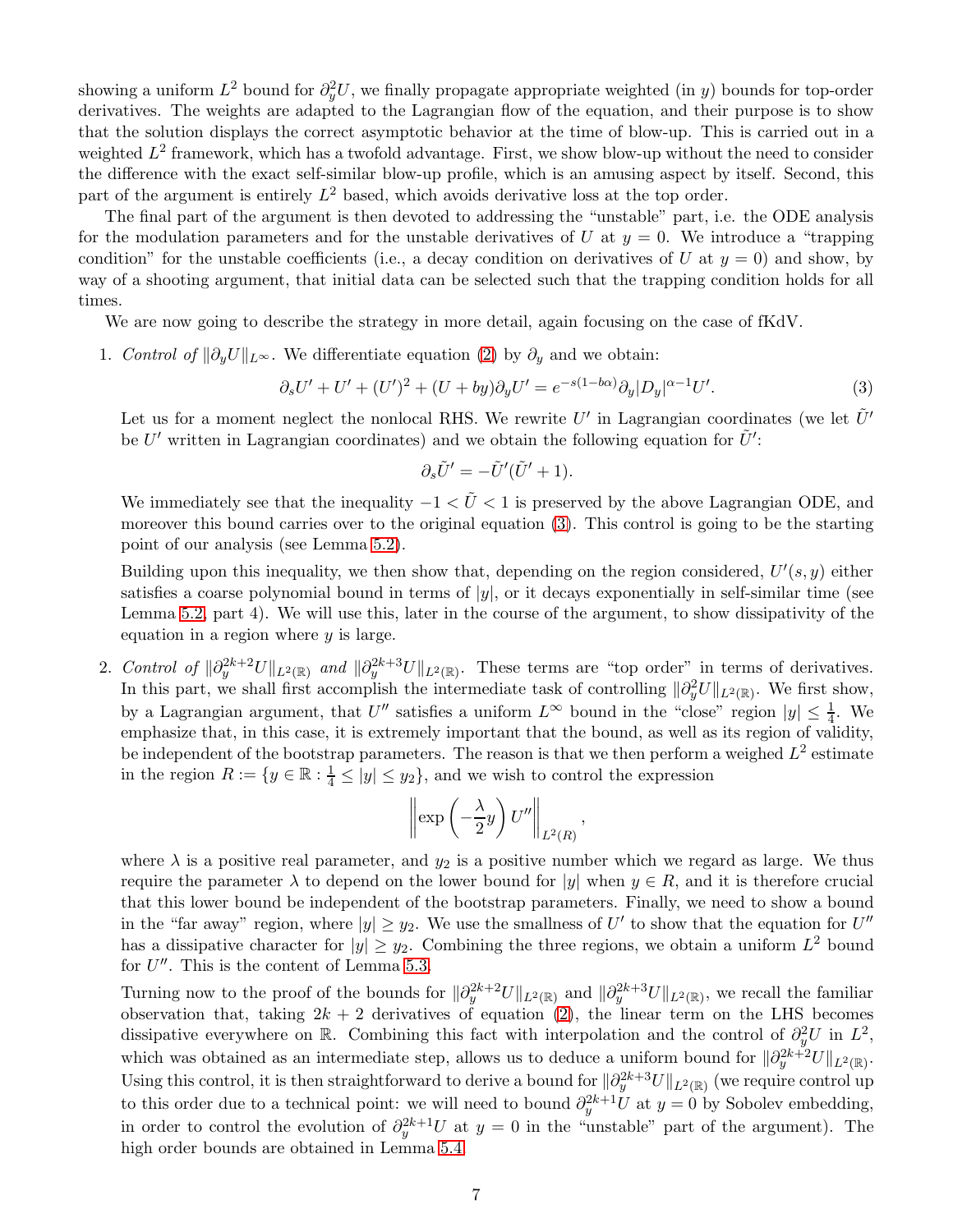3. Control of weighted  $L^2$  norms. Recall that the exact self-similar profile  $\bar{U}$  for the Burgers equation satisfies, for large  $|y|$ ,

<span id="page-7-0"></span>
$$
|y|^{\frac{1}{2k+1}-j} \lesssim |\partial_y^j \bar{U}| \lesssim |y|^{\frac{1}{2k+1}-j},\tag{4}
$$

where  $j \geq 0, j \in \mathbb{N}$ .

In this part of the argument, we wish to propagate an appropriate  $L^2$  version of the above polynomial decay bound, using a weighted  $L^2$  space, for top-order number of derivatives (i.e., when  $j = 2k + 3$ ). This information is needed to show that the blow-up solution is in the correct Hölder regularity class up to the blow-up time.

The weights are constructed such that, in a region of bounded  $x$  (i. e. a region which corresponds to the image under the Lagrangian flow of a bounded  $y$ -interval centered at  $(0)$ , one obtains the corresponding decay in y. Outside this region, the weight is "tapered": it is independent of y, and grows exponentially in self-similar time at the correct rate.

More precisely, given  $n \in \mathbb{N}$  and  $L > 0$ , we define the semi-norm

$$
||V||_{\dot{\mathcal{H}}^n_{ \frac{L}{2}} (\partial_y^n V)^2 dy \right)^{\frac{1}{2}}.
$$

Note that it consists of two terms: each expression in the first summand scales according to [\(4\)](#page-7-0), and the second summand is obtained by choosing the weight to be the matching constant outside the region  $|y| \leq \frac{L}{2}$ . In practice, since the Lagrangian flow away from  $y = 0$  is well approximated by  $y = Ce^{bs}$ , we are going to set  $L = e^{bs}$ .

Our goal will then be to show that  $||U||_{\dot{\mathcal{H}}_{\leq e^{bs}}^{2k+3}}$  is uniformly bounded in s. As a first step, we first show a uniform bound on  $||U||_{\dot{\mathcal{H}}^1_{\leq e^{bs}}}$ . To obtain it, we multiply the equation for  $U'$  by a weight approximately adapted to the Lagrangian flow in a region of large  $y$ . The growth rate of the weight is also chosen appropriately.

Using this information, the bound for  $||U||_{\dot{\mathcal{H}}_{\leq e^{bs}}^{2k+3}}$  is obtained in a similar fashion. In this case, however, one needs to be careful about a potential loss of derivative, as the nonlocal term does not commute with the weight. To deal with this issue, we show a commutator estimate (see Lemma [4.3\)](#page-21-0). The weighted bounds are proved in Lemma [5.5.](#page-34-0)

**Remark 1.4.** Note that, if we set  $L = \infty$ , the above semi-norm is scale invariant.

4. Topological argument. Finally, in Section [6,](#page-38-0) we employ a topological procedure relying on the instability of the ODE system satisfied by the Taylor coefficients of U at  $y = 0$  to close the argument. This procedure will moreover select appropriately the initial data in the unstable case. This type of construction is well known in the dispersive community: see, for instance, the paper by Côte, Martel, and Merle [\[13\]](#page-41-19).

Recall the trapping condition, i.e. a decay condition for the "unstable" Taylor coefficients of U at  $y = 0$ . We want to show that, upon appropriately choosing initial data, it can be arranged that the solution remains trapped globally in time.

First, in Lemma [6.1](#page-38-1) we show that, under the bootstrap assumptions and assuming the trapping condition, the evolution of the modulation parameters is controlled.

Finally, in Lemma [6.3,](#page-39-0) we show that the ODE system satisfied by the first  $2k + 1$  Taylor coefficients of U at  $y = 0$  displays an unstable character, and we use this fact, combined with a Brouwer-type argument, to show that we can select initial data such that the corresponding solution is trapped for all time. This concludes the argument.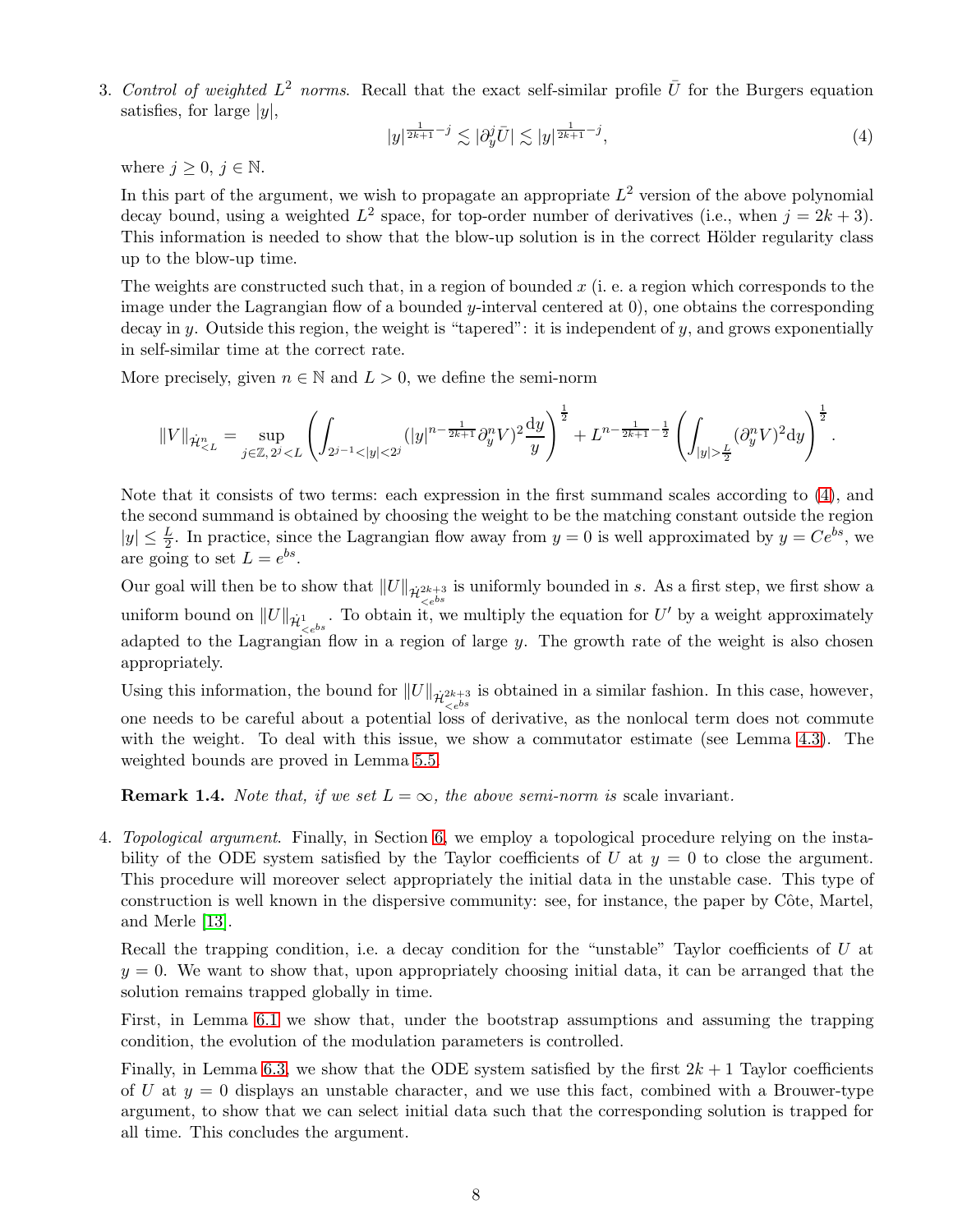**Remark 1.5.** Note that parts 1. and 2. of the above outline rely on showing  $L^{\infty}$  estimates, which are proved here by means of Lagrangian analysis. This Lagrangian approach seems to be the most efficient way (in terms of degree of technicality) to analyze directly the unknown U (which is what we do in this paper), rather than the difference between U and the exact self-similar profile. However, we believe that, if instead one were to analyze the difference between U and the corresponding self-similar profile, one would be able to carry out the argument without the need for Lagrangian analysis. This approach would make the argument completely  $L^2$  based.

#### 1.4 Organization of the paper

In Section [2,](#page-8-1) we introduce the relevant equations, the self-similar coordinates, the modulation parameters, and the unstable ODE system for Taylor coefficients at  $y = 0$ . In Section [3,](#page-13-0) we give a precise statement of the main theorem (Theorem [3.1\)](#page-14-0), and reduce its proof to establishing two key lemmas, Lemma [3.6](#page-16-0) (main bootstrap lemma) and Lemma [3.9](#page-17-0) (shooting lemma for unstable coefficients when  $k > 1$ ). After collecting some useful lemmas for the Fourier multipliers arising in our problem in Section [4,](#page-19-0) the following two sections are devoted to the proof of the two key lemmas. In Section [5,](#page-25-0) close the bootstrap assumptions on the solution U in appropriate self-similar variables. In Section  $6$ , we estimate the ODEs for the modulation parameters and stable coefficients, thereby completing the proof of Lemma [3.6.](#page-16-0) Moreover, in case  $k > 1$ , we analyze the ODEs for the unstable coefficients and establish Lemma [3.9.](#page-17-0)

#### Acknowledgements

F. Pasqualotto would like to acknowledge Tristan Buckmaster and Javier Gómez-Serrano for insightful discussions on blow-up constructions. This material is based partially upon work supported by the National Science Foundation under Grant No. DMS-1928930 while the authors participated in a program hosted by the Mathematical Sciences Research Institute in Berkeley, California, during the Spring 2021 semester. S.- J. Oh was partially supported by the Samsung Science and Technology Foundation under Project Number SSTF-BA1702-02, a Sloan Research Fellowship and a National Science Foundation CAREER Grant under NSF-DMS-1945615.

# <span id="page-8-1"></span>2 Preliminaries

#### 2.1 Notation and conventions

As is usual, we use  $C > 0$  to denote a positive constant that may change from line to line. Dependencies of C are expressed by subscripts. Moreover, we use the standard notation  $A \leq B$  for  $|A| \leq CB$ , and  $A \simeq B$ for  $A \leq B$  and  $B \leq A$ , and dependencies of the implicit constant C are expressed by subscripts.

Given a symbol  $\Gamma(\xi)$ , we denote by  $\Gamma(D_x)$  its quantization in x, i.e.,  $\Gamma(D_x)V = \mathcal{F}_x^{-1}[\Gamma(\xi)\mathcal{F}_x[V](\xi)],$ where  $\mathcal{F}_x$  denotes the Fourier transform in the variable x. For each  $k \in \mathbb{Z}$ , we define the Littlewood–Paley projection  $P_{\leq k}$  to be the Fourier multiplier operator with symbol  $P_{\leq k}(\xi)$  defined by  $P_{\leq k}(\xi) = P_{\leq 0}(2^{-k}\xi)$ , where  $P_{\leq 0}$  is a nonnegative smooth function supported in  $[-2, 2]$  and equals 1 on  $[-1, 1]$ . We also introduce the symbols  $P_k(\xi) = P_{\leq k}(\xi) - P_{\leq k-1}(\xi)$  and  $P_{>k}(\xi) = 1 - P_{\leq k}(\xi)$ , as well as the corresponding Fourier multipliers (which are also called Littlewood–Paley projections).

#### <span id="page-8-0"></span>2.2 Derivation of the equations in self-similar variables

Given parameters  $\tau, \xi, \kappa \in \mathbb{R}$  and  $\lambda > 0$  (called *modulation parameters*), consider the change of variables  $(t, x, u) \mapsto (s, y, U),$ 

<span id="page-8-2"></span>
$$
t = \tau - e^{-s}, \qquad x = \lambda y + \xi, \qquad u(t, x) = \frac{\lambda}{\tau - t} U + \kappa. \tag{5}
$$

Note that varying the modulation parameters  $\tau$ ,  $\xi$ ,  $\kappa$  and  $\lambda$  correspond to applying time translation, space translation, Galilean boost  $(u \mapsto u(x-\kappa t)-\kappa)$  and spatial scaling to the solution, which are exact symmetries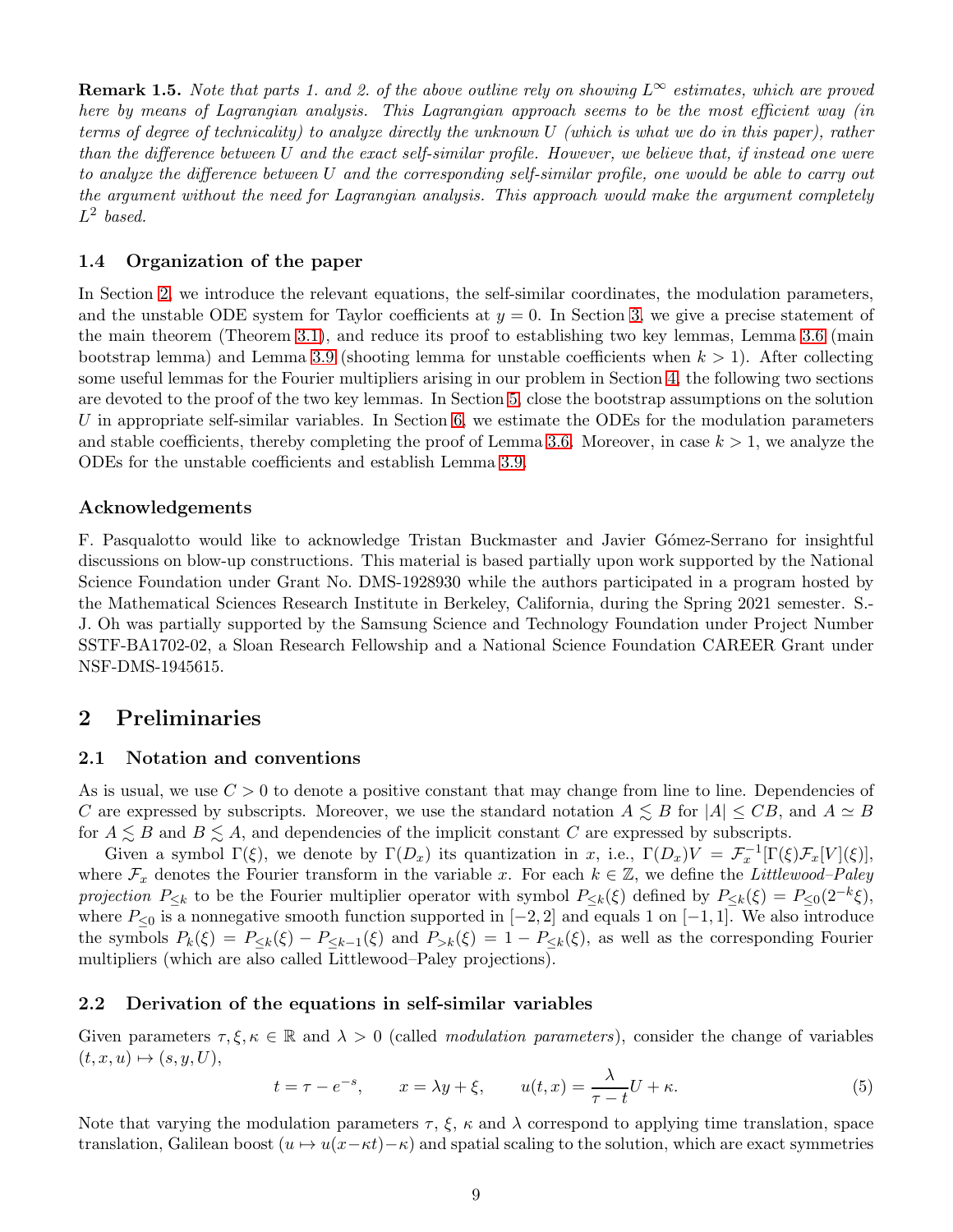for the (invsicid) Burgers equation. Hence,  $(s, y, U)$  are nothing but the rescaled variables for Burgers equation centered at  $(t, x, u) = (\tau, \xi, \kappa)$  at spatial scale  $\lambda$ .

We let the modulation parameters depend dynamically on t, i.e.,  $\tau = \tau(t)$ ,  $\xi = \xi(t)$ ,  $\kappa = \kappa(t)$  and  $\lambda = \lambda(t)$ , and consider the same change of variables [\(5\)](#page-8-2). Note that

$$
\partial_t s = e^s (1 + e^s \tau_s)^{-1}, \qquad \partial_t y = -e^s (1 + e^s \tau_s)^{-1} \left( \frac{\lambda_s}{\lambda} y + \frac{\xi_s}{\lambda} \right), \qquad \partial_x s = 0, \qquad \partial_x y = \frac{1}{\lambda},
$$

so that

$$
\partial_t u = \lambda e^{2s} (1 + e^s \tau_s)^{-1} \left( \partial_s U - \frac{\lambda_s}{\lambda} y \partial_y U - \frac{\xi_s}{\lambda} \partial_y U + \left( \frac{\lambda_s}{\lambda} + 1 \right) U + \frac{e^{-s}}{\lambda} \kappa_s \right),
$$
  
\n
$$
u \partial_x u = \lambda e^{2s} \left( \left( U + \frac{e^{-s}}{\lambda} \kappa \right) \partial_y U \right),
$$
  
\n
$$
\Gamma(D_x) \partial_x u = \lambda e^s \Gamma(\lambda^{-1} D_y) \lambda^{-1} \partial_y \left( U + \lambda^{-1} e^{-s} \kappa \right),
$$
  
\n
$$
\Upsilon(D_x) u = \lambda e^s \Upsilon(\lambda^{-1} D_y) \left( U + \lambda^{-1} e^{-s} \kappa \right).
$$

Thus, [\(1\)](#page-2-0) becomes

$$
\partial_s U - \frac{\lambda_s}{\lambda} y \partial_y U + \left( -\frac{\xi_s}{\lambda} + (1 + e^s \tau_s) \frac{e^{-s}}{\lambda} \kappa \right) \partial_y U + \left( \frac{\lambda_s}{\lambda} + 1 \right) U + \frac{e^{-s}}{\lambda} \kappa_s
$$
  
+ 
$$
(1 + e^s \tau_s) \left( U \partial_y U + e^{-s} \Gamma(\lambda^{-1} D_y) \lambda^{-1} \partial_y \left( U + \lambda^{-1} e^{-s} \kappa \right) + e^{-s} \Upsilon(\lambda^{-1} D_y) \left( U + \lambda^{-1} e^{-s} \kappa \right) \right) = 0.
$$

In what follows, we shall assume the following *self-similarity ansatz* for  $\lambda$ : Given  $k \in \mathbb{N}$ , set  $b := \frac{2k+1}{2k}$  and

<span id="page-9-1"></span><span id="page-9-0"></span>
$$
\lambda = (\tau - t)^b = e^{-bs}.\tag{6}
$$

Then  $\frac{\lambda_s}{\lambda} = -b$ , and we arrive at

$$
\partial_s U + by \partial_y U + \left( -e^{bs} \xi_s + (1 + e^s \tau_s) e^{(b-1)s} \kappa \right) \partial_y U - (b-1) U + e^{(b-1)s} \kappa_s \n+ (1 + e^s \tau_s) \left( U \partial_y U + e^{-s} \Gamma(e^{bs} D_y) e^{bs} \partial_y \left( U + e^{(b-1)s} \kappa \right) + e^{-s} \Upsilon(e^{bs} D_y) \left( U + e^{(b-1)s} \kappa \right) \right) = 0.
$$
\n(7)

If  $\Gamma$  and  $\Upsilon$  were zero, and  $\tau$ ,  $\xi$ ,  $\kappa$  were constant, then [\(7\)](#page-9-0) is precisely the self-similar Burgers equation with scales [\(6\)](#page-9-1). As is well-known, the values  $b = \frac{2k+1}{2k}$  with  $k = 1, 2, \ldots$  are distinguished by the property that they admit smooth steady profiles of the self-similar Burgers equation [\[15,](#page-41-6) Section 11.2]; see also Subsection [2.3](#page-10-0) below.

Our intention is to view the linear terms  $e^{-s}\Gamma(e^{bs}D_y)e^{bs}\partial_yU$  and  $e^{-s}\Upsilon(e^{bs}D_y)U$  as perturbations. To motivate the way we will decompose these terms, consider the model cases  $\Gamma(\xi) = c_{\Gamma} |\xi|^{\alpha-1}$  and  $\Upsilon(\xi) = c_{\Upsilon} |\xi|^{\beta}$  $(c_{\Gamma}, c_{\Upsilon} \in \mathbb{R})$ . Then  $\Gamma(e^{bs}D_y)e^{bs}\partial_y = c_{\Gamma}e^{b\alpha s}|D_y|^{\alpha-1}\partial_y$  and  $\Upsilon(e^{bs}D_y) = c_{\Upsilon}e^{b\beta s}|D_y|^{\beta}$ , so that

$$
e^{-s}\Gamma(e^{bs}D_y)e^{bs}\partial_y U + e^{-s}\Upsilon(e^{bs}D_y)U = c_\Gamma e^{-(1-b\alpha)s}|D_y|^{\alpha-1}\partial_y U + c_\Upsilon e^{-(1-b\beta)s}|D_y|^{\beta}U.
$$

In the regime we perform our construction,  $|D_y|^{\alpha-1}\partial_y U$  and  $|D_y|^{\beta}U$  will morally remain bounded in time<sup>[5](#page-9-2)</sup>. Therefore, we may regard these terms as perturbative when  $b\alpha < 1$  and  $b\beta < 1$ , in which case the factors  $e^{-(1-b\alpha)s}$  and  $e^{-(1-b\beta)s}$  decay exponentially.

In view of the above discussion, in what follows, we are going to denote

$$
\mu = \min\{1 - b\alpha, 1 - b\beta, 1\}.
$$

Note that, under our assumptions,  $\mu > 0$ . To simplify our notation, we will now rewrite the operator on the RHS as follows:

$$
e^{-s}\Gamma(e^{bs}D_y)e^{bs}\partial_y U + e^{-s}\Upsilon(e^{bs}D_y)(U + e^{(b-1)s}\kappa) = -e^{-\mu s}\mathcal{H}\left(U + e^{(b-1)s}\kappa\right) - e^{-s}\mathcal{L}\left(U + e^{(b-1)s}\kappa\right),
$$

<span id="page-9-2"></span> ${}^{5}$ More precisely, we will have boundedness of the gradient of these terms, and controlled growth for the terms themselves.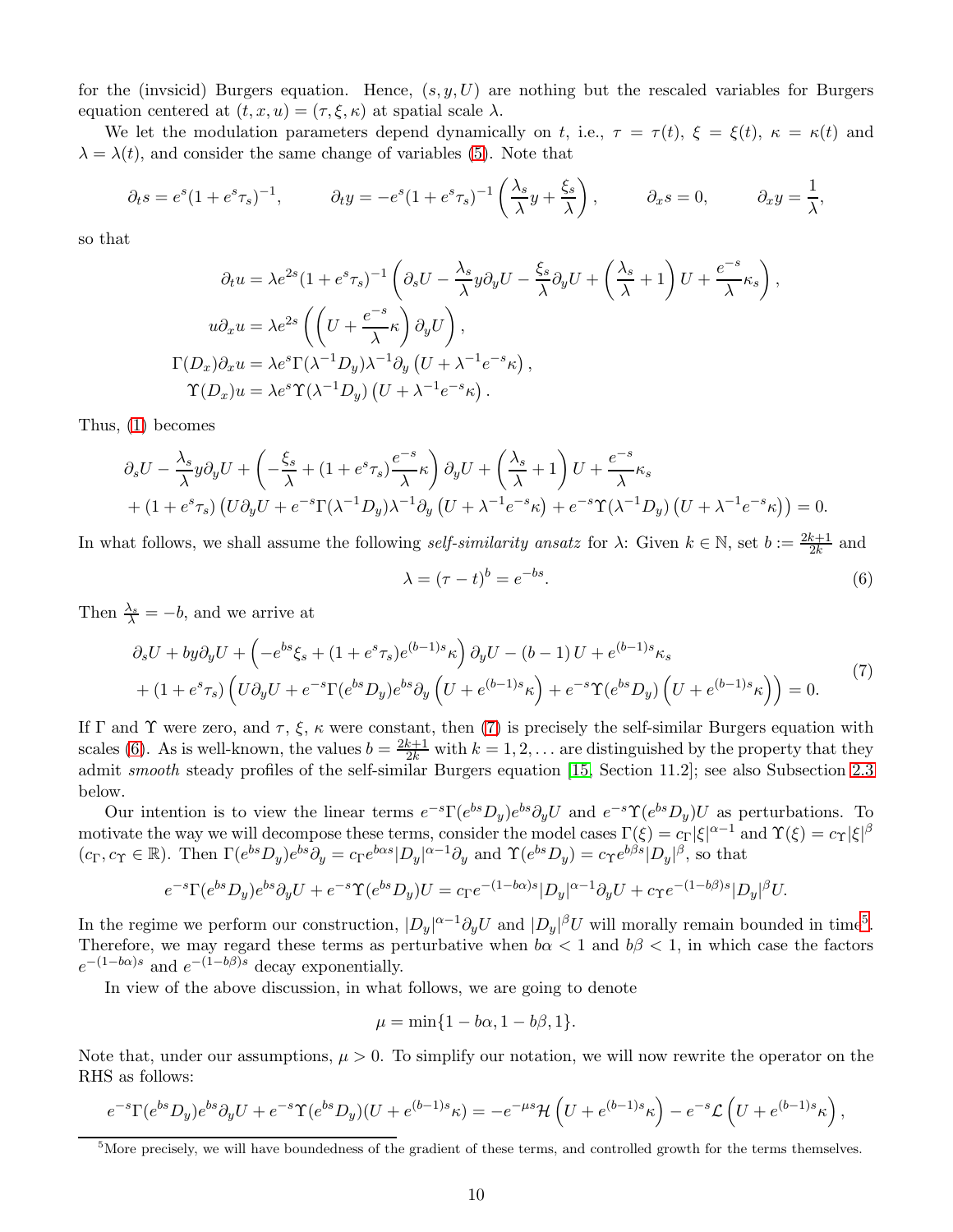where

$$
\mathcal{H}(V) = -P_{>0}(e^{bs}D_y)\left(e^{-\max\{\alpha,\beta,0\}bs}\Gamma(e^{bs}D_y)e^{bs}\partial_yV + e^{-\max\{\alpha,\beta,0\}bs}\Upsilon(e^{bs}D_y)V\right),\tag{8}
$$

$$
\mathcal{L}(V) = -P_{\leq 0}(e^{bs}D_y)\left(\Gamma(e^{bs}D_y)e^{bs}\partial_y V + \Upsilon(e^{bs}D_y)V\right). \tag{9}
$$

Note that  $\mathcal{H}(U + e^{(b-1)s}\kappa) = \mathcal{H}(U)$  thanks to  $\chi_{\geq 1}(e^{bs}D_y)$ . Putting everything together, we finally have

$$
\begin{aligned} \left(\partial_s U + by \partial_y U + \left(-e^{bs}\xi_s + (1+e^s\tau_s)e^{(b-1)s}\kappa\right)\partial_y U - (b-1)U + e^{(b-1)s}\kappa_s + (1+e^s\tau_s)U\partial_y U\right) \\ &= (1+e^s\tau_s)\left(e^{-\mu s}\mathcal{H}(U) + e^{-s}\mathcal{L}\left(U + e^{(b-1)s}\kappa\right)\right). \end{aligned}
$$

#### <span id="page-10-0"></span>2.3 Definition of the profile

We now solve the steady profile equation for the Burgers problem (i.e., Γ, Υ are zero and τ, ξ and κ are fixed):

<span id="page-10-6"></span><span id="page-10-5"></span>
$$
(1-b)\mathring{U} + (by + \mathring{U})\partial_y \mathring{U} = 0.
$$

We define U<sup>i</sup> to be a solution to the above equation (an exact self-similar profile) such that  $\tilde{U}(0) = 0$ ,  $\partial_y \mathring{U}(0) = -1$ ,  $\partial_y^{2k+1} \mathring{U}(0) = (2k)!$  and  $\partial_y^j \mathring{U}(0) = 0$  for  $j = 2, \ldots, 2k$ . We can ensure the last condition by simply noticing the the self-similar profile equation is equivalent to:

<span id="page-10-4"></span><span id="page-10-3"></span>
$$
y = -\mathring{U} - h_1 \mathring{U}^{2k+1},
$$

where  $h_1 > 0$  is a free parameter. From this implicit definition, we see that the first three nonvanishing Taylor coefficients at  $y = 0$  are  $\partial_y \mathring{U}(0)$ ,  $\partial_y^{2k+1} \mathring{U}(0)$  and  $\partial_y^{4k+1} \mathring{U}(0)$ . We fix  $h_1$  so that  $\mathring{U}$  satisfies  $\partial_y^{2k+1} \mathring{U}(0) = (2k)!$ ; in what follows, we will suppress the dependence of constants on  $h_1$ .

By construction, U has the following Taylor expansion about  $y = 0$ :

$$
\mathring{U}(y) = -y + \frac{1}{2k+1}y^{2k+1} + O(y^{4k+1})
$$
\n(10)

and the following expansion about  $y = \pm \infty$ :

$$
\mathring{U}(y) = \mp h_1^{-\frac{1}{2k+1}} |y|^{\frac{1}{2k+1}} \left( 1 + O(|y|^{-\frac{2k}{2k+1}}) \right). \tag{11}
$$

We now define our choice of the profile. Consider a function  $\bar{\chi} : \mathbb{R} \to \mathbb{R}$  which is positive, equal to 1 on the interval  $[-1, 1]$ , equal to 0 outside of the interval  $[-8, 8]$ , and such that  $\bar{\chi}' \geq -\frac{1}{4}$ . We then define the cut-off function  $\chi$  to be transported by the linearized flow generated by  $\tilde{U}$ :

$$
\partial_s \chi + (by + \mathring{U}) \partial_y \chi = 0, \qquad \chi(0, y) = \bar{\chi}(y).
$$

Some basic properties of the cut-off function  $\chi$  are as follows:

<span id="page-10-1"></span>**Lemma 2.1** (Support property of  $\chi(s, y)$ ). We have supp $\chi \subseteq [-Ce^{bs}, Ce^{bs}]$ .

*Proof of Lemma [2.1.](#page-10-1)* Define the Lagrangian trajectories  $Y_{\pm}(s)$  in the following way:

<span id="page-10-2"></span>
$$
\partial_s Y_{\pm}(s) = bY_{\pm}(s) + \mathring{U}(Y_{\pm}(s)), \qquad Y_{\pm}(0) = \pm 10,
$$
\n(12)

so that  $\chi(y) = 0$  for all  $y : |y| \geq Y(0)$ . The conclusion of the lemma will follow if we can show that  $|Y_+|$  $Ce^{bs}$ . By the form of U<sup>i</sup>, we have that  $|\tilde{U}(Y_{\pm}(s))| \leq 1 + |Y_{\pm}(s)|$ , and the lemma follows by integrating [\(12\)](#page-10-2) in s.  $\Box$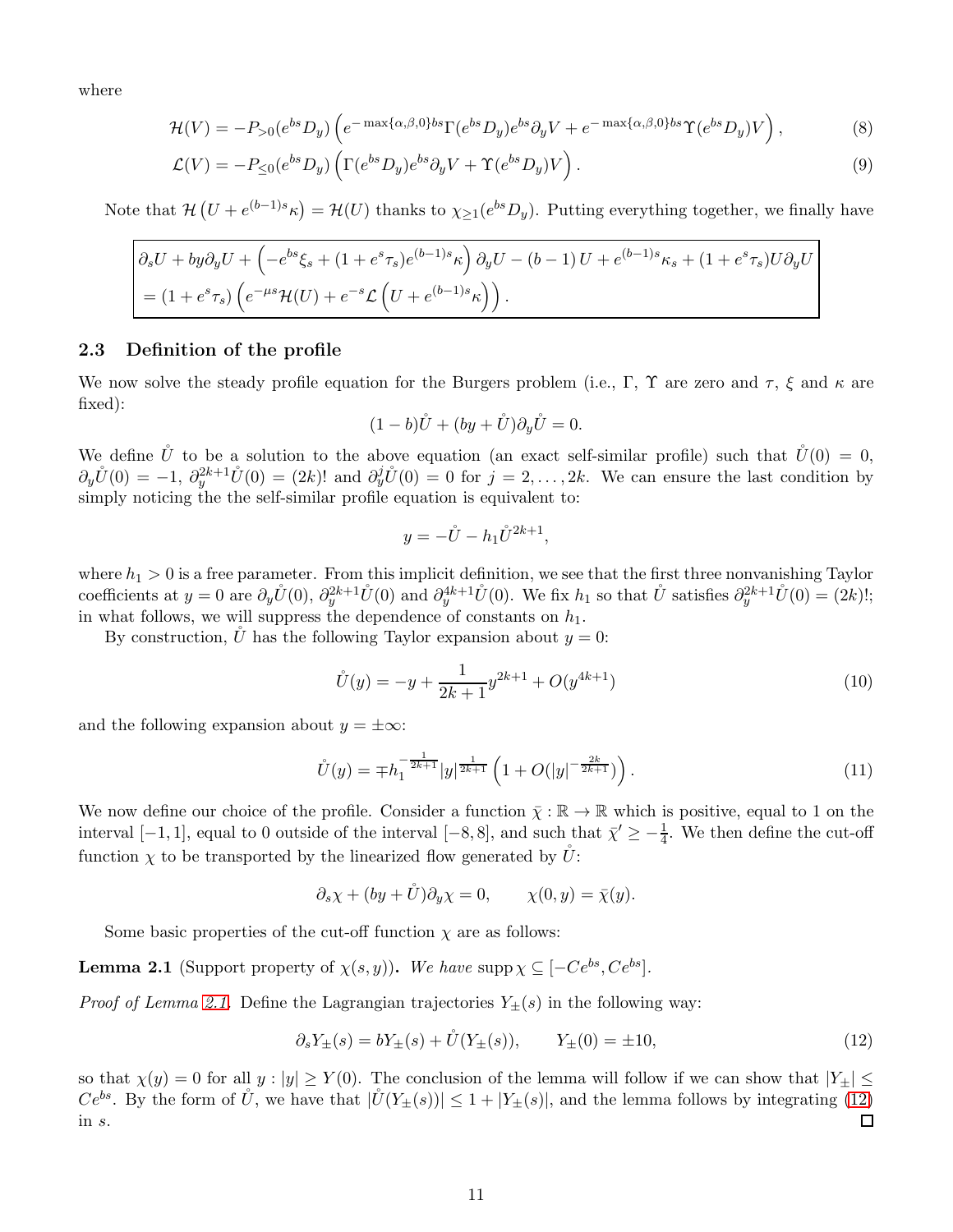By Lemma [2.1](#page-10-1) and [\(11\)](#page-10-3), we have

$$
\sup_{y \in \text{supp}\,\chi(s,\cdot)} |\mathring{U}(y)| \lesssim e^{\frac{1}{2k+1}bs} = e^{(b-1)s}.\tag{13}
$$

We finally define the profile

<span id="page-11-3"></span><span id="page-11-2"></span><span id="page-11-1"></span>
$$
\bar{U}(s,y) = \chi(s,y)\mathring{U}(y).
$$

This is no longer a time-independent profile. Moreover, the modified profile satisfies the equation

$$
\partial_s \bar{U} - (b-1)\bar{U} + (by + \bar{U})\partial_y \bar{U} = -\mathring{U}(1-\chi)\partial_y \bar{U}.
$$

### 2.4 Equation for iterated derivatives of U

We let  $U^{(j)} = \partial_y^{(j)} U$ , with  $j \ge 1$ . We derive the equation satisfied by  $U^{(j)}$ . For  $j = 1$ ,

$$
\begin{aligned}\n\left| \partial_s U' + U' + \left( (1 + e^s \tau_s) U + by - e^{bs} \xi_s + (1 + e^s \tau_s) e^{(b-1)s} \kappa \right) \partial_y U' + (1 + e^s \tau_s) (U')^2 \right| \\
&= (1 + e^s \tau_s) \left( e^{-\mu s} \mathcal{H}(U') + e^{-s} \partial_y \mathcal{L}(U + e^{(b-1)s} \kappa) \right),\n\end{aligned} \tag{14}
$$

and for  $j \geq 2$ ,

$$
\partial_s U^{(j)} + \left( (1 + e^s \tau_s) U + by - e^{bs} \xi_s + (1 + e^s \tau_s) e^{(b-1)s} \kappa \right) U^{(j+1)} + (1 + (j-1)b + (j+1)(1 + e^s \tau_s) U') U^{(j)} + (1 + e^s \tau_s) M^{(j)} \n= (1 + e^s \tau_s) \left( e^{-\mu s} \mathcal{H}(U^{(j)}) + e^{-s} \partial_y^j \mathcal{L}(U + e^{(b-1)s} \kappa) \right).
$$
\n(15)

Here,  $M^{(j)} = \partial_y^{(j)}(UU') - UU^{(j+1)} - (j+1)U'U^{(j)}$  for  $j \ge 2$ .

### 2.5 Perturbation equation and commutation

We now define the perturbation  $W = U - \overline{U}$ , and we obtain the following equation for W:

$$
\begin{aligned}\n\left| \partial_s W + (by + \overline{U} + W) \partial_y W - (b - 1 - \partial_y \overline{U}) W \\
+ \left( -e^{bs} \xi_s + (1 + e^s \tau_s) e^{(b-1)s} \kappa \right) \partial_y (\overline{U} + W) + e^{(b-1)s} \kappa_s + \frac{1}{2} e^s \tau_s \partial_y (\overline{U} + W)^2 \\
&= E_\chi + (1 + e^s \tau_s) \left( e^{-\mu s} \mathcal{H}(U) + e^{-s} \mathcal{L} \left( U + e^{(b-1)s} \kappa \right) \right).\n\end{aligned} \tag{16}
$$

Here,  $E_{\chi} = \mathring{U}(1 - \chi)\partial_y \bar{U}$ .

**Remark 2.2.** Note that the error term  $E<sub>X</sub>$  arising from the cutoff is identically zero near  $y = 0$ .

Suppose now that  $j \geq 1$ . We now commute the above equation [\(16\)](#page-11-0) with  $\partial_y^j$ , and obtain:

$$
\begin{aligned}\n\left(\partial_s W^{(j)} + \left(by + \bar{U} + W\right)W^{(j+1)} + \left(1 + (j-1)b + (j+1)\bar{U}'\right)W^{(j)} + N(j) + L(j) \\
&+ \left(-e^{bs}\xi_s + (1 + e^s\tau_s)e^{(b-1)s}\kappa\right)\left(\bar{U}^{(j+1)} + W^{(j+1)}\right) + \frac{1}{2}e^s\tau_s\partial_y^{(j+1)}(\bar{U} + W)^2 \\
&= E_\chi^{(j)} + (1 + e^s\tau_s)\left(e^{-\mu s}\mathcal{H}(U^{(j)}) + e^{-s}\partial_y^j\mathcal{L}(U + e^{(b-1)s}\kappa)\right).\n\end{aligned}\right.
$$

Here,

<span id="page-11-0"></span>
$$
N(j) = \partial_y^{(j)}(WW') - WW^{(j+1)},
$$
  
\n
$$
L(j) = (\bar{U}W)^{(j+1)} - \bar{U}W^{(j+1)} - (j+1)\bar{U}'W^{(j)}.
$$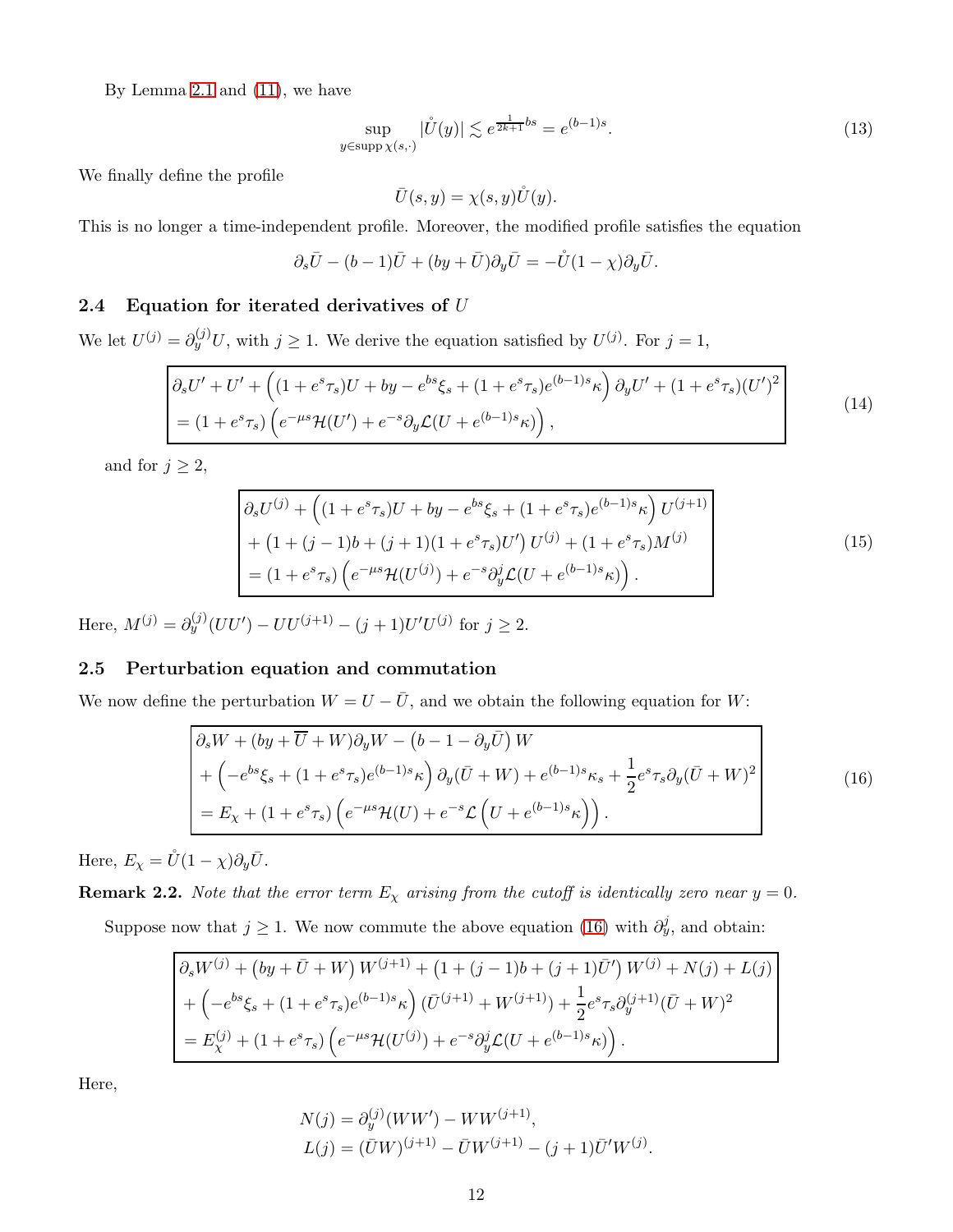### 2.6 Derivation of the modulation equations and unstable ODE system at  $y = 0$

We now derive the equations satisfied by the derivatives of W at the origin. For each  $j \geq 0$ , we let

$$
w_j := W^{(j)}(s,0), \qquad F^{(j)}(s,0) := e^{-\mu s} \mathcal{H}(U^{(j)}) + e^{-s} \partial_y^j \mathcal{L}(U + e^{(b-1)s} \kappa)
$$

For  $j \geq 0$ , we have

$$
\partial_s w_j + ((j-1)(b-1) - 1) w_j + w_0 w_{j+1} + N(j)|_{y=0} + L(j)|_{y=0}
$$
  
+ 
$$
\left( -e^{bs} \xi_s + (1 + e^s \tau_s) e^{(b-1)s} \kappa \right) (\bar{U}^{(j+1)}(0) + w_{j+1}) + \delta_{0j} e^{(b-1)s} \kappa_s + \frac{1}{2} e^s \tau_s \partial_y^{(j+1)} (\bar{U} + W)^2 \Big|_{y=0}
$$
(17)  
= 
$$
(1 + e^s \tau_s) F^{(j)}(s, 0),
$$

where  $\delta_{0j}$  is the Kronecker delta symbol, which equals 1 when  $j = 0$  and vanishes otherwise. We also used the following properties of the profile:  $\bar{U}(s, 0) = \partial_y^j \bar{U} = 0$  for  $2 \le j \le 2k$ , and  $\partial_y \bar{U}(s, 0) = 1$ .

We first consider the cases  $j = 0, 1$  or  $2k$ :

$$
\partial_s w_0 - bw_0 + w_0 w_1
$$
  
+  $\left(-e^{bs}\xi_s + (1 + e^s\tau_s)e^{(b-1)s}\kappa\right)(-1 + w_1) + e^{(b-1)s}\kappa_s + e^s\tau_s w_0(-1 + w_1)$   
=  $(1 + e^s\tau_s)F^{(0)}(s, 0),$   
 $\partial_s w_1 - w_1 + w_0 w_2 + w_1^2$   
+  $\left(-e^{bs}\xi_s + (1 + e^s\tau_s)e^{(b-1)s}\kappa\right) w_2 + e^s\tau_s \left(w_2 w_0 + (-1 + w_1)^2\right)$   
=  $(1 + e^s\tau_s)F^{(1)}(s, 0),$   
 $\partial_s w_{2k} + ((2k - 1)(b - 1) - 1) w_{2k} + w_0 w_{2k+1} + N(2k)|_{y=0} + (2k)!w_1$   
+  $\left(-e^{bs}\xi_s + (1 + e^s\tau_s)e^{(b-1)s}\kappa\right)((2k)! + w_{2k+1}) + e^s\tau_s ((2k + 1)(-1 + w_1)w_{2k} + ((2k)! + w_{2k+1})w_0)$   
=  $(1 + e^s\tau_s)F^{(2k)}(s, 0).$ 

Observe that the coefficients in front of the s-derivatives of the modulation parameters in these three equations are non-degenerate. For this reason, we shall use these equations to determine the dynamic evolution equations for  $\kappa$ ,  $\tau$  and  $\xi$  by *imposing* the conditions

<span id="page-12-5"></span><span id="page-12-2"></span><span id="page-12-1"></span><span id="page-12-0"></span>
$$
w_0 = w_1 = w_{2k} = 0 \quad \text{for all } s,
$$
\n(18)

<span id="page-12-4"></span>,

which leads to the following equations:

$$
e^{(b-1)s}\kappa_s + e^{bs}\xi_s - (1 + e^s\tau_s)e^{(b-1)s}\kappa = (1 + e^s\tau_s)F^{(0)}(s,0),\tag{19}
$$

$$
e^{s}\tau_{s} = (1 + e^{s}\tau_{s})F^{(1)}(s,0) - w_{2}(-e^{bs}\xi_{s} + (1 + e^{s}\tau_{s})e^{(b-1)s}\kappa), \tag{20}
$$

$$
((2k)! + w_{2k+1})\left(e^{bs}\xi_s - (1 + e^s\tau_s)e^{(b-1)s}\kappa\right) = N(2k)|_{y=0} - (1 + e^s\tau_s)F^{(2k)}(s,0). \tag{21}
$$

**Remark 2.3.** Note also that, in case  $k = 1$ , the last term in equation [\(20\)](#page-12-0) vanishes.

Conversely, if  $\kappa_s$ ,  $\tau_s$  and  $\xi_s$  are fixed so that [\(19\)](#page-12-1)–[\(21\)](#page-12-2) are satisfied<sup>[6](#page-12-3)</sup> and  $w_0$ ,  $w_1$  and  $w_{2k}$  are initially zero, then by [\(17\)](#page-12-4) in the cases  $j = 0, 1$ , and  $2k$ , [\(18\)](#page-12-5) holds.

<span id="page-12-3"></span><sup>&</sup>lt;sup>6</sup>For this purpose, we need to ensure that the coefficient  $(2k)! + w_{2k+1}$  is uniformly bounded away from zero; this assertion will be one of the bootstrap assumptions below.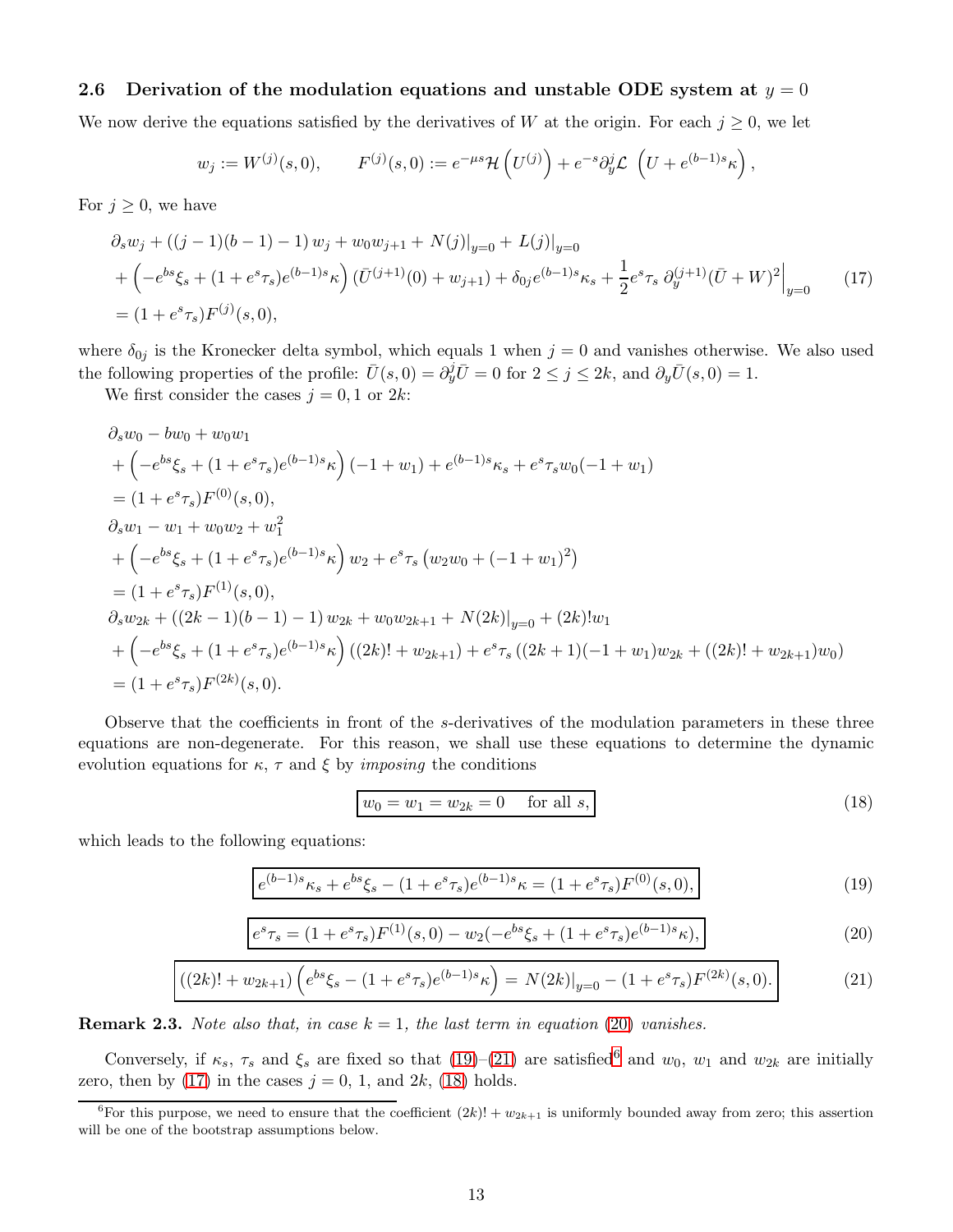When  $k > 1$ , the conditions in [\(18\)](#page-12-5) do not fix all values of  $w_j$  for  $j = 0, \ldots, 2k$ . In such a case, we use the above equation to determine the evolution of  $w_j$ . More precisely, for the remaining indices  $j = 2, \ldots, 2k-1$ , the ODE for  $w_j$  is

$$
\partial_s w_j + ((j-1)(b-1) - 1) w_j + N(j)|_{y=0}
$$
  
+  $\left(-e^{bs}\xi_s + (1 + e^s\tau_s)e^{(b-1)s}\kappa\right) w_{j+1} + e^s\tau_s \left(-w_j + N(j)|_{y=0}\right)$   
=  $(1 + e^s\tau_s)F^{(j)}(s, 0).$ 

Here, we used the properties of  $\overline{U}^{(j)}(0)$  and  $w_0 = w_1 = w_{2k} = 0$ .

We will now rewrite the above system as a system of ODEs. Introduce the vector  $\vec{w}(s) = (w_2(s), \ldots, w_{2k-1}(s)).$ Then,  $\vec{w}(s)$  satisfies the following system of ODEs:

$$
\partial_s \vec{w}(s) - D\vec{w}(s) + (1 + e^s \tau_s) \mathcal{N}(\vec{w}(s)) = M\vec{w}(s) + \vec{f}(s).
$$

Here, D and M are  $(2k-1) \times (2k-1)$  matrices given by

$$
D = \text{diag}(\lambda_2, ..., \lambda_{2k-1}), \qquad \lambda_j = 1 - (j-1)(b-1) = 1 - \frac{j-1}{2k},
$$
  

$$
M = e^s \tau_s I + \left(e^{bs} \xi_s - (1 + e^s \tau_s)e^{(b-1)s} \kappa\right) N,
$$

where I is the identity matrix and N is the nilpotent matrix such that  $N_{j(j+1)} = 1$  and  $N_{jj'} = 0$  otherwise.

Since  $b = \frac{2k+1}{2k}$  $\frac{k+1}{2k}$ , each eigenvalue  $\lambda_j$  of D is strictly positive, so the main linear part  $(\partial_s - D)\vec{w}(s)$  defines an unstable system of ODEs. In addition,  $\mathcal{N}(\vec{w}(s))$  is a vector with quadratic entries as functions of the entries of  $\vec{w}$ , and  $\vec{f}$  is the vector  $((1 + e^s \tau_s)F^{(2)}(s, 0), \ldots, (1 + e^s \tau_s)F^{(2k-1)}(s, 0)).$ 

# <span id="page-13-0"></span>3 Precise formulation of the main theorem and reduction to the main bootstrap lemma

#### 3.1 Initial data in the original variables and the main theorem

The purpose of this subsection is to give a precise formulation of the main theorem of this paper (Theorem [3.1\)](#page-14-0). We begin by specifying the set of initial data.

We begin by introducing the following co-dimension  $2k + 1$  subspace of  $H^{2k+3}$ :

<span id="page-13-1"></span>
$$
H_{(2k)}^{2k+3} = \{W_0 \in H^{2k+3} : W_0(0) = W'_0(0) = \dots = W_0^{(2k)}(0) = 0\}.
$$

We parametrize the initial data in  $H^{2k+3}$  that will lead to the desired gradient blow-up solutions with the help of the map  $\Phi: (0,\infty) \times \mathbb{R} \times \mathbb{R} \times \mathbb{R}^{2k-2} \times H_{(2k)}^{2k+3} \to H^{2k+3}$ , which is defined by the formula

$$
(\tau_0, \xi_0, \kappa_0, w_{2,0}, \dots, w_{2k-1,0}, W_0)
$$
  
\n
$$
\mapsto u_0(x) = \tau_0^{b-1} \left( \chi(-\log \tau_0, y) \left( \mathring{U}(y) + \tau_0^{1-b} \kappa_0 \right) + \bar{\chi}(y) \sum_{j=2}^{2k-1} \frac{w_{j,0}}{j!} y^j + W_0(y) \right) \Big|_{y = \tau_0^{-b}(x - \xi_0)},
$$
\n(22)

where  $b = \frac{2k+1}{2k}$  $\frac{k+1}{2k}$ ,  $\mathring{U}$  is the k-th smooth self-similar profile for the Burgers equation and  $\chi(s, \cdot)$  and  $\bar{\chi}(\cdot)$  are as in Subsection [2.3.](#page-10-0) When  $k = 1$ , the term  $\bar{\chi}(y) \sum_{j=2}^{2k-1}$  $w_{j,0}$  $y^{j}$  is omitted.

Note that [\(22\)](#page-13-1) maps the point  $(\tau_0, \xi_0, \kappa_0, w_{2,0}, \ldots, w_{2k-1,0}, W_0) = (\tau_0, \xi_0, \kappa_0, 0, \ldots, 0)$  to the translated and rescaled self-similar Burgers profile whose gradient at  $x = \xi_0$  is negative and of size  $\tau_0^{-1}$ , i.e.,

$$
(\tau_0, \xi_0, \kappa_0, \ldots, 0) \mapsto u_0(x) = \chi(-\log \tau_0) \left( \tau_0^{b-1} \mathring{U}(\tau_0^{-b}(x-\xi_0)) + \kappa_0 \right).
$$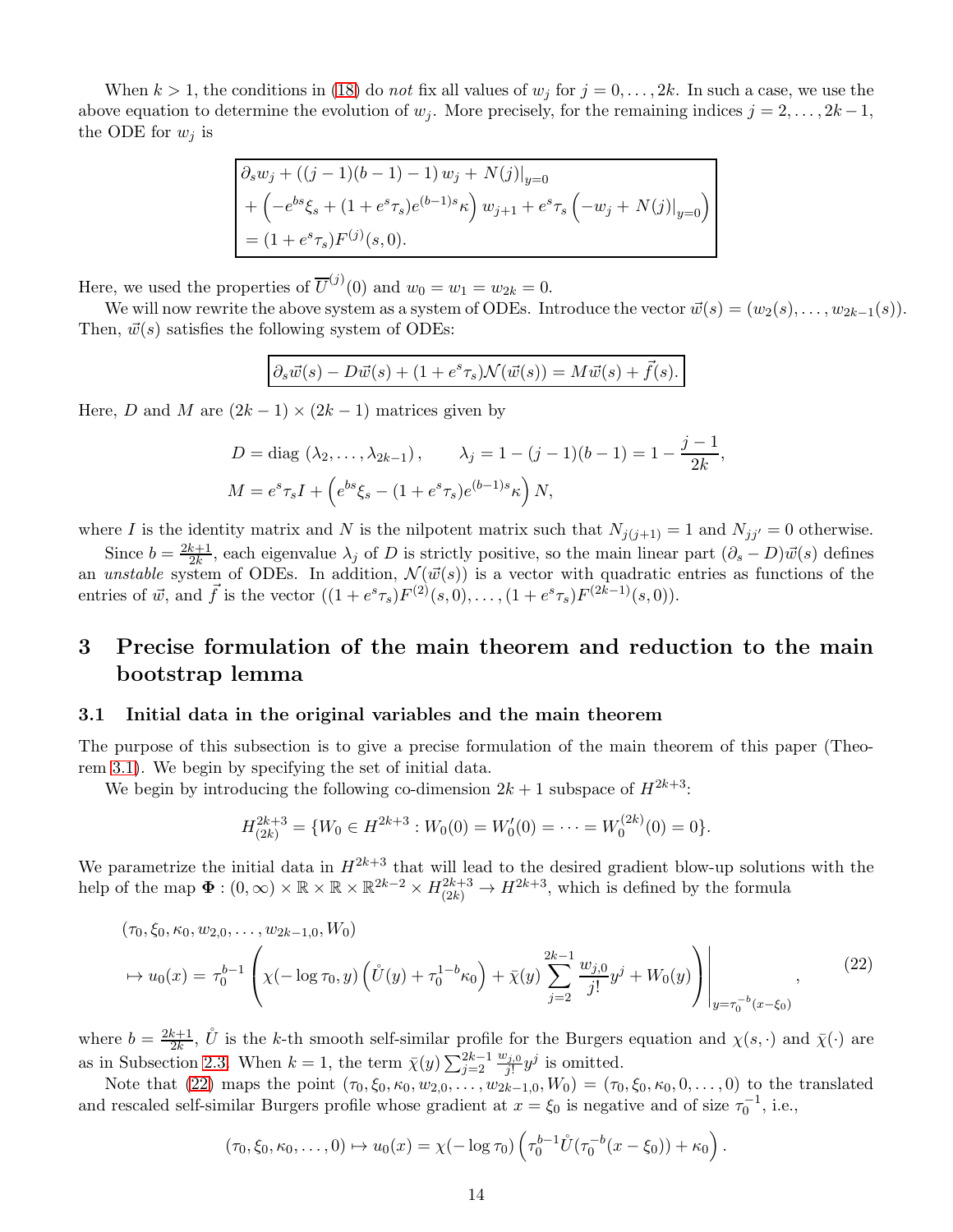When  $k > 1$ ,  $w_{0,i}$  equals the j-th Taylor coefficient of  $U(y)$  at  $y = 0$  in the self-similar variables for  $j = 2, \ldots, 2k - 1.$ 

Given  $\tau_0, \epsilon_0 > 0$ , we consider the following open subset of  $H^{2k+3}_{(2k)}$  $\frac{2k+3}{2k}$ 

$$
\mathcal{O}_{\tau_0,\epsilon_0} = \left\{ W_0 \in H^{2k+3}_{(2k)} : \tau_0^{\frac{3}{2}b-1} \left( \|W_0\|_{L^2} + \tau_0^{-b(2k+3)} \|\partial_y^{2k+3} W_0\|_{L^2} \right) < \epsilon_0 \right\}.
$$

When  $k > 1$ , for  $\vec{v}_0 \in \mathbb{R}^{2k-2}$  and  $r > 0$ , we also introduce the notation

$$
B_{\vec{v}_0}(r) = \{ \vec{v} \in \mathbb{R}^{2k-2} : |\vec{v} - \vec{v}_0| < r \}.
$$

We are now ready to formulate the main theorem in precise terms.

<span id="page-14-0"></span>**Theorem 3.1** (Precise formulation of the main result). Let k be a positive integer such that  $\alpha, \beta < \frac{2k}{2k+1}$ and set  $b = \frac{2k+1}{2k}$  $\frac{k+1}{2k}$ . Then there exist  $\gamma > 0$  and positive decreasing functions  $\tau_*(\cdot)$ ,  $\epsilon_*(\cdot)$  such that the following holds. Let  $\xi_0 \in \mathbb{R}$ ,  $\kappa_0 \in \mathbb{R}$ ,  $\tau_0 < \tau_*(|\kappa_0|)$ ,  $\epsilon_0 < \epsilon_*(|\kappa_0|)$  and  $W_0 \in \mathcal{O}_{\tau_0,\epsilon_0}$ . When  $k = 1$ , the initial data  $u_0(x)$ given by [\(22\)](#page-13-1) gives rise to a (well-posed) solution to [\(1\)](#page-2-0) with initial conditions  $u(0, x) = u_0(x)$  that blows up in finite time. When  $k \geq 2$ , there exists  $\vec{w}_0 \in B_0(\tau_0)$  $\mathcal{C}_0^{\gamma}$   $\subseteq \mathbb{R}^{2k-2}$  such that the initial data  $u_0(x)$  given by [\(22\)](#page-13-1) gives rise to a (well-posed) solution to [\(1\)](#page-2-0) with initial conditions  $u(0, x) = u_0(x)$  that blows up in finite time. In both cases, the following statements hold:

- 1. The blow-up time  $\tau_+$  obeys the bound  $|\tau_+ \tau_0| < C\tau_0^{1+\gamma}$ .
- 2. There exist  $\xi_+$ ,  $\kappa_+$  such that

$$
|\kappa_{+} - \kappa_{0}| \leq C\tau_{0}^{b-1+\gamma}, \quad |\xi_{+} - (\xi_{0} + \tau_{+}\kappa_{0})| \leq C\tau_{0}^{b+\gamma},
$$

and such that

$$
\sup_{0 \le t < \tau_+} \|u(t, \cdot)\|_{L^\infty} + [u(t, \cdot)]_{\mathcal{C}^{\frac{1}{2k+1}}} \le C,
$$

while for every  $\sigma \in (\frac{1}{2k+1}, 1)$ ,

$$
C_{\sigma}^{-1}|t-\tau_{+}|^{-\frac{2k+1}{2k}(\sigma-\frac{1}{2k+1})}\leq [u(t,\cdot)]_{\mathcal{C}^{\sigma}}\leq C_{\sigma}|t-\tau_{+}|^{-\frac{2k+1}{2k}(\sigma-\frac{1}{2k+1})}
$$

as  $t \to \tau_+$ .

**Remark 3.2.** For the blow-up solutions in Theorem [3.1,](#page-14-0) we expect that  $\hat{U}$  to be the blow-up profile, in the sense that  $U(s, y)$  in appropriate self-similar variables converges to  $\check{U}$  as  $s \to \infty$  on compact sets of y. Such a statement would follow from estimates for  $W = U - \chi \tilde{U}$  on top of those proved in this paper, but we have not carried out the details. We refer to [\[37\]](#page-42-3) for the proof of this statement in the case of Burgers–Hilbert (*i.e.*, [\(fKdV\)](#page-0-0) with  $\alpha = 0$ ).

<span id="page-14-1"></span>Remark 3.3 (Sign of the initial data). There exist smooth compactly supported initial data with both signs (i.e., everywhere nonnegative or nonpositive) that satisfy the hypothesis of Theorem [3.1.](#page-14-0) Indeed, in [\(22\)](#page-13-1), note that  $|\mathring{U}| \leq C_0 \tau_0^{1-b}$  on the support of  $\chi(-\log \tau_0, \cdot)$  (see Lemma [2.1\)](#page-10-1) for some constant  $C_0 > 0$  independent of  $\tau_0$ . Therefore, if we choose, say,  $|\kappa_0| > 2C_0$ , then the initial profile  $\chi(-\log \tau_0)(\tau_0^{b-1}\mathring{U}(\tau_0^{-b}(x-\xi_0)) + \kappa_0)$ has a definite sign independent of  $\tau_0 > 0$ . Moreover, observe that  $W_0 \in \mathcal{O}_{\tau_0,\epsilon_0}$  satisfies the pointwise bound  $|W_0| \lesssim \tau_0^{1-b} \epsilon_0$  by the Sobolev embedding. As a consequence, when  $k=1$ , the image of [\(22\)](#page-13-1) with the above choice of  $\kappa_0$  and  $\epsilon_0 > 0$  sufficiently small leads to the existence of an open subset of signed initial data in  $H^5$ that leads to the blow-up behavior described in Theorem [3.1,](#page-14-0) as alluded to in Remark [1.3](#page-3-0) above. When  $k \geq 2$ , by taking  $\epsilon_0$  and  $\tau_0 > 0$  sufficiently small, we may ensure that the initial data constructed by Theorem [3.1](#page-14-0) has a definite sign.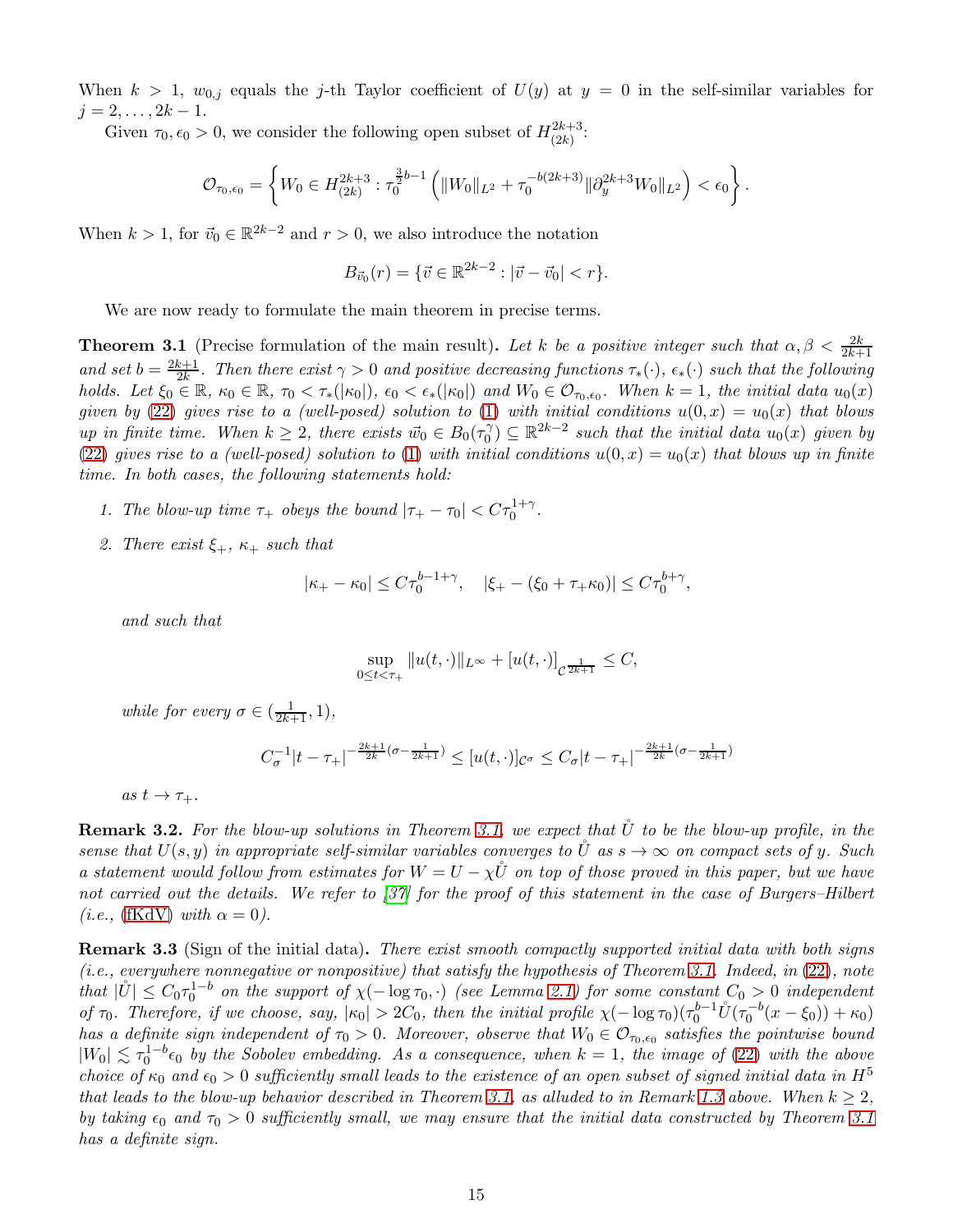All statements in Theorem [1.1](#page-3-2) can be read off from Theorem [3.1,](#page-14-0) with the exception of the stability and the co-dimensionality statements. To formulate these statements, we show that the map [\(22\)](#page-13-1) is a local homeomorphism.

<span id="page-15-0"></span>**Lemma 3.4.** For each  $\Theta = (\tau_0, \xi_0, \kappa_0, w_{2,0}, \ldots, w_{2k-1,0}, W_0)$  satisfying the hypothesis of Theorem [3.1,](#page-14-0) the map  $\Phi$  defined by [\(22\)](#page-13-1) is a homeomorphism from an open neighborhood of  $\Theta$  onto an open neighborhood of  $\Phi(\Theta)$  in  $H^{2k+3}$ .

Note that  $\Phi$  does not possess any further regularity in, for instance,  $\tau_0$ , as it acts as a scaling parameter.

*Proof.* Continuity of the map  $\Phi$  is evident. For every  $\dot{\Theta} \in \tilde{\mathcal{O}}_{\dot{\xi},\dot{\kappa},\epsilon_0}$ , we may directly construct the continuous inverse in a small neighborhood of  $\mathring{u} = \mathbf{\Phi}(\mathring{\Theta})$  as follows. Let u be sufficiently close to  $\mathring{u}$  in the  $H^{2k+3}$ topology. Since  $\partial_x^{2k+1} \mathring{u}(\mathring{\xi}) = (2k)! \tau_0^{-2k-2}$  and  $\partial_x^{2k} \mathring{u}(\mathring{\xi}) = 0$ , we may ensure that  $\partial_x^{2k+1} u(\mathring{\xi})$  is nonzero and  $\partial_x^{2k} u(\dot{\xi})$  is small. Hence, we can find a unique point  $\xi_0$  near  $\dot{\xi}$  such that  $\partial_x^{2k} u(\xi_0) = 0$ . Next, we choose  $\tau_0 = -(\partial_x u(\xi_0))^{-1}, \ \kappa_0 = u(\xi_0) \text{ and } w_{j,0} = \tau_0^{bj}$  $\partial_0^{b_j} \partial_x^j u(\xi_0)$ . Finally, define  $W_0$  from u and the parameters using [\(22\)](#page-13-1).  $\Box$ 

Lemma [3.4](#page-15-0) shows that the set of initial data for which Theorem [3.1](#page-14-0) applies in the case  $k = 1$  is an open subset of  $H^5$ , which is the precise sense in which the blow-up dynamics described in Theorem [3.1](#page-14-0) is stable. In the case  $k \geq 2$ , it establishes the precise sense in which the initial data given by prescribing  $\xi_0 \in \mathbb{R}, \ \kappa_0 \in \mathbb{R}, \ \tau_0 < \tau_*(|\kappa_0|), \ \epsilon_0 < \epsilon_*(|\kappa_0|)$  and  $W_0 \in \mathcal{O}_{\tau_0,\epsilon_0}$  but not specifying  $\vec{w}_0 \in B_0(\tau_0^{\gamma})$  $\binom{1}{0}$   $\subseteq \mathbb{R}^{2k-2}$  is "co-dimension  $2k - 2$ " in  $H^{2k+2}$ , as alluded to in Theorem [1.1.](#page-3-2)

Remark 3.5. An interesting question, which is not pursued in this article, is the regularity of the codimension  $2k-2$  set of initial data in  $H^{2k+3}$  given by Theorem [3.1](#page-14-0) and Lemma [3.4](#page-15-0) (e.g., does it form a  $C^1$ submanifold of  $H^{2k+3}$  modelled by  $H^{2k+3}$ ?). Such a result seems to require a careful analysis of the difference of blow-up solutions.

#### <span id="page-15-1"></span>3.2 Initial data in self-similar variables

In this short subsection, we rephrase our ansatz for the initial data in the self-similar variables [\(5\)](#page-8-2), in which most of our analysis will take place.

We prescribe the initial data at  $s = \sigma_0$ , where conditions on  $\sigma_0$  will be specified later. In the self-similar variables  $(s, y, U)$  given by [\(5\)](#page-8-2) with  $\tau(\sigma_0) = \tau_0$ ,  $\xi(\sigma_0) = \xi_0$  and  $\kappa(\sigma_0) = \kappa_0$ , the initial data for U is of the form

$$
U(\sigma_0, y) = \chi(\sigma_0, y) \left( \mathring{U}(y) + e^{(b-1)\sigma_0} \kappa_0 \right) + \bar{\chi}(y) \sum_{j=2}^{2k-1} \frac{w_{j,0}}{j!} y^j + W_0(y) - e^{(b-1)\sigma_0} \kappa_0,
$$
 (D1)

where the assumptions on  $W_0$  are as follows:

$$
\partial_y^j W_0(0) = 0 \qquad \text{for all } j = 0, \dots, 2k,
$$
 (D2)

$$
||W_0||_{L^2} + e^{b(2k+3)\sigma_0} ||\partial_y^{2k+3} W_0||_{L^2} < \epsilon_0 e^{(\frac{3}{2}b-1)\sigma_0}.\tag{D3}
$$

When  $k > 1$ , the following *smallness conditions* are assumed for the unstable coefficients:

$$
|w_{j,0}| \le e^{-\gamma \sigma_0} \qquad \text{for } j = 2, \dots, 2k - 1. \tag{D4}
$$

#### 3.3 Main bootstrap and shooting lemmas

In this section, we state two central ingredients of our proof, namely, the main bootstrap lemma in self-similar coordinates (Lemma [3.6\)](#page-16-0) and a shooting lemma for handling the unstable modes when  $k > 2$  (Lemma [3.9\)](#page-17-0).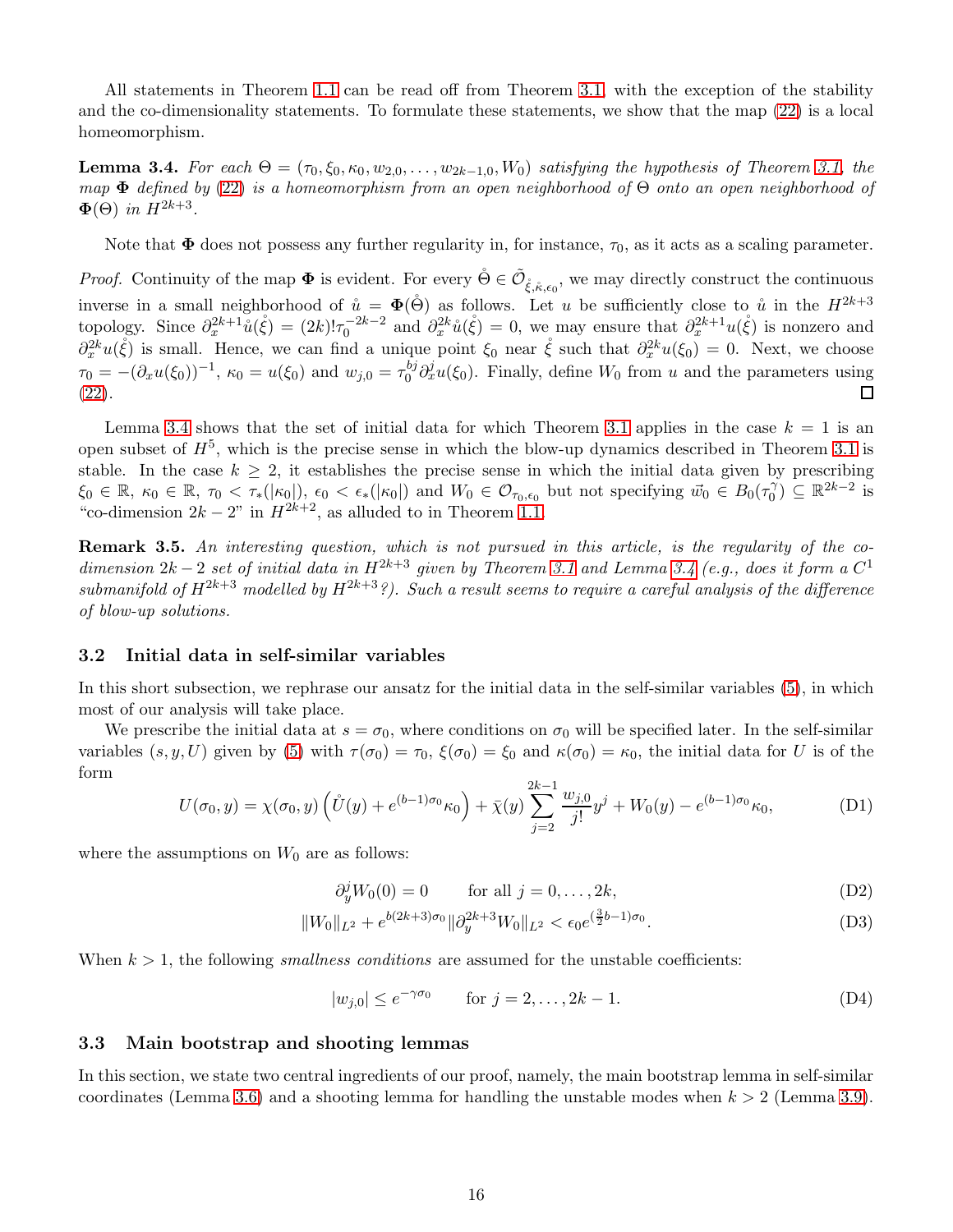Recall that  $\mu = \min\{1 - b\alpha, 1 - b\beta, 1\}$ . Let  $\mu_0$  be given by<sup>[7](#page-16-1)</sup>

$$
\mu_0 = \begin{cases} \min\{\mu, \frac{2k-1}{2k}\} & \text{when } \max\{\alpha, \beta\} \neq \frac{1}{2k+1}, \\ \frac{2k-\frac{3}{2}}{2k} & \text{when } \max\{\alpha, \beta\} = \frac{1}{2k+1}. \end{cases}
$$

Fix also a number  $\gamma$  satisfying

<span id="page-16-2"></span>
$$
0 < \gamma < \mu_0. \tag{23}
$$

To formulate our bootstrap assumptions, we introduce a semi-norm  $\dot{\mathcal{H}}_{\leq L}^n$  (*n* is a nonnegative integer and  $L > 0$ ) defined by the formula

$$
\|V\|_{\dot{\mathcal{H}}^n_{\frac{L}{2}}(\partial^n_yV)^2{\rm d}y\right)^{\frac{1}{2}}.
$$

A notable feature of this semi-norm is that, in the limit  $L = \infty$ , it is *invariant* under the self-similar transformation  $x = \lambda y$ ,  $u(x) = \lambda^{1-\frac{1}{b}} U(y)$  with  $b = \frac{2k+1}{2k}$  $\frac{k+1}{2k}$  for any  $\lambda > 0$ .

<span id="page-16-0"></span>**Lemma 3.6** (Main bootstrap lemma). There exist increasing functions  $\epsilon_*^{-1}(\cdot)$ ,  $A(\cdot), y_0^{-1}(\cdot)$  and  $\sigma_*(\cdot)$  on  $[0,\infty)$ , all of which are bounded from below by 1, such that the following holds. Let  $\kappa_0 \in \mathbb{R}$ ,  $\sigma_0 \geq \sigma_*(|\kappa_0|)$ and assume that the initial data conditions [\(D1\)](#page-15-1)–[\(D4\)](#page-15-1) are satisfied at  $s = \sigma_0$  with  $\epsilon_0 \leq \epsilon_*(|\kappa_0|)$ . Suppose that, for some  $\sigma_1 > \sigma_0$ ,  $A = A(|\kappa_0|)$  and  $y_0 = y_0(|\kappa_0|)$ , the following estimates are satisfied for  $s \in [\sigma_0, \sigma_1]$ :

$$
\|\partial_y U(s, \cdot)\|_{L^\infty(\mathbb{R})} \le 1 + 2y_0,\tag{B1}
$$

$$
\|\partial_y U(s, \cdot)\|_{L^\infty(\{|y| \ge y_0\})} \le 1 - \frac{y_0^{2k}}{4},\tag{B2}
$$

$$
\|\partial_y^{2k+3}U(s,\cdot)\|_{L^2(\mathbb{R})} \le 2A,\tag{B3}
$$

$$
||U||_{\dot{\mathcal{H}}^1_{\leq e^{bs}}} \leq 2A,\tag{B4}
$$

$$
||U||_{\dot{\mathcal{H}}^{2k+3}_{\leq e^{bs}}} \leq 2A,\tag{B5}
$$

$$
|e^{s}\tau_{s}| + |e^{(b-1)s}\kappa_{s}| + |e^{bs}\xi_{s} - (1 + e^{s}\tau_{s})e^{(b-1)s}\kappa| \leq Ae^{-\gamma s}, \tag{B6}
$$

$$
|W^{(2k+1)}(s,0)| \le 1. \tag{B7}
$$

Assume also that  $U(s,0) = U'(s,0) + 1 = U^{(2k)}(s,0) = 0$  for all  $s \in [\sigma_0, \sigma_1]$ . In case  $k > 1$ , assume furthermore that  $\vec{w}$  satisfies the trapping condition

$$
|\vec{w}(s)| \le e^{-\gamma s} \text{ for } s \in [\sigma_0, \sigma_1]. \tag{T}
$$

Then, stronger estimates actually hold on the interval  $s \in [\sigma_0, \sigma_1]$ , as follows:

$$
\|\partial_y U(s, \cdot)\|_{L^\infty(\mathbb{R})} \le 1 + y_0,\tag{IB1}
$$

$$
\|\partial_y U(s, \cdot)\|_{L^\infty(\{|y| \ge y_0\})} \le 1 - \frac{y_0^{2k}}{2},\tag{IB2}
$$

$$
\|\partial_y^{2k+3}U(s,\cdot)\|_{L^2(\mathbb{R})}\leq A,\tag{IB3}
$$

$$
||U||_{\dot{\mathcal{H}}^1_{\leq e^{bs}}} \leq A,\tag{IB4}
$$

$$
||U||_{\dot{\mathcal{H}}^{2k+3}_{\leq e^{bs}}} \leq A,\tag{IB5}
$$

$$
|e^{s}\tau_{s}| + |e^{(b-1)s}\kappa_{s}| + |e^{bs}\xi_{s} - (1 + e^{s}\tau_{s})e^{(b-1)s}\kappa| \le e^{-\gamma s}, \tag{IB6}
$$

$$
|W^{(2k+1)}(s,0)| \le \frac{1}{2}.\tag{IB7}
$$

<span id="page-16-1"></span><sup>&</sup>lt;sup>7</sup>The reason why separate out the case is max $\{\alpha, \beta\} = \frac{1}{2k+1}$  entirely technical; see Lemma [5.1](#page-25-1) below. We note that  $\frac{2k-\frac{3}{2}}{2k}$  can be replaced by any positive number strictly less than  $\frac{2k-1}{2k}$ .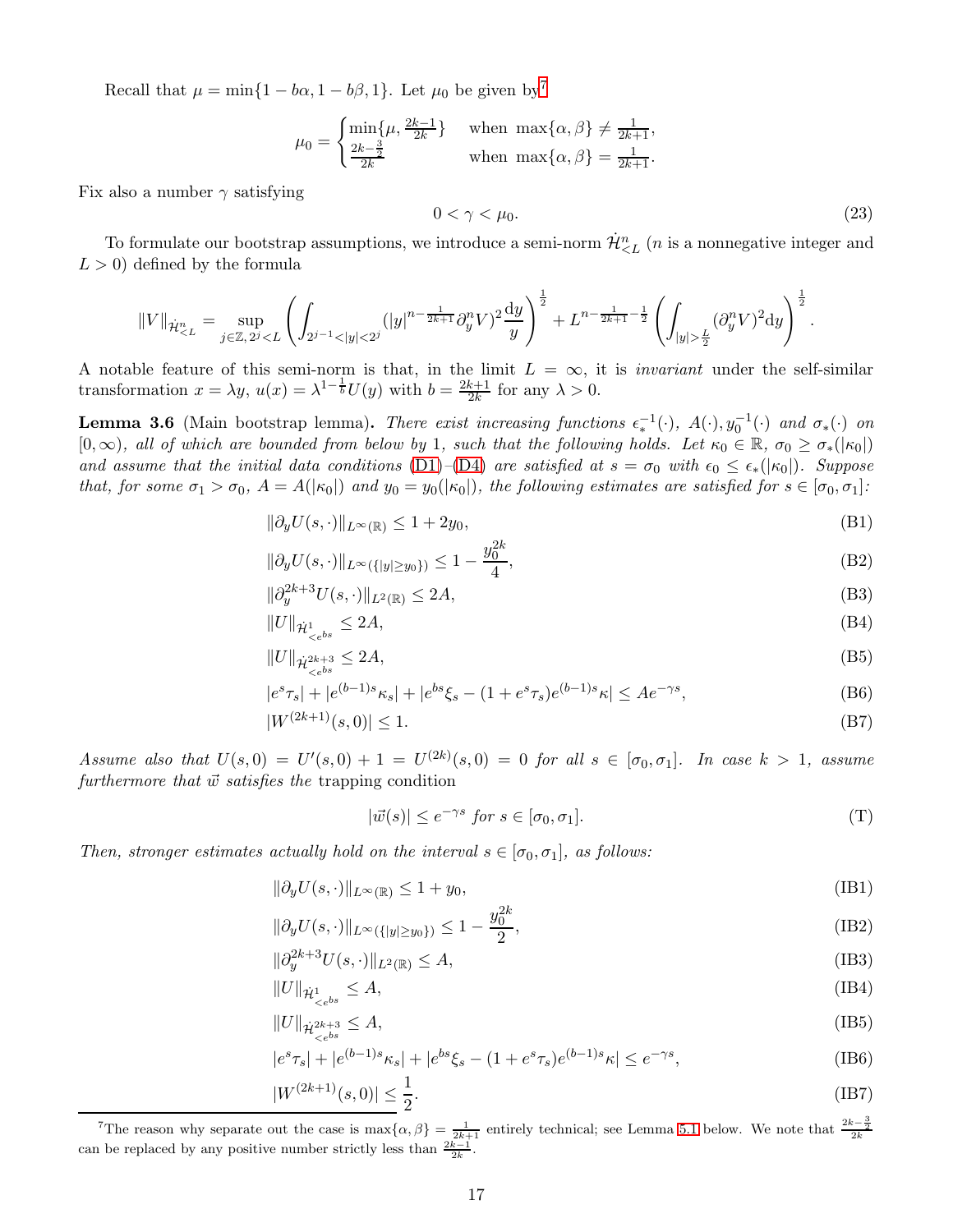<span id="page-17-4"></span>**Remark 3.7** (On dependencies). We would like to clarify the order in which the above functions  $\epsilon_*, A, y_0$ , and  $\sigma_*$  are chosen. We start from  $\epsilon_*$ , which is essentially the size of the initial data. Then we choose A, which is the bootstrap parameter (we will eventually choose it to be very large), and, in order to be able to Taylor expand at  $y = 0$ , we choose  $y_0$  to be very small based on A. This then forces us to choose  $\sigma_*$  very large depending on  $y_0$  and A.

When  $k = 1$ , then Lemma [3.6](#page-16-0) is already sufficient to set up a bootstrap argument to show the global existence of  $U(s, y)$  for all  $s \geq \sigma_0$ , which is the key step in the proof of Theorem [3.1](#page-14-0) (see the proof of Theorem [3.1](#page-14-0) below).

When  $k > 1$ , the trapping condition [\(T\)](#page-16-0) for  $\vec{w}$  is not improved in general, so we need an extra argument to find a global-in-s solution. For this purpose, we introduce the notion of a trapped solution as follows:

<span id="page-17-5"></span>**Definition 3.8.** Let  $k > 1$ . For  $\kappa_0 \in \mathbb{R}$ ,  $\xi_0 \in \mathbb{R}$  and  $W_0$  satisfying the initial data conditions [\(D2\)](#page-15-1)–[\(D3\)](#page-15-1), let A,  $y_0$  and  $\sigma_0$  be determined from Lemma [3.6.](#page-16-0) We say that a solution  $U(s, y)$  with the initial data [\(D1\)](#page-15-1) induced by  $\sigma_0$ ,  $\kappa_0$ ,  $\xi_0$ ,  $W_0$  and  $|\vec{w}_0| \leq e^{-\gamma \sigma_0}$  is trapped on an interval  $[\sigma_0, \sigma_1]$  if it satisfies [\(B1\)](#page-16-0)-[\(B7\)](#page-16-0) and [\(T\)](#page-16-0) on  $[\sigma_0, \sigma_1]$ .

By Lemma [3.6,](#page-16-0) it follows that the only way a trapped solution  $U(s, y)$  on  $[\sigma_0, \sigma_1]$  can fail to be trapped for  $s > \sigma_1$  is if [\(T\)](#page-16-0) is saturated at  $s = \sigma_1$ , i.e.,  $|\vec{w}_1(\sigma_1)| = e^{-\gamma \sigma_1}$ . Combining this property with a topological fact (namely, the nonexistence of a continuous retraction of a closed ball to its boundary), we shall prove the existence of a globally trapped solution:

<span id="page-17-0"></span>**Lemma 3.9** (Shooting lemma). Let  $W_0$ ,  $\kappa_0$  and  $\xi_0$  be fixed so that the conditions [\(D2\)](#page-15-1)–[\(D3\)](#page-15-1) hold, and let A,  $y_0$ , and  $\sigma_0$  be as in Lemma [3.6.](#page-16-0) Then there is a vector  $|\vec{w}_0| < e^{-\gamma \sigma_0}$  such that the corresponding solution  $U(s, y)$  with initial data at  $\sigma_0$  induced by  $\vec{w}_0$  and  $W_0$  remains trapped for all  $s \geq \sigma_0$ .

We are going to prove Lemmas [3.6](#page-16-0) and [3.9](#page-17-0) in Sections [5](#page-25-0) and [6](#page-38-0) by breaking the proof into several parts. In the remainder of this section, we show how to establish Theorem [3.1](#page-14-0) assuming Lemmas [3.6](#page-16-0) and [3.9.](#page-17-0)

In addition to Lemmas [3.6](#page-16-0) and [3.9,](#page-17-0) we need three more ingredients, which will be useful in the rest of the paper. The first ingredient is the following simple pointwise bound from the weighted  $L^2$ -Sobolev norm  $\dot{\mathcal{H}}^{n}_{< L}$ :

<span id="page-17-1"></span>**Lemma 3.10.** For any  $1 \leq \ell \leq 2k+2$ , we have

$$
|\partial_y^{\ell} V(y)| \lesssim_{\ell,k} \max\left\{|y|^{-\ell+\frac{1}{2k+1}}, L^{-\ell+\frac{1}{2k+1}}\right\} (\|V\|_{\dot{\mathcal{H}}_{
$$

Proof. This lemma follows easily from the Sobolev embedding on the unit interval and scaling; we omit the details. □

The second ingredient is the observation that equation [\(1\)](#page-2-0) admits an  $L^2$  bound for  $u(t, x)$ , which readily translates into an  $L^2$  bound for  $U(s, y)$  itself. We record this fact in the following lemma.

<span id="page-17-3"></span>**Lemma 3.11.** Assume that the initial data conditions [\(D1\)](#page-15-1)–[\(D4\)](#page-15-1) are satisfied at  $s = \sigma_0$ , and  $u(t, x)$ ,  $U(s, y)$ are as above. Then, there is  $C > 0$  such that the following bound holds for  $s \in [\sigma_0, \sigma_1]$ :

<span id="page-17-2"></span>
$$
||U + e^{(b-1)s} \kappa||_{L_y^2} \le Ce^{(\frac{3}{2}b-1)s} (1+\kappa_0).
$$
\n(24)

*Proof.* We first express the initial data for u in terms of the initial data for U. Due to  $(D1)$ , we have

$$
u(\tau_0, x) = e^{(1-b)\sigma_0} \left( \chi(\sigma_0, y) \left( \mathring{U}(y) + e^{(b-1)\sigma_0} \kappa(\sigma_0) \right) + \bar{\chi}(y) \sum_{j=2}^{2k-1} \frac{w_{j,0}}{j!} y^j + W_0(y) \right),
$$

where we remind the reader that  $x = e^{-b\sigma_0}y + \xi_0$ . To bound the first (and dominant) term in the above expression, recall from [\(13\)](#page-11-1) that  $|\mathring{U}(y)| \lesssim e^{\frac{1}{2k+1}b\sigma_0} = e^{(b-1)\sigma_0}$  on the support of  $\chi(\sigma_0, \cdot)$ . Therefore,

$$
\int e^{2(1-b)\sigma_0} \chi(\sigma_0, y)^2 \left( \mathring{U}(y) + e^{(b-1)\sigma_0} \kappa(\sigma_0) \right)^2 dx \lesssim (1+\kappa_0)^2 \int \chi(\sigma_0, e^{b\sigma_0} (x-\xi_0))^2 dx \lesssim (1+\kappa_0)^2,
$$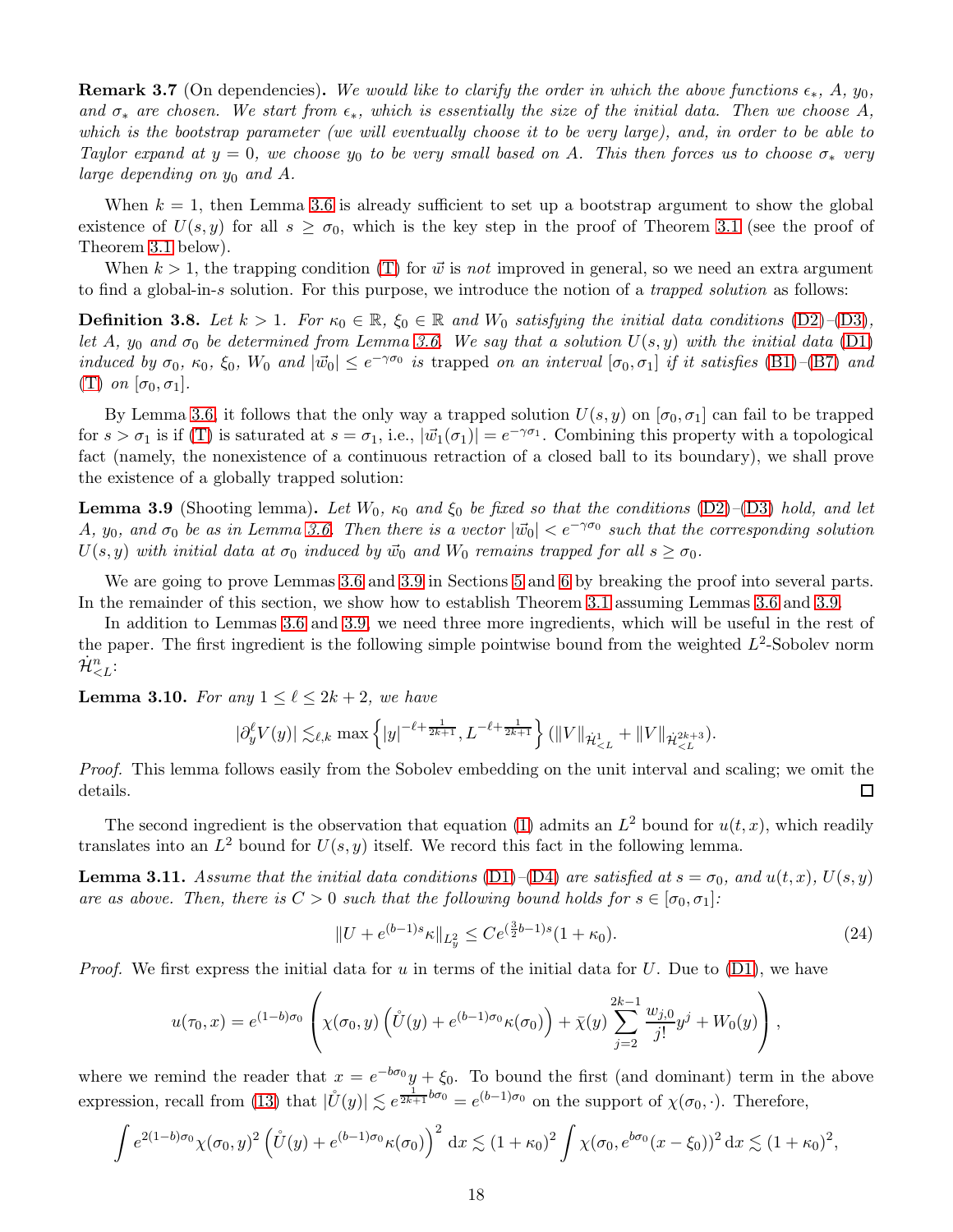where we used Lemma [2.1](#page-10-1) again in the last inequality. The contribution of the last term is bounded precisely by [\(D4\)](#page-15-1), while the contribution of the second term would decay as  $\sigma_0 \to \infty$  according to our assumptions on the initial data. We eventually obtain:

$$
||u_0||_{L^2_x} \leq C(1 + \kappa_0).
$$

We now use the fact that equation [\(1\)](#page-2-0) satisfies an a-priori  $L^2$  bound, since  $\Gamma(D_x)\partial_x$  is anti-symmetric (dispersive) and  $\Upsilon(D_x)$  is nonnegative (dissipative). We then calculate, using the fact that  $u = e^{(1-b)s}(U +$  $e^{(b-1)s}\kappa$ ),

$$
\int |u|^2 dx = \int e^{2(1-b)s} (U + e^{(b-1)s} \kappa)^2 d(e^{-bs} y) = e^{2s-3bs} \int (U + e^{(b-1)s} \kappa)^2 dy.
$$

This readily implies

$$
||U + e^{(b-1)s}\kappa||_{L_y^2} = e^{s - \frac{3}{2}bs}||u(\tau(s) - e^{-s}, x)||_{L_x^2} \le Ce^{(\frac{3}{2}b - 1)s}(1 + \kappa_0).
$$

Finally, the third ingredient concerns some specific bounds for the initial data which follow from the requirements in Section [3.2.](#page-15-1) We record these bounds in the next subsection.

#### 3.4 Consequences of the initial data bounds

We record here some consequences of the initial data bounds from Section [3.2](#page-15-1) which will be used in the proof of Theorem [3.1.](#page-14-0) By [\(D3\)](#page-15-1) and interpolation, we have

$$
\|\partial_y W_0\|_{L^2} \le C\epsilon_0 e^{-(1-\frac{1}{2}b)\sigma_0}, \quad \|\partial_y^{2k+3} W_0\|_{L^2} \le C\epsilon_0 e^{-(1+(2k+\frac{3}{2})b)\sigma_0},
$$

and by the Gagliardo–Nirenberg inequality,

<span id="page-18-4"></span><span id="page-18-0"></span>
$$
|\partial_y^{2k+1} W_0(0)| \le C\epsilon_0 e^{-(1+2kb)\sigma_0}.
$$
\n(25)

On the other hand, [\(D3\)](#page-15-1) also implies

<span id="page-18-3"></span><span id="page-18-2"></span>
$$
||W_0||_{\dot{\mathcal{H}}^1_{\leq e^{b\sigma_0}}} + ||W_0||_{\dot{\mathcal{H}}^{2k+3}_{\leq e^{b\sigma_0}}} \leq C\epsilon_0.
$$
\n(26)

Noting that  $\|\bar{U}\|_{\dot{\mathcal{H}}_{\leq e^{b\sigma_0}}} \leq C_n$  for any  $n = 0, 1, \ldots$ , we have

$$
||U(\sigma_0, \cdot)||_{\dot{\mathcal{H}}_{\leq e^{b\sigma_0}}^1} + ||U(\sigma_0, \cdot)||_{\dot{\mathcal{H}}_{\leq e^{b\sigma_0}}^{2k+3}} \leq C. \tag{27}
$$

By the definition of  $\bar{U}$ , [\(26\)](#page-18-0) and Lemma [3.10,](#page-17-1) we also obtain the pointwise bound

<span id="page-18-1"></span>
$$
|\partial_y U(\sigma_0, y)| \le C \max\{(1+|y|)^{-\frac{2k}{2k+1}}, e^{-\sigma_0} \epsilon_0\}.
$$
 (28)

#### 3.5 Proof of the main theorem

We are now ready to give a proof of Theorem [3.1.](#page-14-0)

Proof of Theorem [3.1](#page-14-0) assuming Lemmas [3.6](#page-16-0) and [3.9.](#page-17-0) Let  $\tau_*(\cdot) = e^{-\sigma_*(\cdot)}$  and define  $\sigma_0$  by  $\tau_0 = e^{-\sigma_0}$ . In case  $k = 1$ , by a standard bootstrap argument using Lemma [3.6,](#page-16-0) there exist  $C^1$  functions  $\tau(\cdot)$ ,  $\kappa(\cdot)$ , and  $\xi(\cdot)$  on  $[\sigma_0,\infty)$  such that in the self-similar variables  $(s, y, U)$  given by [\(5\)](#page-8-2) with  $\tau(\cdot)$ ,  $\kappa(\cdot)$  and  $\xi(\cdot)$ ,  $U(s, y)$ is a globally trapped solution on  $[\sigma_0,\infty)$  and  $\tau$ ,  $\kappa$ , and  $\xi$  solve [\(19\)](#page-12-1)–[\(21\)](#page-12-2) with  $\tau(\sigma_0) = \tau_0$  (so that  $s = \sigma_0$ corresponds to  $t = 0$ ,  $\kappa(\sigma_0) = \kappa_0$  and  $\xi(\sigma_0) = \xi_0$ . In case  $k \geq 2$ , by Lemmas [3.6](#page-16-0) and [3.9,](#page-17-0) there exists  $\vec{w}_0 \in B_0(e^{-\gamma \sigma_0})$  such that the above conclusion holds.

By integrating the ODEs for  $\tau_s$ ,  $\kappa_s$  and  $\xi_s$  in [\(IB6\)](#page-16-0), it follows that  $(\tau(s), \kappa(s), \xi(s)) \to (\tau_+, \kappa_+, \xi_+)$  as  $s \to \infty$ , where

$$
|\tau_{+} - \tau| \lesssim e^{-(1+\gamma)s}, \quad |\kappa_{+} - \kappa| \lesssim e^{-(b-1+\gamma)s}, \quad |\xi_{+} - \xi - (\tau_{+} - \tau + e^{-s})\kappa_{+}| \lesssim e^{-(b+\gamma)s}.\tag{29}
$$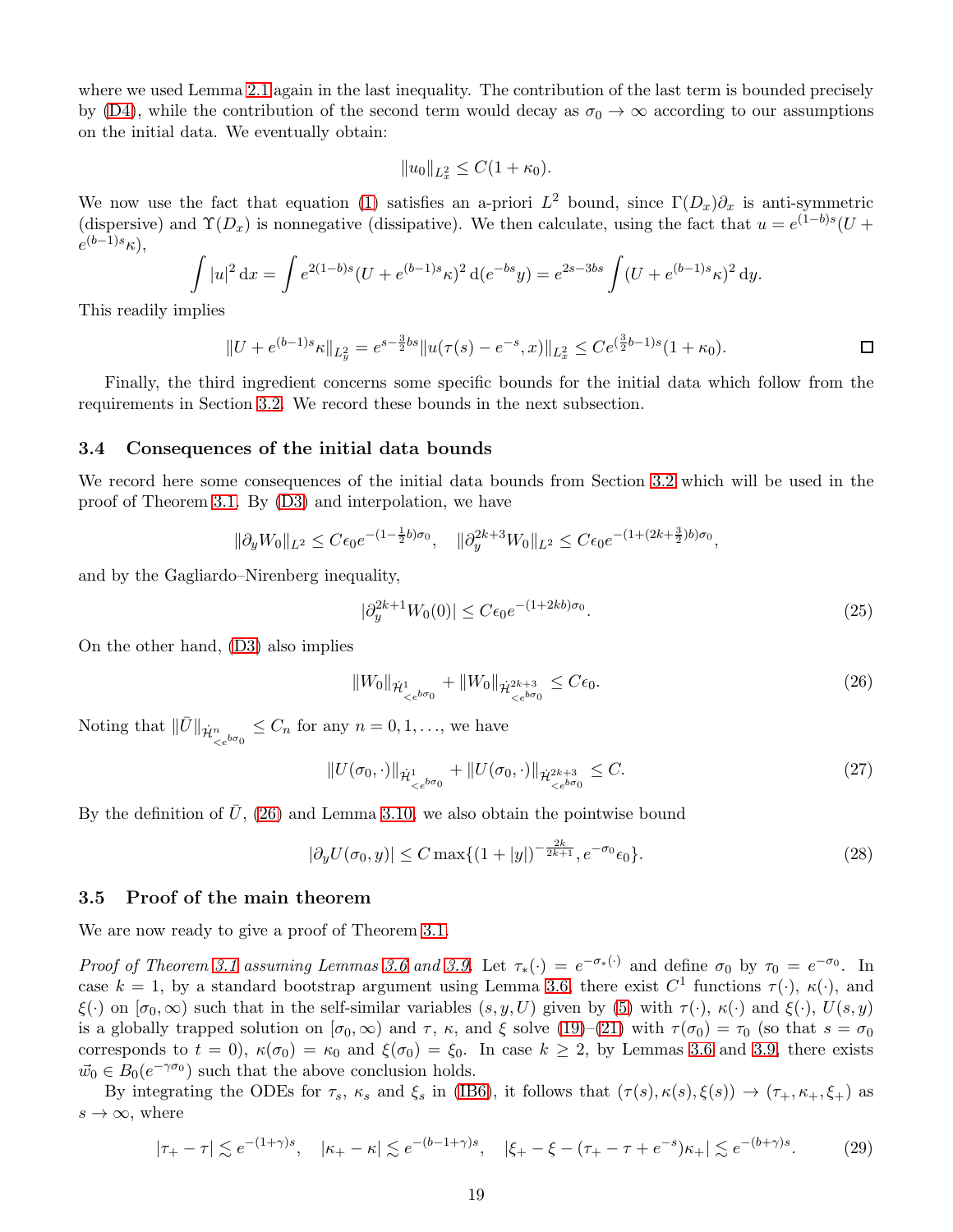In particular, by [\(IB6\)](#page-16-0) and  $|\tau_+ - \tau| \le e^{-(1+\gamma)s}$ , it follows that the change of variables  $s \to t$  is a welldefined strictly increasing map from  $[\sigma_0,\infty)$  onto  $[0,\tau_+$ ). Since  $\partial_yU(s,0) = -1$  for all s, it follows that  $\partial_x u(t,\xi(s(t))) = -(\tau(s(t)) - t)^{-1} \to \infty$  as  $t \to \tau_+$ , which implies that u indeed blows up as  $t \nearrow \tau_+$ . The desired bounds on  $\tau_+$ ,  $\kappa_+$  and  $\xi_+$  also follow from [\(29\)](#page-18-1).

To complete the proof, it remains to establish the regularity and blow-up properties of  $u$ , which we derive from properties of U and the change of variables [\(5\)](#page-8-2). To begin with, note that, by  $(IB4)–(IB5)$  $(IB4)–(IB5)$  and Lemma [3.10,](#page-17-1) we have

<span id="page-19-2"></span>
$$
|U'(s,y)| \leq CA \max\left\{|y|^{-\frac{2k}{2k+1}}, e^{-s}\right\} \quad \text{for } |y| \geq 1.
$$
 (30)

On the other hand,  $|U'(s, y)| \le 2$  for  $|y| \le 1$  by [\(IB1\)](#page-16-0)–[\(IB2\)](#page-16-0). Using  $U(s, 0) = 0$  and by integration, we arrive at

$$
|U(s,y)| \le \begin{cases} C|y| & \text{for } |y| \le 1, \\ CA \max\left\{ |y|^{\frac{1}{2k+1}}, |y|e^{-s} \right\} & \text{for } |y| \ge 1. \end{cases}
$$
(31)

<span id="page-19-1"></span> $\Box$ 

For  $|y| > e^{bs}$ , we may eliminate the linear growth  $|y|e^{-s}$  by using the Sobolev inequality based on the  $L^2$ bound [\(24\)](#page-17-2) and

$$
\|\partial_y(U+e^{(b-1)s}\kappa)\|_{L^2(|y|>e^{bs})}=\|\partial_yU\|_{L^2(|y|>e^{bs})}\leq e^{(\frac{1}{2}b-1)s}\|U\|_{\dot{\mathcal{H}}^1_{\leq e^{bs}}}\leq e^{(\frac{1}{2}b-1)s}A.
$$

As a consequence, we obtain

$$
|U(s,y) + e^{(b-1)}\kappa| \le Ce^{(b-1)s}(1 + \kappa_0 + A) \quad \text{for } |y| \ge e^{bs},
$$

which is an improvement over [\(31\)](#page-19-1). In particular, it follows that

$$
|U(s,y)| \le Ce^{(b-1)s}(1+\kappa_0+A) \quad \text{ for all } y \in \mathbb{R},
$$

which implies via [\(5\)](#page-8-2) that  $||u||_{L^{\infty}}$  is uniformly bounded up to the blow-up time  $\tau_{+}$ .

To prove the upper bounds on the Hölder semi-norms, first observe the simple gradient bound  $|U'| \leq$  $CA|y|^{-\frac{2k}{2k+1}}$  from [\(IB1\)](#page-16-0)–[\(IB2\)](#page-16-0) and [\(30\)](#page-19-2).

For each  $\Delta y > 0$ , note that

$$
[U]_{\mathcal{C}^{\frac{1}{2k+1}}} = \sup_{y \in \mathbb{R}, \Delta y > 0} \frac{|U(s, y + \Delta y) - U(s, y)|}{(\Delta y)^{\frac{1}{2k+1}}} \le CA \sup_{y \in \mathbb{R}, \Delta y > 0} (\Delta y)^{-\frac{1}{2k+1}} \int_{y}^{y + \Delta y} |y'|^{-\frac{2k}{2k+1}} dy' \le C_{\sigma} A.
$$

By [\(5\)](#page-8-2), the boundedness of  $[u]_{\mathcal{C}^{\frac{1}{2k+1}}}$  up to the blow-up time  $\tau_+$  follows. Then interpolating with the trivial upper bound  $\|\partial_x u\|_{L^\infty} = (\tau_+ - t)^{-1} \|\partial_y U\|_{L^\infty} \lesssim (\tau_+ - t)^{-1}$ , the upper bounds when  $\frac{1}{2k+1} < \sigma < 1$  follow.

Finally, to establish the lower bounds on the Hölder semi-norms, note first that  $\inf_{s\geq\sigma_0, |y|\leq c_0} |U'(s, y)| > 0$ for some  $c_0 > 0$  by Taylor expansion. By the mean value theorem,

$$
|y|^{-\sigma}|U(s,y) - U(s,0)| \ge C|y|^{1-\sigma} \quad \text{ for } |y| \le c_0,
$$

and then by [\(5\)](#page-8-2), the desired lower bound follows.

# <span id="page-19-0"></span>4 Lemmas on Fourier multiplier

In this section, we establish key analytic lemmas concerning the operators  $H$  and  $L$ , whose definitions are recalled here for convenience:

$$
\mathcal{H}(V) = -P_{>0}(e^{bs}D_y)\left(e^{-\max\{\alpha,\beta,0\}bs}\Gamma(e^{bs}D_y)e^{bs}\partial_y V + e^{-\max\{\alpha,\beta,0\}bs}\Upsilon(e^{bs}D_y)V\right),
$$
  

$$
\mathcal{L}(V) = -P_{\leq 0}(e^{bs}D_y)\left(\Gamma(e^{bs}D_y)e^{bs}\partial_y V + \Upsilon(e^{bs}D_y)V\right).
$$

Observe that the assumptions on  $\Gamma$  and  $\Upsilon$  remain true under any increase of  $\alpha$  or  $\beta$ . In the proofs in this section, we will often assume, without loss of generality, that  $\alpha = \beta$  and  $\alpha \geq 0$ , so that  $\max{\alpha, \beta, 0} = \alpha$ .

We begin with simple  $L^2$  and  $L^{\infty}$  estimates for H and  $\mathcal{L}$ .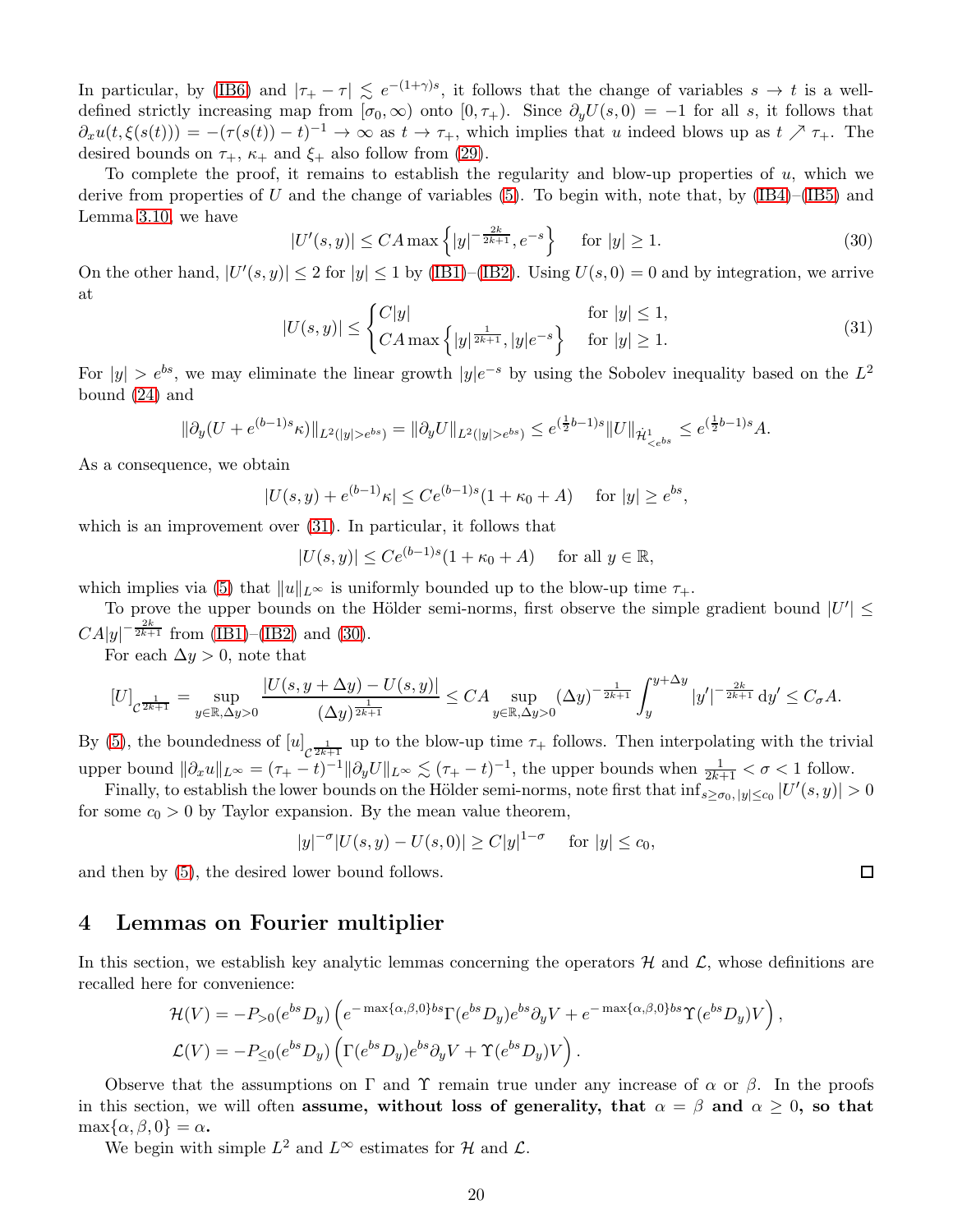**Lemma 4.1.** For any  $\ell \geq 0$ , we have

<span id="page-20-2"></span><span id="page-20-1"></span><span id="page-20-0"></span>
$$
\|\partial_y^{\ell} \mathcal{L}(V)\|_{L^2} \lesssim_{\alpha,\beta} e^{-\ell bs} \|V\|_{L^2},\tag{32}
$$

<span id="page-20-3"></span>
$$
\|\partial_y^{\ell} \mathcal{L}(V)\|_{L^{\infty}} \lesssim_{\alpha,\beta} e^{-\left(\frac{1}{2}+\ell\right)bs} \|V\|_{L^2}.
$$
\n(33)

For  $\max\{\alpha, \beta\} < 1$ , we have

$$
\|\mathcal{H}(V)\|_{L^{2}} \lesssim_{\alpha,\beta} \|V\|_{L^{2}}^{1-\max\{\alpha,\beta,0\}} \|\partial_{y}V\|_{L^{2}}^{\max\{\alpha,\beta,0\}},\tag{34}
$$

$$
\|\mathcal{H}(V)\|_{L^{\infty}} \lesssim_{\alpha,\beta} \|V\|_{L^{\infty}}^{1-\frac{2}{3}\max\{\alpha,\beta,0\}} \|\partial_y^2 V\|_{L^2}^{\frac{2}{3}\max\{\alpha,\beta,0\}}.
$$
 (35)

*Proof.* The  $L^2$  bound [\(32\)](#page-20-0) for  $\mathcal L$  is simply a consequence of the fact that, thanks to the frequency projection  $P_{\leq 0}(e^{bs}D_y)$  and the assumptions on  $\Gamma$ ,  $\Upsilon$ ,  $\mathcal{L}$  is a Fourier multiplier with bounded symbol. The case  $\ell \geq 1$ then follows, thanks again to the frequency projection  $P_{\leq 0}(e^{bs}D_y)$ . Moreover, [\(33\)](#page-20-1) follows from Bernstein's inequality.

To prove [\(34\)](#page-20-2), it suffices to prove that, for all  $k \in \mathbb{Z}$ ,

$$
||P_k(D_y)\mathcal{H}V||_{L^2} \lesssim \min\left\{2^{\alpha k}||P_k(D_y)V||_{L^2}, 2^{-(1-\alpha)k}||\partial_y P_k(D_y)V||_{L^2}\right\},\
$$
  

$$
||P_k(D_y)\mathcal{H}V||_{L^{\infty}} \lesssim \min\left\{2^{\alpha k}||P_k(D_y)V||_{L^{\infty}}, 2^{-(\frac{3}{2}-\alpha)k}||\partial_y^2 P_k(D_y)V||_{L^2}\right\}.
$$

To see this (in particular, the  $L^{\infty}$  bound), note that

$$
P_k(D_y)e^{-b\alpha s}\Gamma(e^{bs}D_y)e^{bs}\partial_y V = 2^{\alpha k}K_k * V(y), \quad \text{where } 2^{\alpha k}K_k = \mathcal{F}_{\xi_y}^{-1}[iP_k(\xi_y)e^{-b\alpha s}\Gamma(e^{bs}\xi_y)e^{bs}\xi_y].
$$

Indeed, by the assumptions on Γ, the kernel of  $P_{k'}(D_x)\Gamma(D_x)\partial_x$  is of the form  $2^{\alpha k'}K_{k'}(x)$ , where  $\int |K_k(x)| \,dx \lesssim 1$  (independent of k). By rescaling  $x = e^{bs}y$ , we see that the kernel of  $P_k(D_y)e^{-b\alpha s}\Gamma(e^{bs}D_y)e^{bs}\partial_y$ is of the form  $2^{\alpha k} e^{-bs} K_{k-(\log 2)^{-1}bs}(e^{-bs}y)$ , where the y-integral of  $e^{-bs} |K_{k-(\log 2)^{-1}bs}(e^{-bs}y)|$  is uniformly bounded in k. The desired bounds for the contribution of  $\Gamma$  in  $\mathcal H$  now follows from Young's inequality. A similar bound holds for Υ. 口

Next, we prove a sharp upper bound on the kernel of the operator  $H$ .

<span id="page-20-4"></span>**Lemma 4.2.** For each s, there exists a function  $K_s \in C^{\infty}(\mathbb{R} \setminus \{0\})$  such that

$$
\mathcal{H}V(y) = \int_{-\infty}^{\infty} K_s(y - y') \partial_y V(y') \, dy',
$$

where

$$
|K_s(y)|+|y||\partial_y K_s(y)|\lesssim |y|^{-\max\{\alpha,\beta,0\}}.
$$

*Proof.* Without loss of generality, assume  $\alpha = \beta \geq 0$ . By the Fourier inversion formula, we have

$$
P_{\geq 0}(D_x)\Gamma(D_x)\partial_x f = \int_{-\infty}^{\infty} K(x - x')\partial_x f(x') dx',
$$
  

$$
P_{\geq 0}(D_x)\Upsilon(D_x)f = \int_{-\infty}^{\infty} K'(x - x')\partial_x f(x') dx',
$$

where

$$
|K(z)| + |z||\partial_z K(z)| \lesssim |z|^{-\alpha},
$$
  

$$
|K'(z)| + |z||\partial_z K'(z)| \lesssim |z|^{-\alpha}.
$$

The desired statement now follows by applying the rescaling  $x = e^{bs}y$ .

 $\Box$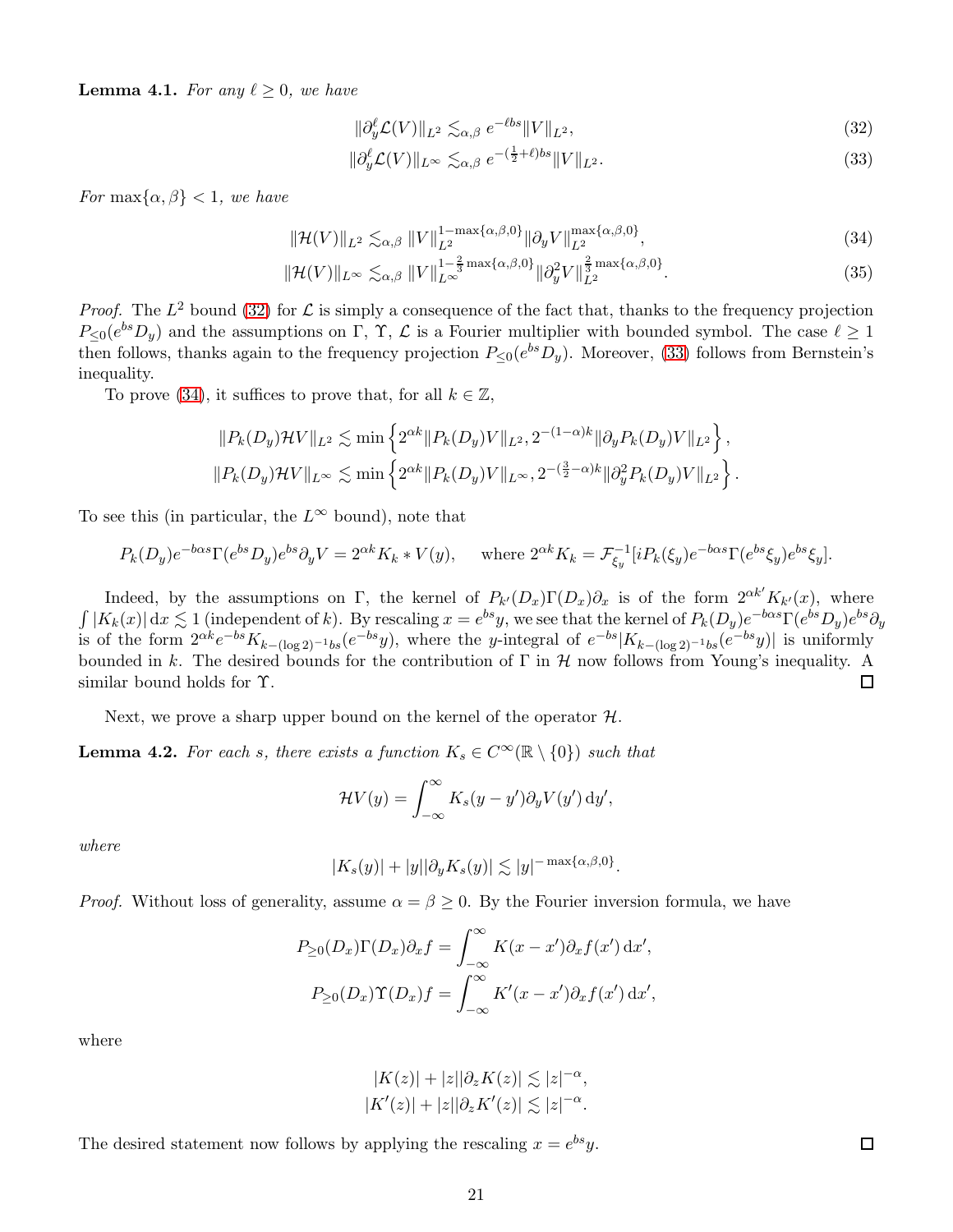Finally, we formulate and prove a key commutator estimate for  $\mathcal H$  in the weighted  $L^2$ -Sobolev space  $\dot{\mathcal H}^n_{\leq L}$ introduced earlier. For this purpose, it is instructive to generalize the weight in the semi-norm and introduce

$$
||V||_{\dot{\mathcal{H}}^{n,\nu}_{ \frac{L}{2}} (\partial_y^n V)^2 \, \mathrm{d}y \right)^{\frac{1}{2}}.
$$

<span id="page-21-0"></span>**Lemma 4.3.** Let  $-\frac{1}{2} < \nu < \frac{1}{2}$ ,  $\ell \in \{0,1,\ldots\}$  and  $L > 1$ . Let  $\varpi$  be a smooth function satisfying one of the following assumptions:

Case 1. supp $\omega \subseteq \{2^{j_0-1-c_0} < |y| < 2^{j_0+c_0}\}\$  and  $0 \leq \omega \leq C_0 2^{(\nu+\ell)j_0}$  for some  $c_0, C_0 > 0$  and  $j_0 \in \mathbb{Z}$  such that  $2^{j_0} < L$ , or

Case 2. supp  $\varpi \subseteq \{|y| > 2^{j_0-1-c_0}\}$  and  $0 \le \varpi \le C_0 2^{(\nu+\ell)j_0}$  for some  $c_0, C_0 > 0$  and  $j_0 = \lfloor \log_2 L \rfloor$ .

Then for any  $s \in \mathbb{R}$  and  $V \in \mathcal{H}_{\leq L}^{\ell+1,\nu}$ , we have

<span id="page-21-1"></span>
$$
\|\varpi \mathcal{H} \partial_y^{\ell} V\|_{L^2} \lesssim_{\alpha,\beta,\nu,c_0,C_0} 2^{-\max\{\alpha,\beta,0\}j_0} (\|V\|_{\dot{\mathcal{H}}_{\n(36)
$$

where the implicit constant is independent of s and L.

Suppose, in addition, that  $|\varpi'| \leq C_0 2^{(\nu+\ell-1)j_0}$  and  $\ell \geq 1$ . Then for any  $s \in \mathbb{R}$  and  $V \in \mathcal{H}_{\leq L}^{\ell,\nu}$ , we have

$$
\|[\varpi,\mathcal{H}]\partial_y^{\ell}V\|_{L^2} \lesssim_{\alpha,\beta,\nu,c_0,C_0} 2^{-\max\{\alpha,\beta,0\}j_0}(\|V\|_{\dot{\mathcal{H}}_{
$$

where the implicit constant is independent of s and L.

The range  $-\frac{1}{2} < \nu \leq \frac{1}{2}$  is sharp. In the proof of Lemma [5.5](#page-34-0) below, this lemma will be applied with  $V = U'$  and  $\nu = \frac{1}{2} - \frac{1}{2k+1}$ ; indeed, observe that  $||U||_{\dot{\mathcal{H}}_{\leq L}^n} = ||U'||$  ${\dot{\mathcal H}}_{< L}^{n-1,\tfrac12-\tfrac1{2k+1}}$ for  $n \geq 1$ .

Remark 4.4. We note that while [\(36\)](#page-21-1) and [\(37\)](#page-21-2) are sharp in terms of the spatial weights, it is not sharp in terms of regularity, as we are only working with integer regularity indices. Indeed, the orders of the operators  $\varpi\mathcal{H}\partial_y^\ell$  and  $[\varpi,\mathcal{H}]\partial_y^\ell$  are  $\alpha+\ell$  and  $\alpha+\ell-1$ , respectively, while we are using  $\ell+1$  and  $\ell$  derivatives on the RHS, respectively (recall that  $0 \leq \alpha < 1$ ). A crucial point, however, is that the RHS of the commutator estimate, [\(37\)](#page-21-2), involves at most  $\ell$  derivatives, which is important for avoiding any loss of derivatives in Lemma [5.5.](#page-34-0)

Another important point is that [\(36\)](#page-21-1) and [\(37\)](#page-21-2) are independent of s and L. In particular, the only s-independent information we have on the symbol of H are the scale-invariant bounds

<span id="page-21-2"></span>
$$
|\partial_{\xi_y}^N\mathcal{H}(\xi_y)|\lesssim_N |\xi_y|^{\max\{\alpha,\beta,0\}-N},
$$

which are essentially all we use about  $H$ .

*Proof.* Without loss of generality, assume  $\alpha = \beta \geq 0$ . In what follows, we suppress the dependence of implicit constants on  $\alpha$ ,  $\nu$ ,  $c_0$  and  $C_0$ . In what follows, we simply write  $P_k = P_k(D_y)$  ( $k \in \mathbb{Z}$ ).

To simplify the notation, we introduce the following schematic notation: We denote by  $\tilde{P}_k$  (resp.  $\tilde{K}_{k_0}$ ) any function, which may vary from expression to expression, that obeys the same support properties and bounds as  $P_k$  (at the level of the symbol) (resp.  $K_k$ ), i.e., supp  $\tilde{P}_k \subseteq \{\xi \in \mathbb{R} : 2^{k-5} < |\xi| < 2^{k+5}\}\$ and  $|(\xi \partial_{\xi})^n \tilde{P}_k(\xi)| \lesssim_n 1$  (resp.  $|\partial_y^n \tilde{K}_k(y)| \lesssim_{N,n} \frac{2^{(1+n)k}}{(2^k y)^{n+1}}$  $\frac{2^{(1+n)n}}{\langle 2^k y \rangle^{n+N}}$ ).

With the above conventions, we have the schematic identities  $P_k = \tilde{P}_k$  and

$$
\mathcal{H} = \sum_{k} \mathcal{H} P_{k} = \sum_{k} 2^{\alpha k} \tilde{P}_{k},
$$

where an important point in the last identity is that the implicit bounds for  $\tilde{P}_k$  are *independent* of s. Note also that any operator of the form  $\tilde{P}_k$  has a kernel of the form  $\tilde{P}_k V = \tilde{K}_k * V$ .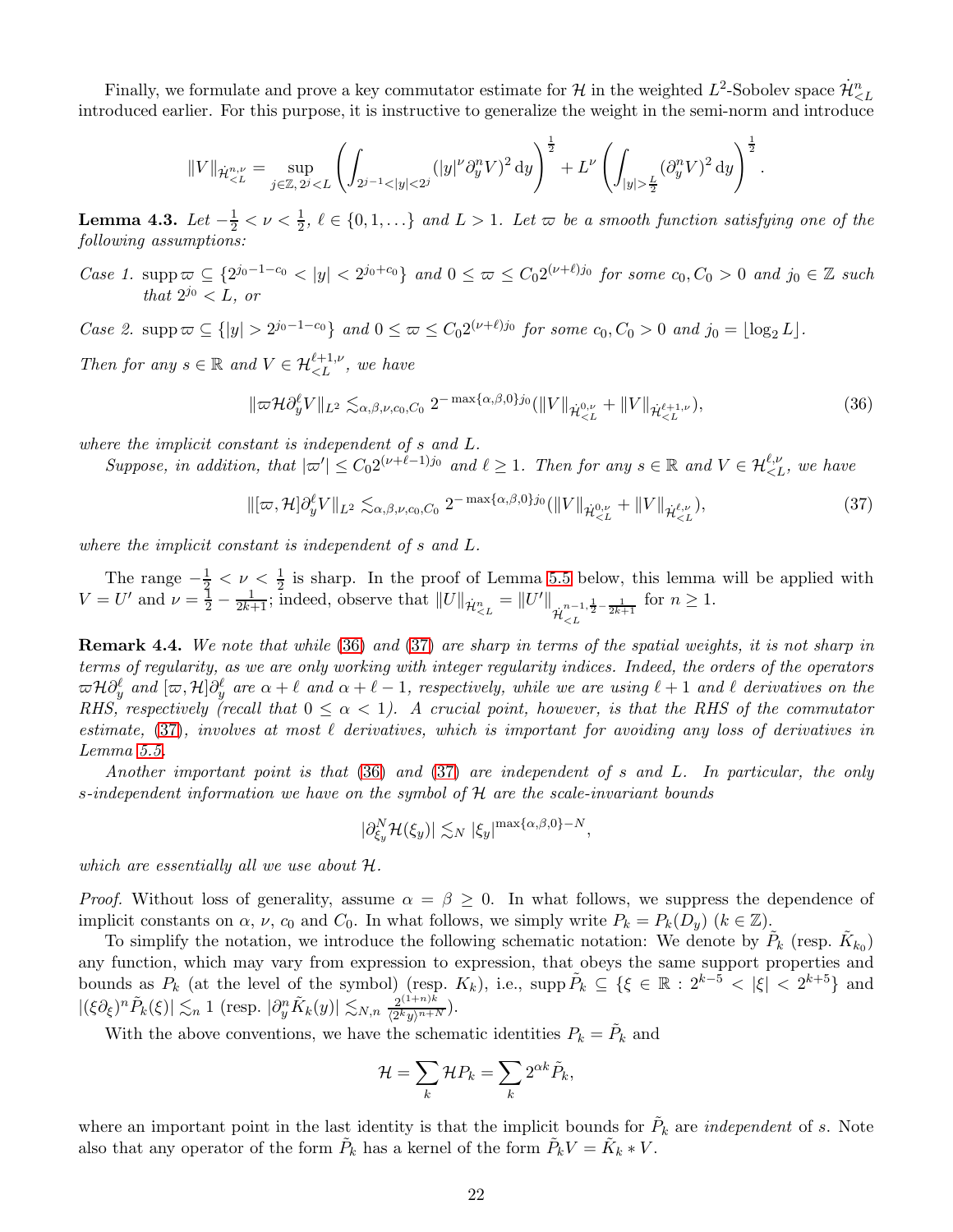Next, we introduce a nonnegative smooth partition of unity  $\{\eta_j\}_{j\in\mathbb{Z}}$  on R subordinate to the open cover  ${A_j = {y \in \mathbb{R} : 2^{j-3} < |y| < 2^{j+2}}}\$ <sub>j</sub>∈z. We shall write  $\eta_{\geq j} = \sum_{j' \geq j} \eta_{j'}$ . We also introduce the shorthands

$$
\breve{\eta}_{j_0} = 2^{-(\nu+\ell)j_0} \varpi \text{ in Case 1}, \qquad \breve{\eta}_{\geq j_0} = 2^{-(\nu+\ell)j_0} \varpi \text{ in Case 2.}
$$

As the notation suggests,  $\tilde{\eta}_{j_0}$  and  $\tilde{\eta}_{\geq j_0}$  have similar support and upper bound properties as  $\eta_{j_0}$  and  $\eta_{\geq j_0}$ , respectively, thanks to the hypothesis on  $\varpi$ . However, note that we only have control of up to one derivative of  $\check{\eta}_{j_0}$  and  $\check{\eta}_{\geq j_0}$ .

Case 1, Step 1. We will use the following three bounds to treat the "non-local", "low frequency" and "far-away input" cases, respectively: for  $|j - j_0| > c_0 + 5$  and  $k \ge -j_0 - 5$ ,

<span id="page-22-0"></span>
$$
2^{(\nu+\ell)j_0} 2^{(\alpha+\ell)k} \|\check{\eta}_{j_0} \tilde{P}_k(\eta_j V)\|_{L^2} \lesssim 2^{-\alpha j_0} 2^{-c|j_0+k|} 2^{-c|j-j_0|} \|V\|_{\dot{\mathcal{H}}_{\leq L}^{0,\nu}},\tag{38}
$$

and for  $k < -j_0 - 5$ ,

<span id="page-22-2"></span><span id="page-22-1"></span>
$$
2^{(\nu+\ell)j_0} 2^{(\alpha+\ell)k} \|\check{\eta}_{j_0} \tilde{P}_k(\eta_j V)\|_{L^2} \lesssim 2^{-\alpha j_0} 2^{-c|j_0+k|} 2^{-c|j+k|} \|V\|_{\dot{\mathcal{H}}_{
$$

and

$$
2^{(\nu+\ell)j_0} 2^{(\alpha+\ell)k} \|\check{\eta}_{j_0}\tilde{P}_k(\eta_{\geq \log_2 L} V)\|_{L^2} \lesssim 2^{-\alpha j_0} 2^{-c|j_0+k|} 2^{-c|\log_2 L - j_0|} \|V\|_{\dot{\mathcal{H}}_{\leq L}^{0,\nu}},\tag{40}
$$

We defer their proofs for a moment and prove  $(36)$  and  $(37)$  assuming  $(38)$ – $(40)$ . Case 1, Step 1.(a). To prove [\(36\)](#page-21-1), we begin by expanding

$$
\overline{\mathcal{H}}\mathcal{H}\mathcal{H}V = \sum_{\mathbf{v}} \mathcal{H}(\mathcal{H}^{\perp})\mathcal{H}(\mathcal{H}^{\perp})\mathcal{H}^{\perp}(\mathcal{H}^{\perp})\mathcal{H}^{\perp}(\mathcal{H}^{\perp})\mathcal{H}^{\perp}(\mathcal{H}^{\perp})\mathcal{H}^{\perp}(\mathcal{H}^{\perp})\mathcal{H}^{\perp}(\mathcal{H}^{\perp})\mathcal{H}^{\perp}(\mathcal{H}^{\perp})\mathcal{H}^{\perp}(\mathcal{H}^{\perp})\mathcal{H}^{\perp}(\mathcal{H}^{\perp})\mathcal{H}^{\perp}(\mathcal{H}^{\perp})\mathcal{H}^{\perp}(\mathcal{H}^{\perp})\mathcal{H}^{\perp}(\mathcal{H}^{\perp})\mathcal{H}^{\perp}(\mathcal{H}^{\perp})\mathcal{H}^{\perp}(\mathcal{H}^{\perp})\mathcal{H}^{\perp}(\mathcal{H}^{\perp})\mathcal{H}^{\perp}(\mathcal{H}^{\perp})\mathcal{H}^{\perp}(\mathcal{H}^{\perp})\mathcal{H}^{\perp}(\mathcal{H}^{\perp})\mathcal{H}^{\perp}(\mathcal{H}^{\perp})\mathcal{H}^{\perp}(\mathcal{H}^{\perp})\mathcal{H}^{\perp}(\mathcal{H}^{\perp})\mathcal{H}^{\perp}(\mathcal{H}^{\perp})\mathcal{H}^{\perp}(\mathcal{H}^{\perp})\mathcal{H}^{\perp}(\mathcal{H}^{\perp})\mathcal{H}^{\perp}(\mathcal{H}^{\perp})\mathcal{H}^{\perp}(\mathcal{H}^{\perp})\mathcal{H}^{\perp}(\mathcal{H}^{\perp})\mathcal{H}^{\perp}(\mathcal{H}^{\perp})\mathcal{H}^{\perp}(\mathcal{H}^{\perp})\mathcal{H}^{\perp}(\mathcal{H}^{\perp})\mathcal{H}^{\perp}(\mathcal{H}^{\perp})\mathcal{H}^{\perp}(\mathcal{H}^{\perp})\mathcal{H}^{\perp}(\math
$$

$$
\varpi \mathcal{H} \partial_y^{\ell} V = \sum_{j,k:2^j < L} 2^{(\nu+\ell)j_0} 2^{(\alpha+\ell)k} \breve{\eta}_{j_0} \tilde{P}_k(\eta_j V) + \sum_k 2^{(\nu+\ell)j_0} 2^{(\alpha+\ell)k} \breve{\eta}_{j_0} \tilde{P}_k(\eta_{\ge \log_2 L} V) =: I_{near} + I_{far}.
$$

The term  $I_{far}$  can be treated using [\(40\)](#page-22-1), so it only remains to estimate  $I_{near}$ . Unless  $|j - j_0| \leq c_0 + 5$ and  $k \ge -j_0 - 5$ , we can apply [\(38\)](#page-22-0) and [\(39\)](#page-22-2) to obtain an acceptable bound for the summand. When  $|j - j_0| \leq c_0 + 5$  and  $k \geq -j_0 - 5$ , we use the schematic identity  $\tilde{P}_k = 2^{-(\ell+1)k} \tilde{P}_k \partial_x^{\ell+1}$  to simply bound

$$
2^{(\nu+\ell)j_0}2^{(\alpha+\ell)k}\|\check{\eta}_{j_0}\tilde{P}_k(\eta_j V)\|_{L^2}\lesssim 2^{-\alpha j_0}2^{-(1-\alpha)(j_0+k)}(\|V\|_{\dot{\mathcal{H}}_{
$$

which can be summed up in  $k \ge -j_0 + 5$ .

Case 1, Step 1.(b). Now we prove the commutator estimate [\(37\)](#page-21-2). We begin by making the following decomposition:

$$
[\check{\eta}_{j_0}, \mathcal{H}] \partial_y^{\ell} V = \sum_{k \ge -j_0 - 5} 2^{(\nu + \ell)j_0} 2^{\alpha k} [\check{\eta}_{j_0}, \tilde{P}_k] \partial_y^{\ell} V + \sum_{k < -j_0 - 5} 2^{(\nu + \ell)j_0} 2^{\alpha k} \check{\eta}_{j_0} \tilde{P}_k \partial_y^{\ell} V + \sum_{k < -j_0 - 5} 2^{(\nu + \ell)j_0} 2^{\alpha k} \tilde{P}_k (\check{\eta}_{j_0} \partial_y^{\ell} V) =: I + II + III.
$$
\n(41)

We treat each term in [\(41\)](#page-22-3) as follows. For I, we start by writing

<span id="page-22-4"></span><span id="page-22-3"></span>
$$
I = \sum_{\substack{j,k:|j-j_0| \le c_0+5, k \ge -j_0-5 \\ j,k:|j-j_0| > c_0+5, k \ge -j_0-5}} 2^{(\nu+\ell)j_0} 2^{\alpha k} [\check{\eta}_{j_0}, \tilde{P}_k] \partial_y^{\ell}(\eta_j V) + \sum_{j,k:|j-j_0| > c_0+5, k \ge -j_0-5} 2^{(\nu+\ell)j_0} 2^{\alpha k} [\check{\eta}_{j_0}, \tilde{P}_k] \partial_y^{\ell}(\eta_j V).
$$
\n
$$
(42)
$$

To treat the first sum on the RHS of [\(42\)](#page-22-4), we make use of the commutator structure. We write

$$
[\check{\eta}_{j_0}, \tilde{P}_{k_0}] \tilde{V} = \int \tilde{K}_{k_0}(y - y') (\check{\eta}_{j_0}(y) - \check{\eta}_{j_0}(y')) \tilde{V}(y') \, dy',
$$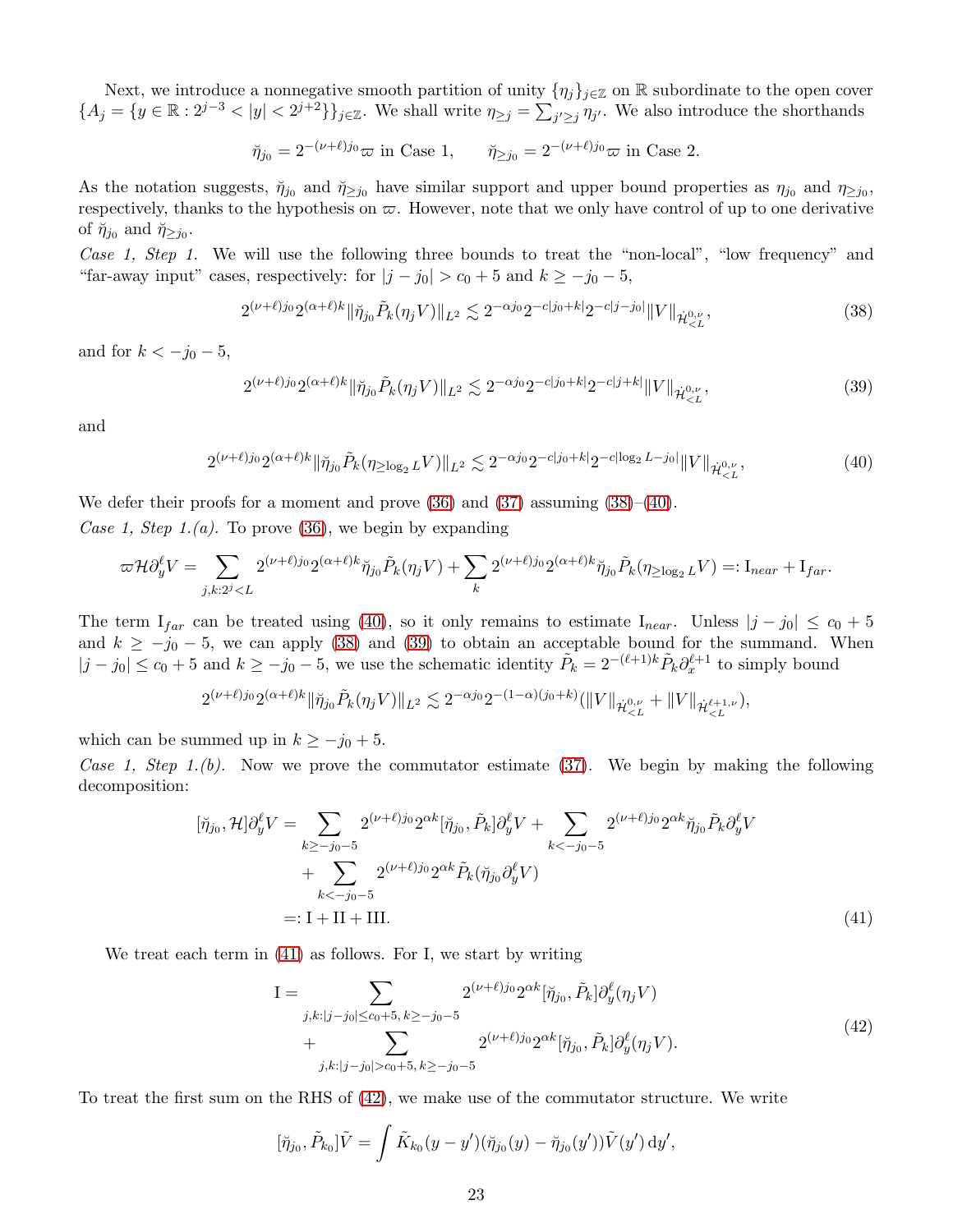where  $\tilde{V} = \partial_y^{\ell}(\eta_j V)$ . Then using the bound for  $\eta'_{j_0}$  (which comes from that for  $\varpi'$ ) and the  $O(2^{k_0})$ localization of  $\tilde{K}_{k_0}$ , the kernel on the RHS can be written as  $2^{-k_0-j_0}K(y, y')$ , where  $\sup_y \|\tilde{K}(y, \cdot)\|_{L^1}$  and  $\sup_{y'} \|\breve{K}(\cdot, y')\|_{L^1}$  are bounded by an absolute constant. Hence, by Schur's test,

$$
\|2^{(\nu+\ell)j_0}2^{\alpha k}[\check{\eta}_{j_0},\tilde{P}_k]\partial_y^{\ell}(\eta_j V)\|_{L^2}\lesssim 2^{(-\alpha+\nu+\ell)j_0}2^{-(1-\alpha)(j_0+k)}\|\partial_y^{\ell}(\eta_j V)\|_{L^2}\\ \lesssim 2^{-\alpha j_0}2^{-(1-\alpha)(j_0+k)}(\|V\|_{\dot{\mathcal{H}}_{
$$

which is summable in the range  $\{(j,k) : |j - j_0| \le c_0 + 5, k \ge -j_0 - 5\}.$ 

For the second sum on the RHS of [\(42\)](#page-22-4), we simply note that  $[\check{\eta}_{j_0}, \tilde{P}_{k_0}]\partial_y^{\ell}(\eta_j V) = \check{\eta}_{j_0}\tilde{P}_{k_0}(\eta_j V)$  by the support properties of  $\eta_{j_0}$  and  $\eta_j$ . Hence, we may apply [\(38\)](#page-22-0), which is acceptable in the range  $\{(j,k) :$  $|j - j_0| > c_0 + 5, k \ge -j_0 - 5$ .

Next, the term II in [\(41\)](#page-22-3) is directly bounded using [\(39\)](#page-22-2).

Finally, we turn to the term III in [\(41\)](#page-22-3). We write

$$
\sum_{k<-j_0-5} 2^{(\nu+\ell)j_0} 2^{\alpha k} \tilde{P}_k(\check{\eta}_{j_0} \partial_y^{\ell} V) = \sum_{j,k:k<-j_0-5} 2^{(\nu+\ell)j_0} 2^{\alpha k} \tilde{P}_k(\check{\eta}_{j_0} \partial_y^{\ell}(\eta_j V))
$$

By the support properties of  $\tilde{\eta}_{j_0}$  and  $\eta_j$ , the summand vanishes unless  $|j_0 - j| \le c_0 + 5$ . In that case, we have

$$
2^{(\nu+\ell)j_0} 2^{\alpha k} \|\tilde{P}_k(\check{\eta}_{j_0} \partial_y^{\ell}(\eta_j V))\|_{L^2} \lesssim 2^{(\nu+\ell+\frac{1}{2})j_0} 2^{(\alpha+\frac{1}{2})k} \|\partial_y^{\ell}(\eta_j V)\|_{L^2}
$$
  

$$
\lesssim 2^{\frac{1}{2}j_0} 2^{(\alpha+\frac{1}{2})k} (\|V\|_{\dot{\mathcal{H}}_{\leq L}^{0,\nu}} + \|V\|_{\dot{\mathcal{H}}_{\leq L}^{\ell,\nu}}),
$$

where on the first line we used the  $L^1 \hookrightarrow L^2$  Bernstein inequality and  $\|\check{\eta}_{j0}\|_{L^2} \lesssim 2^{\frac{1}{2}j_0}$ . The above bound is acceptable in the range  $\{(j,k) : |j - j_0| \le c_0 + 5, k < -j_0 - 5\}.$ 

Case 1, Step 2. It remains to prove [\(38\)](#page-22-0), [\(39\)](#page-22-2), and [\(40\)](#page-22-1). We start with the following bound for the kernel  $\tilde{K}_k$  of  $\tilde{P}_k$ : for  $|j - j_0| > c_0 + 5$  and any  $N \ge 0$ ,

<span id="page-23-0"></span>
$$
|\tilde{\eta}_{j_0}(y)\tilde{K}_k(y-y')\eta_j(y)| \lesssim_N 2^k 2^{-N(\max\{j,j_0\}+k)}.
$$
\n(43)

Indeed, [\(43\)](#page-23-0) follows from the bound for  $\tilde{K}_k$  and the simple fact that  $|y - y'| \simeq 2^{\max\{j, j_0\}}$  if  $|y| \simeq 2^{j_0}$ ,  $|y'| \simeq 2^{j_0}$ and  $|j - j_0| > c_0 + 5$ .

As a result, we have  $\|\check{\eta}_{j0}\tilde{P}_k(\eta_j V)\|_{L^\infty} \lesssim_N 2^k 2^{-N(\max\{j,j_0\}+k)} \|\eta_j V\|_{L^1}$ . By two applications of Hölder's inequality, as well as  $\|\eta_j V\|_{L^2} \lesssim 2^{-\nu j} \|V\|_{\dot{\mathcal{H}}_{ we have$ 

$$
2^{(\nu+\ell)j_0}2^{(\alpha+\ell)k}\|\check{\eta}_{j_0}\tilde{P}_k(\eta_j V)\|_{L^2}\lesssim_N 2^{-\alpha j_0}2^{(\nu+\frac{1}{2}+\alpha+\ell)(j_0+k)}2^{(-\nu+\frac{1}{2})(j+k)}2^{-N(\max\{j,j_0\}+k)}\|V\|_{\dot{\mathcal{H}}_{
$$

By choosing N to be appropriately large, [\(38\)](#page-22-0) and [\(39\)](#page-22-2) in the case  $j > -k + C_0$  follow (note that in the last case,  $j_0 < -k - 5$ , so  $j > j_0 + C_0 + 5$ . To treat the remaining cases in [\(39\)](#page-22-2), namely  $k < -j_0 - 5$  and  $j \leq -k + C_0$ , we simply use the Hölder and Bernstein inequalities to estimate

$$
2^{(\nu+\ell)j_0} 2^{(\alpha+\ell)k} \|\check{\eta}_{j_0} \tilde{P}_k(\eta_j V)\|_{L^2} \lesssim 2^{(\nu+\frac{1}{2}+\ell)j_0} 2^{(\alpha+\ell)k} \|P_k(\eta_j V)\|_{L^\infty} \lesssim 2^{(\nu+\frac{1}{2}+\ell)j_0} 2^{(\alpha+1+\ell)k} \|\eta_j V\|_{L^1}
$$
  

$$
\lesssim 2^{-\alpha j_0} 2^{(\nu+\frac{1}{2}+\alpha+\ell)(j_0+k)} 2^{(-\nu+\frac{1}{2})(j+k)} \|V\|_{\dot{\mathcal{H}}_{
$$

Finally, to prove [\(40\)](#page-22-1), we first split

$$
\eta_{\geq \log_2 L} V = \sum_{j:\log_2 L \leq j < \log_2 L + c_0 + 10} \eta_j V + \eta_{\geq \log_2 L + c_0 + 10} V.
$$

Observe that the contribution of the first term can be treated using [\(38\)](#page-22-0) and [\(39\)](#page-22-2). For the remaining piece, thanks to the spatial separation between the supports of  $\eta_{j_0}$  and  $\eta_{\geq \log_2 L + c_0+10}$ , [\(43\)](#page-23-0) implies  $\|\eta_{j0}\tilde{P}_k(\eta_{\geq \log_2 L + c_0+10} V)\|_{L^{\infty}} \lesssim_N 2^{\frac{1}{2}k} 2^{-\frac{N}{2}(\log_2 L + k)} \|\eta_{\geq \log_2 L + c_0+10} V\|_{L^2}$ . Hence, by Hölder's inequality,

$$
2^{(\nu+\ell)j_0}2^{(\alpha+\ell)k}\|\check{\eta}_{j_0}\tilde{P}_k(\eta_{\geq \log_2 L + c_0+10}V)\|_{L^2} \lesssim_N 2^{-\alpha j_0}2^{(\nu+\frac{1}{2}+\alpha+\ell)(j_0+k)}2^{-(\frac{N}{2}+\nu)(\log_2 L + k)}\|V\|_{\dot{\mathcal{H}}_{\leq L}^{0,\nu}}.
$$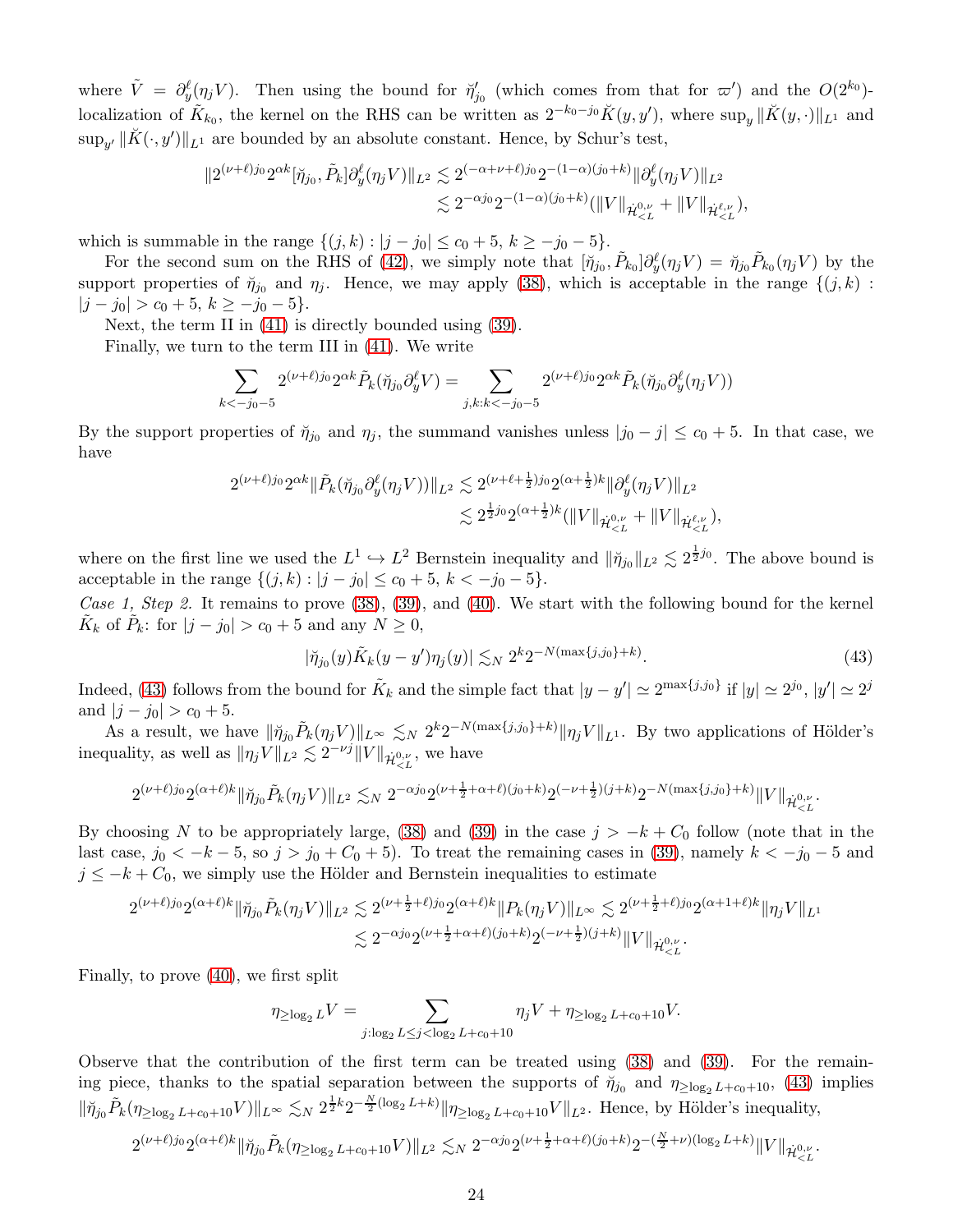By choosing N appropriately,  $(40)$  follows.

Case 2, Step 1. In this case,  $L \simeq_{c_0} 2^{j_0}$ . We will use the following bound to treat the "nearby input" case: for  $j < \log_2 L$ ,

<span id="page-24-0"></span>
$$
2^{(\nu+\ell)j_0} 2^{(\alpha+\ell)k} \|\check{\eta}_{\ge j_0} \tilde{P}_k(\eta_j V)\|_{L^2} \lesssim 2^{-\alpha j_0} 2^{-c|j+k|} 2^{-c|j_0-j|} \|V\|_{\dot{\mathcal{H}}_{\n(44)
$$

We defer their proofs for a moment and prove  $(36)$  and  $(37)$  assuming  $(44)$ .

Case 2, Step 1.(a). As before, to prove  $(36)$ , we expand

$$
\varpi \mathcal{H} \partial_y^{\ell} V = \sum_{j,k:2^j < L} 2^{(\nu+\ell)j_0} 2^{(\alpha+\ell)k} \breve{\eta}_{\geq j_0} \tilde{P}_k(\eta_j V) + \sum_k 2^{(\nu+\ell)j_0} 2^{(\alpha+\ell)k} \breve{\eta}_{\geq j_0} \tilde{P}_k(\eta_{\geq \log_2 L} V) =: I_{near} + I_{far}.
$$

This time, the term  $I_{near}$  can be treated using [\(44\)](#page-24-0), so it only remains to estimate  $I_{far}$ . By almost orthogonality (in case  $\alpha + \ell = 0$ ) or interpolation (in case  $\alpha + \ell > 0$ ), it is straightforward to prove

$$
\|\sum_{k} 2^{(\nu+\ell)j_0} 2^{(\alpha+\ell)k} \check{\eta}_{\geq j_0} \tilde{P}_k(\eta_{\geq \log_2 L} V)\|_{L^2} \lesssim 2^{(\nu+\ell)j_0} \|\eta_{\geq \log_2 V}\|_{L^2}^{\frac{1-\alpha}{\ell+1}} \|\partial_y^{\ell+1}(\eta_{\geq \log_2 V})\|_{L^2}^{\frac{\ell+\alpha}{\ell+1}},
$$

which is acceptable.

Case 2, Step 1.(b). To prove  $(37)$ , we expand

$$
[\varpi, \mathcal{H}]\partial_y^{\ell} V = \sum_{k \ge -j_0 - 5} 2^{(\nu + \ell)j_0} 2^{\alpha k} [\check{\eta}_{\ge j_0}, \tilde{P}_k] \partial_y^{\ell} (\eta_{\ge \log_2 L - c_0 - 10} V) + \sum_{k < -j_0 - 5} 2^{(\nu + \ell)j_0} 2^{\alpha k} [\check{\eta}_{\ge j_0}, \tilde{P}_k] \partial_y^{\ell} (\eta_{\ge \log_2 L - c_0 - 10} V) + \sum_{j,k: j < \log_2 L - c_0 - 10} 2^{(\nu + \ell)j_0} 2^{\alpha k} [\check{\eta}_{\ge j_0}, \tilde{P}_k] \partial_y^{\ell} (\eta_j V) =: \mathbf{I}' + \mathbf{II}' + \mathbf{III}'.
$$

For I', we argue as in term I in Case 1, Step 1.(b) using the commutator structure and bound

$$
\|\mathbf{I}'\|_{L^2} \lesssim 2^{-\alpha j_0} \sum_{k \ge -j_0-5} 2^{(\nu+\ell)j_0} 2^{-(1-\alpha)(j_0+k)} \|\partial_y^{\ell}(\eta_{\ge \log_2 L - c_0-10} V)\|_{L^2} \lesssim 2^{-\alpha j_0} (\|V\|_{\dot{\mathcal{H}}_{\leq L}^{0,\nu}} + \|V\|_{\dot{\mathcal{H}}_{\leq L}^{\ell,\nu}}).
$$

For II′ , we expand the commutator expression and write

$$
\Pi' = \sum_{k < -j_0-5} 2^{(\nu+\ell)j_0} 2^{\alpha k} \check{\eta}_{\geq j_0} \tilde{P}_k \partial_y^{\ell} (\eta_{\geq \log_2 L - c_0 - 10} V) - \sum_{k < -j_0-5} 2^{(\nu+\ell)j_0} 2^{\alpha k} \tilde{P}_k (\check{\eta}_{\geq j_0} \partial_y^{\ell} (\eta_{\geq \log_2 L - c_0 - 10} V)).
$$

We simply bound  $2^{\alpha k} \lesssim 2^{-\alpha j_0}$ , then use almost orthogonality to estimate

$$
\|\Pi'\|_{L^2} \lesssim 2^{-\alpha j_0} 2^{(\nu+\ell)j_0} \|\partial_y^{\ell}(\eta_{\geq \log_2 L - c_0 - 10} V)\|_{L^2} \lesssim 2^{-\alpha j_0} (\|V\|_{\dot{\mathcal{H}}_{\leq L}^{0,\nu}} + \|V\|_{\dot{\mathcal{H}}_{\leq L}^{\ell,\nu}}).
$$

For III', we simply observe that, by the support properties of  $\tilde{\eta}_{\geq j_0}$  and  $\eta_j$ ,

$$
\text{III}' = \sum_{j,k: j < \log_2 L - c_0 - 10} 2^{(\nu + \ell)j_0} 2^{\alpha k} \check{\eta}_{\geq j_0} \tilde{P}_k \partial_y^{\ell} (\eta_j V),
$$

which can be treated using [\(44\)](#page-24-0).

Case 2, Step 2. It remains to prove [\(44\)](#page-24-0). Recall that  $L \simeq_{c_0} 2^{j_0}$  and  $j < \log_2 L$ . We first split

$$
\breve{\eta}_{\geq j_0} = \sum_{j:\log_2 L \leq j < \log_2 L + c_0 + 10} \eta_j \breve{\eta}_{\geq j_0} + \eta_{\geq \log_2 L + c_0 + 10} \breve{\eta}_{\geq j_0}
$$

.

Each summand in the first sum obeys the same properties as  $\tilde{\eta}_i$ , so its contribution may be treated by [\(38\)](#page-22-0) and [\(39\)](#page-22-2). Let us abbreviate the second term by  $\tilde{\eta}_{\geq \log_2 L + c_0+10}$ . Thanks to the spatial separation property, [\(43\)](#page-23-0) implies  $\|\check{\eta}_{\geq \log_2 L + c_0+10}\tilde{P}_k(\eta_j V)\|_{L^2} \lesssim_N 2^{\frac{1}{2}k} 2^{-\frac{N}{2}(j_0+k)} \|\eta_j V\|_{L^\infty}$ . Hence, by Hölder's inequality,

$$
2^{(\nu+\ell)j_0}2^{(\alpha+\ell)k}\|\check{\eta}_{\geq \log_2 L + c_0+10}\tilde{P}_k(\eta_j V)\|_{L^2} \lesssim_N 2^{-\alpha j_0}2^{(\nu+\alpha+\ell-\frac{N}{2})(j_0+k)}2^{(-\nu+\frac{1}{2})(j+k)}\|V\|_{\dot{\mathcal{H}}_{
$$

By choosing N appropriately,  $(44)$  follows.

 $\Box$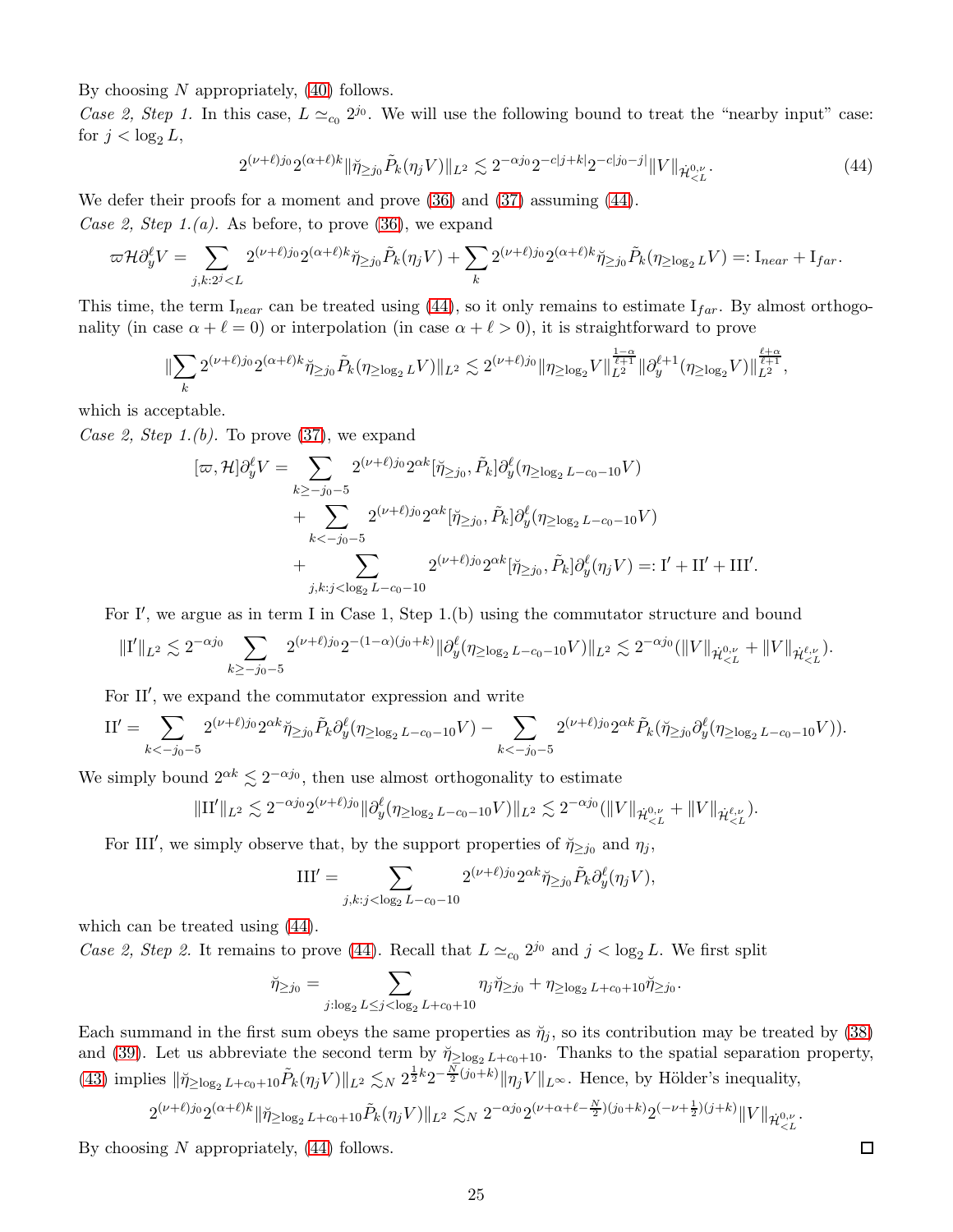# <span id="page-25-0"></span>5 Estimates on U

In this section, we improve the bootstrap assumptions in Lemma [3.6](#page-16-0) that involve U.

#### 5.1 Non-top-order forcing term estimates

To prepare for the ensuing analysis, we establish some bounds for the forcing term involving  $H$  and  $\mathcal{L}$ .

<span id="page-25-1"></span>**Lemma 5.1.** Assume the hypotheses of Lemma [3.6.](#page-16-0) Then the following  $L^2$  bounds hold:

$$
e^{-\mu s} \left\| \partial_y^{(j)} \mathcal{H}(U)(s, \cdot) \right\|_{L^2} \le C A e^{-\mu s} \qquad \text{for } 1 \le j \le 2k+2,\tag{45}
$$

$$
e^{-s} \left\| \partial_y^{(j)} \mathcal{L} \left( U + e^{(b-1)s} \kappa \right) \right\|_{L^2} \le C(1 + \kappa_0) e^{-(2 + (j - \frac{3}{2})b)s} \qquad \text{for } j \ge 0. \tag{46}
$$

Moreover, the following pointwise bounds hold:

$$
e^{-\mu s} \|\mathcal{H}(U)(s,\cdot)\|_{L^{\infty}(-4,4)} \le C(A+\kappa_0)e^{-\mu_0 s},\tag{47}
$$

$$
e^{-\mu s} \left\| \partial_y^{(j)} \mathcal{H}(U)(s, \cdot) \right\|_{L^\infty} \le C A e^{-\mu s} \qquad \text{for } 1 \le j \le 2k+1,\tag{48}
$$

$$
e^{-s} \left\| \partial_y^{(j)} \mathcal{L} \left( U + e^{(b-1)s} \kappa \right) \right\|_{L^\infty} \le C(1 + \kappa_0) e^{-(2 + (j-1)b)s} \qquad \text{for } j \ge 0. \tag{49}
$$

These bounds will be useful for the proof of essentially all non-top-order estimates (with the sole exception of the weighted  $L^2$ -Sobolev bound [\(IB4\)](#page-16-0)). On the other hand, to estimate  $\partial_y^{2k+3}U$ , we shall rely instead on the dispersive/dissipative property of  $\Gamma/\Upsilon$  and appropriate commutator estimates; see Lemmas [5.4](#page-33-0) and [5.5](#page-34-0) below.

*Proof.* Bounds [\(46\)](#page-25-2) and [\(49\)](#page-25-3) for  $e^{-s}\mathcal{L}$  immediately follow by combining [\(32\)](#page-20-0) and [\(33\)](#page-20-1), respectively, with Lemma [3.11.](#page-17-3) On the other hand, to prove [\(45\)](#page-25-4) and [\(48\)](#page-25-5), note that, by [\(B1\)](#page-16-0), [\(B2\)](#page-16-0) (for  $|y| \le 1$ ) and [\(B4\)](#page-16-0) (for  $|y| \ge 1$ ), we have  $||U'||_{L^{\infty}} \le C$  and

<span id="page-25-7"></span><span id="page-25-6"></span><span id="page-25-5"></span><span id="page-25-4"></span><span id="page-25-3"></span><span id="page-25-2"></span>
$$
||U'||_{L^2} \le CA.
$$
\n
$$
(50)
$$

Recall also that  $\|\partial_y^{2k+3}U\|_{L^2} \le 2A$  by [\(B3\)](#page-16-0). Therefore, [\(45\)](#page-25-4) and [\(48\)](#page-25-5) follow from [\(34\)](#page-20-2) and [\(35\)](#page-20-3), respectively.

To prove the remaining bound [\(47\)](#page-25-6), we apply Lemma [4.2.](#page-20-4) By introducing a smooth partition of unity (in the variable y') subordinate to  $\{|y'| < 16$   $\cup$   $\{8 < |y'| < 2e^{bs}\}$   $\cup$   $\{e^{bs} < |y'|$ , we may estimate

$$
e^{-\mu s} |\mathcal{H}(U)(s,y)| \leq e^{-\mu s} \left| \int_{-\infty}^{\infty} K(y-y') \partial_y U(s,y') \, dy' \right|
$$
  
\n
$$
\leq e^{-\mu s} \int_{|y'| \leq 16} |y-y'|^{-\max\{\alpha,\beta,0\}} |\partial_y U(s,y')| \, dy' + e^{-\mu s} \int_{8 \leq |y'| \leq 2e^{bs}} |y'|^{-\max\{\alpha,\beta,0\}-1} |U(s,y')| \, dy'
$$
  
\n
$$
+ e^{-\mu s} \int_{|y'| \geq e^{bs}} |y'|^{-\max\{\alpha,\beta,0\}-1} |U + e^{(b-1)s} \kappa|(s,y') \, dy'
$$
  
\n
$$
\leq e^{-\mu s} ||\partial_y U||_{L^{\infty}} + e^{-\mu s} |||y|^{-\frac{1}{2k+1}} U||_{L^{\infty}(8,2e^{bs})} \int_{8 \leq |y'| \leq 2e^{bs}} |y'|^{-\max\{\alpha,\beta,0\}-1+\frac{1}{2k+1}} \, dy'
$$
  
\n
$$
+ e^{-\mu s} e^{-(\frac{1}{2} + \max\{\alpha,\beta,0\})bs} ||U + e^{(b-1)s} \kappa||_{L^2}.
$$

In the second inequality, we used integration by parts and the property that  $|y - y'| \simeq |y'|$  for  $|y'| \geq 8$  (since  $|y| \le 4$ ). When  $\max{\{\alpha, \beta, 0\}} \ne \frac{1}{2k+1}$ , by [\(B1\)](#page-16-0), [\(B2\)](#page-16-0), [\(B4\)](#page-16-0), [\(31\)](#page-19-1) and [\(24\)](#page-17-2),

$$
e^{-\mu s} \left| \mathcal{H}(U)(s,y) \right| \lesssim e^{-\mu s} \left( 1 + \max\{1, e^{(\frac{1}{2k+1} - \max\{\alpha,\beta,0\})bs}\} + e^{-(\frac{1}{2} + \max\{\alpha,\beta,0\})bs} e^{(\frac{3}{2}b-1)s} \right) \lesssim e^{-\min\{\mu, \frac{2k-1}{2k}\}s}.
$$

Indeed, note that  $\mu = 1 - \max{\{\alpha, \beta, 0\}}b$ . Therefore,

$$
-\mu + (\frac{1}{2k+1} - \max{\alpha, \beta, 0})b = -1 + \max{\alpha, \beta, 0}b + \frac{1}{2k} - \max{\alpha, \beta, 0}b = -\frac{2k-1}{2k},
$$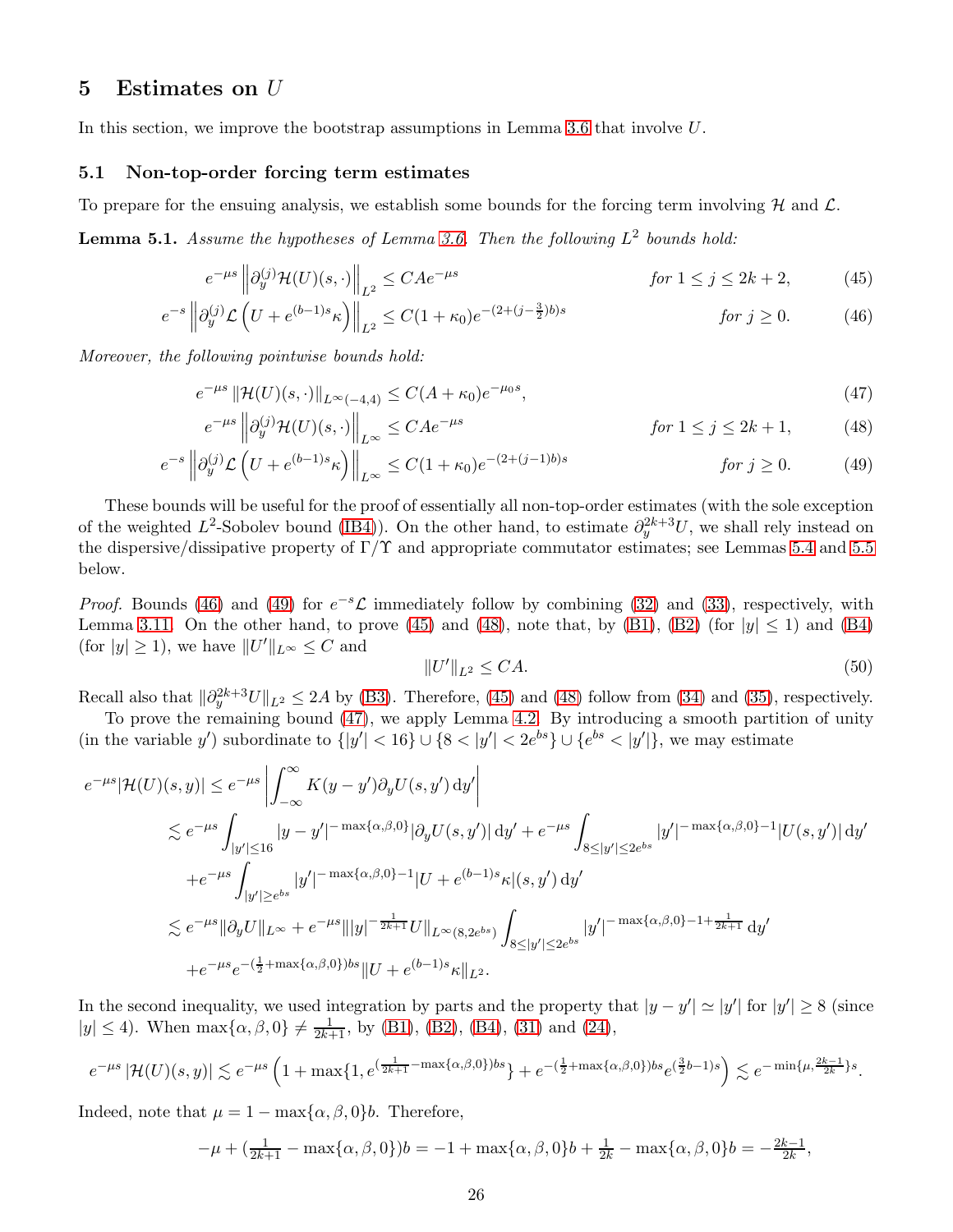$$
-\mu - \left(\frac{1}{2} + \max\{\alpha, \beta, 0\}\right)b + \left(\frac{3}{2}b - 1\right) = -1 + \max\{\alpha, \beta, 0\}b - \frac{1}{2}b + \max\{\alpha, \beta, 0\}b + \frac{3}{2}b - 1
$$
  
= -2 + b =  $\frac{-4k + 2k + 1}{2k} = -\frac{2k - 1}{2k}$ .

Since  $\mu_0 = \min\{\mu, \frac{2k-1}{2k}\}\$ in this case, [\(47\)](#page-25-6) follows. On the other hand, in case  $\max\{\alpha, \beta, 0\} = \frac{1}{2k+1}$ , the same computation applies except that the second term is bounded instead by CAbs; however, such a modification is acceptable since  $0 < \mu_0 < \frac{2k-1}{2k}$  $\frac{k-1}{2k}$ . □

### 5.2 Estimates on  $\partial_y U$

Next, we proceed to obtain pointwise estimates for the low derivative  $\partial_y U$  using the method of characteristics. It is important that the bounds proved below (in particular, items 3–4) are independent of A. On the other hand, we need not obtain sharp pointwise bounds for  $\partial_y U$  at this point, as they would follow from the weighted  $L^2$ -Sobolev bounds [\(IB4\)](#page-16-0) and [\(IB5\)](#page-16-0) (cf. derivation of [\(30\)](#page-19-2) in the proof of Theorem [3.1\)](#page-14-0).

<span id="page-26-0"></span>**Lemma 5.2.** There exist  $\epsilon_0$ , A,  $y_0$ ,  $\gamma$ ,  $\sigma_0$  such that if the initial data conditions [\(D1\)](#page-15-1)–[\(D4\)](#page-15-1) are satisfied and the bootstrap assumptions [\(B1\)](#page-16-0)–[\(B7\)](#page-16-0) hold for  $s \in [\sigma_0, \sigma_1]$ , then the following conclusions hold.

- 1. For all  $s \in [\sigma_0, \sigma_1]$ , and all  $|y| > y_0$ , we have  $(by + (1 + e^s \tau_s)U(s, y))y > 0$  (the flow is repulsive).
- 2. [\(IB1\)](#page-16-0) and [\(IB2\)](#page-16-0) hold.
- 3. For  $|y| \geq 4$  and  $s \in [\sigma_0, \sigma_1]$ , we have

<span id="page-26-5"></span><span id="page-26-4"></span><span id="page-26-3"></span>
$$
-U'(s,y) \le \frac{5}{6}.\tag{51}
$$

4. There exist  $C, r > 0$  independent of  $A, y_0, \gamma$  such that, for all  $y \in \mathbb{R}$ , and for all  $s \in [\sigma_0, \sigma_1]$ , we have

$$
|\partial_y U(s, y)| \le C \max\left\{ \frac{1}{(1+|y|)^r}, Ae^{-rs} \right\}.
$$
\n
$$
(52)
$$

*Proof of Lemma [5.2.](#page-26-0)* We prove each item in order.

*Proof of 1.* We need to show that there exists a choice of  $y_0$  and  $\sigma_0$  (depending on A, see Remark [3.7\)](#page-17-4) such that the following holds in the interval  $s \in [\sigma_0, \sigma_1]$ :

$$
U(s, y) > -by
$$
 if  $y > y_0$ ,  $U(s, y) < -\frac{b}{1 + e^s \tau_s}y$  if  $y < -y_0$ ,

Let us focus on the first claim, the second being analogous. By the fundamental theorem of calculus and the bootstrap assumptions, we have that

$$
U(s,y) - U(s,0) = \int_0^y U'(s, \underline{y}) d\underline{y} \ge -y_0(1+2y_0) - (y-y_0) \left(1 - \frac{y_0^{2k}}{4}\right).
$$

The claim follows by choosing  $y_0$  appropriately, and then by choosing  $\sigma_0$  appropriately to control the factor containing the modulation parameter  $\tau$  (recalling that the bootstrap assumptions [\(B6\)](#page-16-0) hold true).

*Proof of 2.* We now show that we can restrict to  $y_0$  small and  $\sigma_0 \gg 1$  (depending on A, see Remark [3.7\)](#page-17-4) such that the following inequalities hold true:

$$
\left| U(s, \pm y_0) \pm y_0 \mp \frac{1}{2k+1} y_0^{2k+1} \right| \le \frac{y_0^{2k+1}}{4(2k+1)} \qquad \text{for all } s \in [\sigma_0, \sigma_1]
$$
\n
$$
(53)
$$

$$
\left| U(\sigma_0, y) + y - \frac{1}{2k+1} y^{2k+1} \right| \le \frac{y^{2k+1}}{4(2k+1)} \qquad \text{for all } y \in (-1/4, -y_0) \cup (y_0, 1/4), \tag{54}
$$

<span id="page-26-2"></span><span id="page-26-1"></span>
$$
\left| U'(s, \pm y_0) + 1 - y_0^{2k} \right| \le \frac{y_0^{2k}}{4} \qquad \text{for all } s \in [\sigma_0, \sigma_1], \tag{55}
$$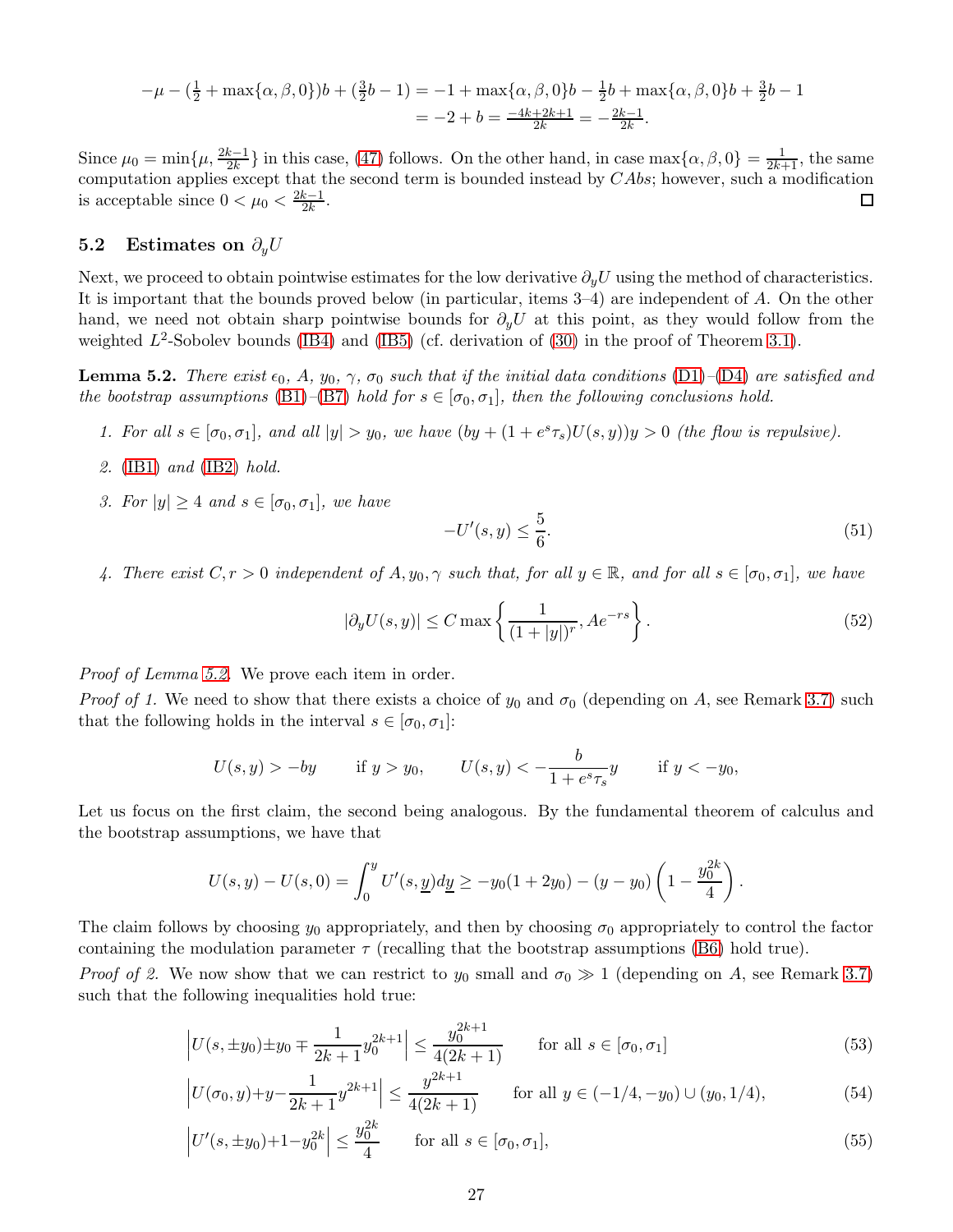$$
\left| U'(\sigma_0, y) + 1 - y^{2k} \right| \le \frac{y^{2k}}{4} \qquad \text{for all } y \in (-1/4, y_0) \cup (y_0, 1/4), \tag{56}
$$

$$
U'(\sigma_0, y) \ge -1 + \frac{y_0^{2k}}{2} \qquad \text{for all } |y| \ge y_0. \tag{57}
$$

Note that the above inequalities imply (on initial data and at  $|y| = y + 0$ ) bounds which are strict improve-ments of [\(IB1\)](#page-16-0) and [\(IB2\)](#page-16-0). For instance, from [\(56\)](#page-27-0) it follows that  $0 \ge U'(\sigma_0, y) \ge -1 + \frac{3}{4}y^{2k} \ge -1 + \frac{3}{4}y_0^{2k}$ , for all  $y \in (-1/4, -y_0) \cup (y_0, 1/4)$ , and similarly for the bounds [\(55\)](#page-26-1), as well as [\(57\)](#page-27-1).

Bounds [\(54\)](#page-26-2), [\(56\)](#page-27-0) and [\(57\)](#page-27-1) follow easily from our choice of initial data at  $\sigma_0$  and the expression for the profile (with the choice [\(10\)](#page-10-4) concerning the  $(2k+1)$ <sup>st</sup> derivative at  $y=0$ ), upon choosing  $y_0$  to be small and consequently  $\sigma_0$  to be large. The proofs of [\(53\)](#page-26-3) and [\(55\)](#page-26-1) are similar, so we will just focus on showing (55). Using Taylor expansion with integral remainder and Sobolev embedding, we have

<span id="page-27-1"></span><span id="page-27-0"></span>
$$
\left| U'(s, y_0) + 1 - y_0^{2k} - \sum_{j=1}^{2k+1} W^{(j)}(s, 0) \frac{y_0^{j-1}}{(j-1)!} \right| \le C e^{\frac{A}{2}} y_0^{2k+1}
$$
\n
$$
(58)
$$

Note that the two principal terms on the LHS of the previous estimate arise from our choice of the profile in display [\(10\)](#page-10-4). We then notice that the coefficients  $W^{(j)}(s,0), j = 0,\ldots, 2k$  decay by [\(B6\)](#page-16-0) (some of them are identically zero by [\(18\)](#page-12-5)), and  $|W^{(2k+1)}(s, 0)| \leq 4$  by the bootstrap assumptions [\(B7\)](#page-16-0). We then first choose  $y_0$  to be small, and then choose  $\sigma_0$  accordingly to be large to conclude that [\(55\)](#page-26-1) holds true (see Remark [3.7\)](#page-17-4).

Recall the equation for  $U'$  from [\(14\)](#page-11-2); we arrange the equation as follows:

$$
\partial_s U' + U' + (U')^2 + (by + (1 + e^s \tau_s)U) \partial_y U'
$$
  
=  $\left( e^{bs} \xi_s - (1 + e^s \tau_s) e^{(b-1)s} \kappa \right) U'' - e^s \tau_s (U')^2$   
+  $(1 + e^s \tau_s) \left( e^{-\mu s} \mathcal{H}(U') + e^{-s} \partial_y \mathcal{L}(U + e^{(b-1)s} \kappa) \right) =: E^{(1)}.$  (59)

By  $(B1)$ – $(B2)$  for U',  $(B3)$  and  $(50)$  for U'',  $(B6)$  for the modulation terms and Lemma [5.1](#page-25-1) for the forcing terms, we have

<span id="page-27-8"></span><span id="page-27-7"></span><span id="page-27-6"></span><span id="page-27-4"></span><span id="page-27-2"></span>
$$
||E^{(1)}||_{L^{\infty}} \le C A e^{-\gamma s},\tag{60}
$$

where we take A sufficiently large compared to  $\kappa_0$  if necessary.

We will first focus on showing [\(IB2\)](#page-16-0). We now define Lagrangian coordinates for the flow of equation [\(59\)](#page-27-2). The flow can either start from a point on the half line  $s = \sigma_0, y \ge y_0$  or from a point on the half line  $s \ge \sigma_0, y = y_0$ . Distinguishing between these two cases, we consider Lagrangian maps  $X_1(s, \tilde{y}), X_2(s, \tilde{s})$ which are defined by solving the following initial value problems ( $\tilde{s}$  and  $\tilde{y}$  are the Lagrangian parameters):

$$
\partial_s X_1(s, \tilde{y}) = bX_1(s, \tilde{y}) + (1 + e^s \tau_s) U(s, X_1(s, \tilde{y})), \qquad X_1(\sigma_0, \tilde{y}) = \tilde{y}, \qquad \text{for all } \tilde{y} \ge y_0,\tag{61}
$$

$$
\partial_s X_2(s,\tilde{s}) = bX_2(s,\tilde{s}) + (1 + e^s \tau_s)U(s,X_2(s,\tilde{s})), \qquad X_2(\tilde{s},\tilde{s}) = y_0, \qquad \text{for all } \tilde{s} \ge \sigma_0. \tag{62}
$$

We now rewrite equation [\(59\)](#page-27-2) in Lagrangian coordinates, to obtain, letting  $\tilde{U}'$  be the composition  $\tilde{U}'(s, \tilde{y}) = U(s, X_1(s, \tilde{y})).$ 

<span id="page-27-3"></span>
$$
\partial_s \tilde{U}' + \tilde{U}' + (\tilde{U}')^2 = E^{(1)}(s, X_1(s, \tilde{y})).
$$
\n(63)

Let us for a moment assume that there exists  $\check{s}$  such that  $\tilde{U}'(\check{s}, \tilde{y}) \geq -\frac{1}{2}$ . Integrating [\(63\)](#page-27-3), and using the bound [\(60\)](#page-27-4), it is then easy to show that, upon choosing  $\sigma_0$  to be large (depending only on  $y_0$  and A),  $|\tilde{U}'(s,\tilde{y})| \leq \frac{3}{4}$  for all  $s \geq \tilde{s}$ . This implies [\(IB2\)](#page-16-0) on the half line  $\{y > 0\}$  in this case.

Hence it suffices to show [\(IB2\)](#page-16-0) under the additional assumption that  $\tilde{U}'(\tilde{s}, \tilde{y}) \leq -\frac{1}{2}$ . By the repulsivity of the flow, we always have that  $|X_1(s, \tilde{y})| \ge |y_0|$  for  $s \ge \sigma_0$ . Hence, for  $s \ge \sigma_0$ , we can apply the bootstrap assumption [\(B2\)](#page-16-0) (i.e.,  $\tilde{U}' \ge -1 + \frac{y_0^{2k}}{4}$ ), which yields the following bound:

<span id="page-27-5"></span>
$$
-\tilde{U}' - (\tilde{U}')^2 \ge \left(1 - \frac{y_0^{2k}}{4}\right) \frac{y_0^{2k}}{4} \ge \frac{y_0^{2k}}{8},\tag{64}
$$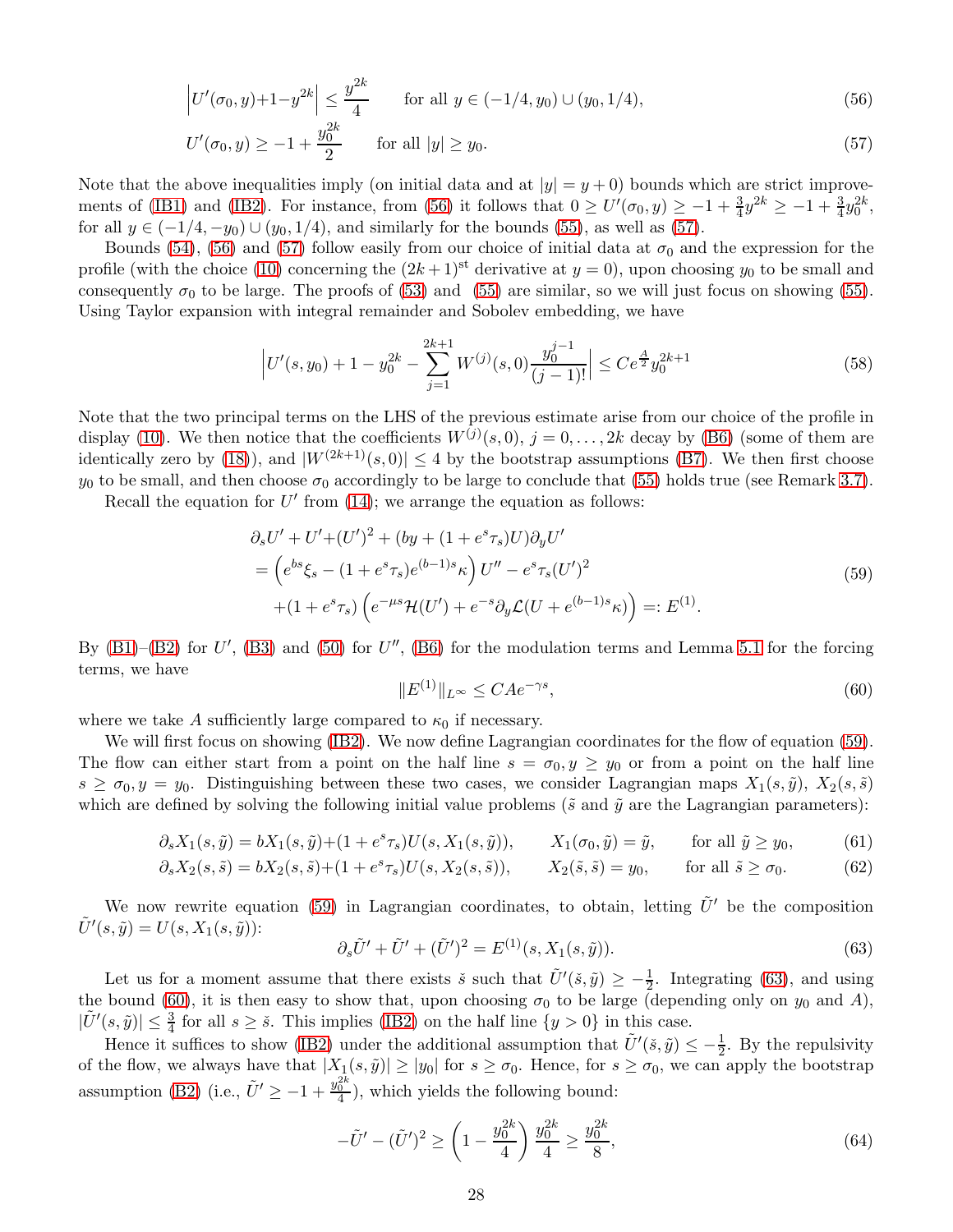by virtue of the fact that  $y_0$  is chosen to be small. We now choose  $\sigma_0$  to be sufficiently large for the following inequality to be valid<sup>[8](#page-28-0)</sup>, in view of  $(60)$ :

<span id="page-28-3"></span><span id="page-28-2"></span><span id="page-28-1"></span>
$$
\int_{\sigma_0}^{\sigma_1} |E^{(1)}(s, X_1(s, \tilde{y}))| \, \mathrm{d} s \le \frac{y_0^{2k}}{8}.\tag{65}
$$

We then integrate [\(63\)](#page-27-3), taking into account the bounds [\(64\)](#page-27-5) and [\(65\)](#page-28-1), as well as the bound [\(60\)](#page-27-4). We deduce:

$$
|U'(s, X_1(s, \tilde{y}))| \le 1 - \frac{1}{2} y_0^{2k}, \qquad \text{for } \sigma_0 \le s \le \sigma_1, \ |\tilde{y}| \ge y_0. \tag{66}
$$

Essentially repeating the same argument for the  $X_2$  trajectories, we have

$$
|U'(s, X_2(s, \tilde{s}))| \le 1 - \frac{1}{2}y_0^{2k}, \qquad \text{for } \sigma_0 \le \tilde{s} \le \sigma_1, \ \tilde{s} \le s \le \sigma_1. \tag{67}
$$

Combining the bounds [\(66\)](#page-28-2) and [\(67\)](#page-28-3) yields [\(IB2\)](#page-16-0) on the half line  $\{y > 0\}$ . Arguing in the same manner on  $\{y < 0\}$ , we obtain [\(IB2\)](#page-16-0).

Finally, [\(IB1\)](#page-16-0) follows from [\(IB2\)](#page-16-0) and Taylor expansion about  $y = 0$ , following a similar reasoning as in inequality [\(58\)](#page-27-6).

Proof of 3. To prove [\(51\)](#page-26-4), we first show a quantitative lower bound on the time the Lagrangian trajectories  $X_1, X_2$  stay in  $y \in [-4, 4]$ . Recall the definition of Lagrangian coordinates  $X_1$  and  $X_2$  in [\(61\)](#page-27-7) and [\(62\)](#page-27-8). Define now  $\tilde{U}_i$ , for  $i \in \{1, 2\}$  as follows:

$$
\tilde{U}_1(s,\tilde{y})=U(s,X_1(s,\tilde{y})),\qquad \tilde{U}_2(s,\tilde{s})=U(s,X_2(s,\tilde{s})).
$$

We then have the following coupled system for  $(\tilde{U}_i, X_i)$ :

$$
\partial_s \tilde{U}_i = (b-1)\tilde{U}_i + E^{(0)}(s, X_i),
$$
  

$$
\partial_s X_i = bX_i + (1 + e^s \tau_s) \tilde{U}_i.
$$

Here, we recall that

$$
E^{(0)} = \left(-e^s \tau_s U + e^{bs} \xi_s - (1 + e^s \tau_s) e^{(b-1)s} \kappa\right) U' - e^{(b-1)s} \kappa_s
$$

$$
+ (1 + e^s \tau_s) \left(e^{-\mu s} \mathcal{H}(U) + e^{-s} \mathcal{L}(U + e^{(b-1)s} \kappa)\right)
$$

We let  $A_i = X_i + \tilde{U}_i$ , which diagonalizes the system up to a perturbative term on the RHS:

$$
\partial_s \tilde{U}_i - (b-1)\tilde{U}_i = E^{(0)}(s, X_i),
$$
  

$$
\partial_s A_i - bA_i = e^s \tau_s \tilde{U}_i + (1 + e^s \tau_s) E^{(0)}(s, X_i).
$$

Let us now specify to the case  $i = 1$ . The RHS of the previous display is perturbative as long as  $|X_1(s, \tilde{y})| \leq 4$ . Indeed, using Lemma [5.1,](#page-25-1) as well as the fact that  $|U(s, y)| \leq 2|y|$  for all  $y \in [-4, 4]$ , and the bootstrap assumptions [\(B6\)](#page-16-0), we have

$$
e^{-\mu s} \|\mathcal{H}(U)\|_{L^{\infty}(-4,4)} \leq C A e^{-\mu_0 s},
$$
  
\n
$$
e^{-s} \|\mathcal{L}(U + e^{(b-1)s}\kappa)\|_{L^{\infty}} \leq C(1 + \kappa_0) e^{(-2+b)s},
$$
  
\n
$$
e^{s} |\tau_s \tilde{U}_i(s,\tilde{y})| \leq 8 e^{-\gamma s}.
$$

Let us first restrict to the case  $y_0 \leq |\tilde{y}| \leq 1$ . We integrate the previous display between  $\sigma_0$  and s, to obtain, using the fact that the RHS is perturbative,

<span id="page-28-4"></span>
$$
\left| U(s, X_1(s, \tilde{y})) e^{-(b-1)(s-\sigma_0)} - U(\sigma_0, \tilde{y}) \right| \le |U(\sigma_0, \tilde{y})|,
$$
  

$$
\left| A_1(s, X_1(s, \tilde{y})) e^{-b(s-\sigma_0)} - A_1(\sigma_0, \tilde{y}) \right| \le \frac{1}{2} |A_1(\sigma_0, \tilde{y})|.
$$
 (68)

<span id="page-28-0"></span><sup>&</sup>lt;sup>8</sup>Note that this choice can be made independently of  $\sigma_1$ .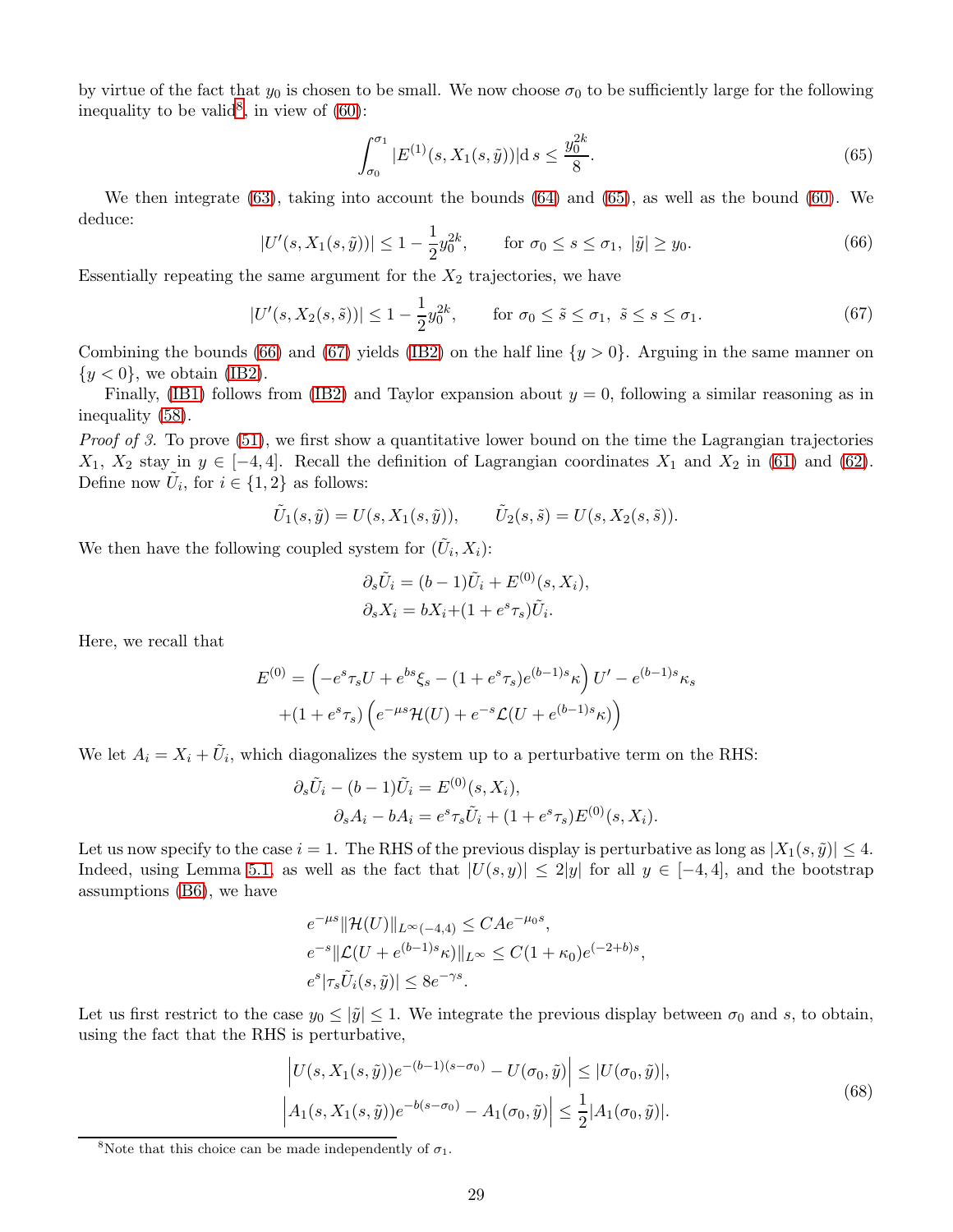Note that the above inequalities hold by choosing  $\sigma_0$  large as a function of  $y_0$ . Indeed, due to our choice of initial data for U at  $\sigma_0$ , by possibly choosing  $\sigma_0$  large, we have that, for all  $\tilde{y} \in [-1, -y_0] \cup [y_0, 1]$ ,  $|U(\sigma_0, \tilde{y})| \geq \frac{1}{2}|U(\sigma_0, y_0)| \geq \frac{y_0}{4}$ . It then suffices to choose  $\sigma_0$  to be large so that, for all  $\tilde{y} \in [-1, -y_0] \cup [y_0, 1]$ ,

$$
\int_{\sigma_0}^{\sigma_1} e^{-(b-1)(s-\sigma_0)} |E^{(0)}(s, X_1(s, \tilde{y}))| ds \le \frac{y_0}{4}.
$$

This shows that the first inequality in [\(68\)](#page-28-4) holds, up to choosing  $\sigma_0$  based on  $y_0$ . A similar reasoning holds for the second inequality in [\(68\)](#page-28-4).

Display [\(68\)](#page-28-4) implies, due to our choice of initial data at  $\sigma_0$ ,

$$
|U(s, X_1(s, \tilde{y}))| \le 2|\tilde{y}|e^{(b-1)(s-\sigma_0)},
$$
  

$$
|A_1(s, X_1(s, \tilde{y}))| \le \frac{3}{2}(|\tilde{y}|^{2k+1} + e^s \tau_s)e^{b(s-\sigma_0)}.
$$

We then deduce that, for all times  $s \in [\sigma_0, -2k \log(|\tilde{y}|) + \sigma_0]$ , using the bootstrap assumptions [\(B6\)](#page-16-0) to show that the term  $e^s \tau_s$  is perturbative,

$$
|U(s, X_1(s, \tilde{y}))| \le 2,|A_1(s, X_1(s, \tilde{y}))| \le 2 - \frac{1}{4} \implies |X_1(s, \tilde{y})| \le 4.
$$
\n(69)

The reasoning for  $X_2$  is completely analogous, and we deduce that, for all times  $s \in [\tilde{s}, -2k \log(y_0) + \tilde{s}]$ ,

<span id="page-29-3"></span><span id="page-29-2"></span>
$$
|U(s, X_2(s, \tilde{s}))| \le 2,
$$
  
\n
$$
|X_2(s, \tilde{s})| \le 4.
$$
\n(70)

We are now in shape to do an  $L^{\infty}$  estimate for U' in the near region. Let us recall the relevant equation:

$$
\partial_s U' + U' + (U')^2 + (by + (1 + e^s \tau_s)U)\partial_y U' = E^{(1)}.
$$

In Lagrangian coordinates with respect to  $X_1$ , the above equation reads, letting  $\tilde{U}' = U'(s, X_1(s, \sigma_0))$ :

$$
\partial_s \tilde{U}' + \tilde{U}' + (\tilde{U}')^2 = E^{(1)}(s, X_1(s, \tilde{y})).
$$
\n(71)

Let us now suppose by contradiction that, for all  $s \in [\sigma_0, \sigma_0 - 2k \log(|\tilde{y}|)],$ 

<span id="page-29-1"></span><span id="page-29-0"></span>
$$
U'(s, X_1(s, \tilde{y})) \le -\frac{4}{5}.\tag{72}
$$

Combined with the bootstrap assumption [\(B2\)](#page-16-0), display [\(72\)](#page-29-0) yields the bound  $|\tilde{U}' + (\tilde{U}')^2| \leq \frac{y_0^{2k}}{8}$ , which in turn implies, since the RHS of [\(71\)](#page-29-1) is perturbative, upon choosing  $\sigma_0$  to be larger, and recalling the definition of  $\mu'$  from [\(60\)](#page-27-4),

$$
\frac{\partial_s \tilde{U}'}{\tilde{U}' + (\tilde{U}')^2} + 1 \le \frac{\mu'}{4} e^{-s\frac{\mu'}{2}}.
$$

This implies

$$
\partial_s \log \left( \frac{-\tilde{U}'}{1+\tilde{U}'} \right) + 1 \leq \frac{\mu'}{4} e^{-s\frac{\mu'}{2}}.
$$

By integration, since  $\int_{\sigma_0}^{\infty}$  $\mu'$  $\frac{d^2}{4}e^{-s\frac{\mu'}{2}}$  ds < log 2, and denoting  $Q=2\frac{-\tilde{U}'(\sigma_0,\tilde{y})}{1+\tilde{U}'(\sigma_0,\tilde{y})}$  $\frac{-U(\sigma_0, y)}{1+\tilde{U}'(\sigma_0, \tilde{y})} > 0$ , we have

$$
U'(s, X_1(s, \sigma_0)) > \frac{-Qe^{-(s-\sigma_0)}}{1 + Qe^{-(s-\sigma_0)}}.
$$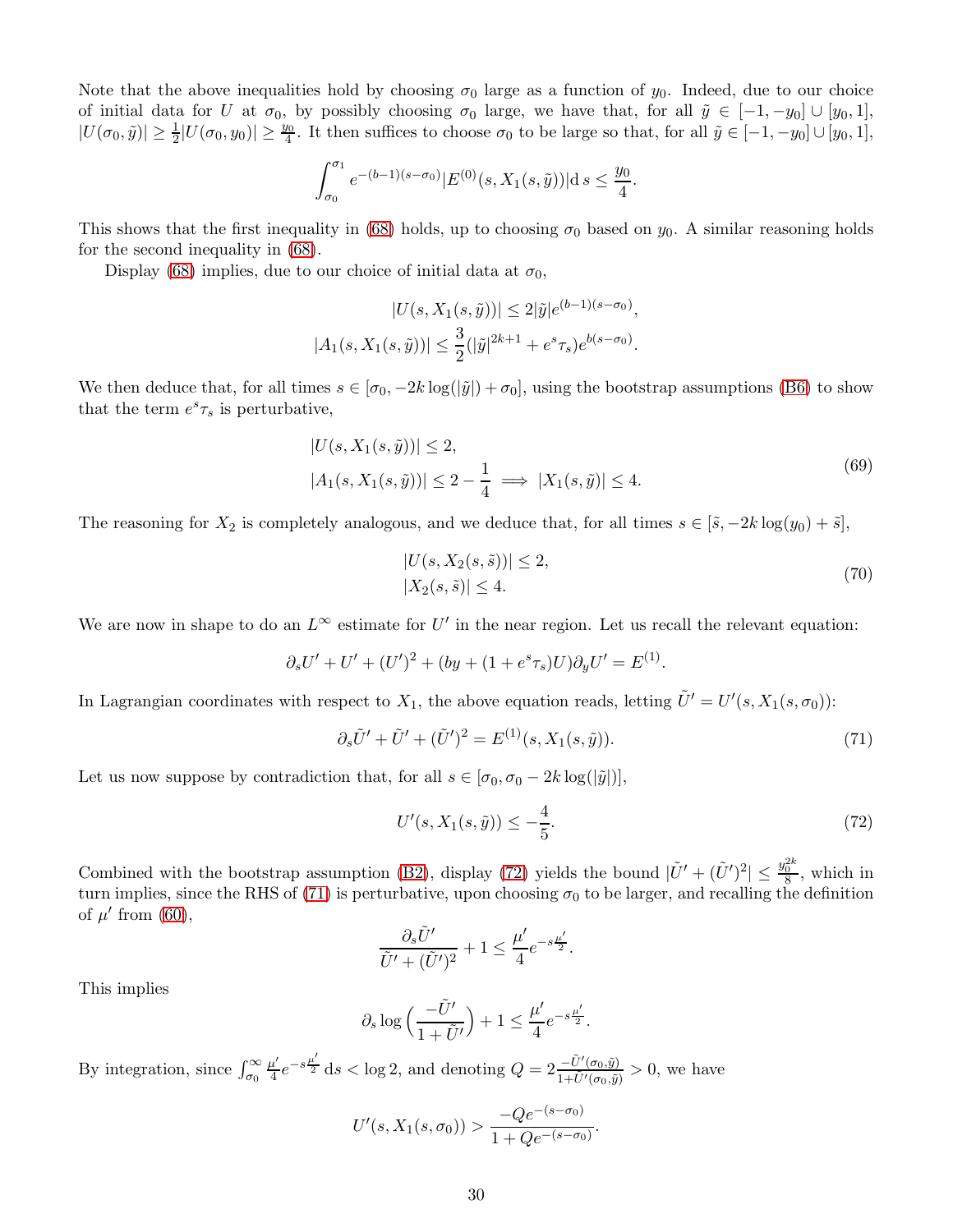We now calculate this expression at  $s = s_* = \sigma_0 - 2k \log(|\tilde{y}|)$ . We notice that, for  $\epsilon_0$  sufficiently small,  $\tilde{U}'(\sigma_0, \tilde{y}) \ge -1$ , and  $1 + \tilde{U}'(\sigma_0, \tilde{y}) \ge \frac{1}{2}$  $\frac{1}{2}\tilde{y}^{2k}$ , hence  $0 \le Q \le 4\tilde{y}^{-2k}$ . Since  $e^{-(s_*-\sigma_0)} = \tilde{y}^{2k}$ , it follows that

$$
U'(s_*, X_1(s_*, \sigma_0)) > -\frac{4}{4+1} = -\frac{4}{5}.
$$

This contradicts [\(72\)](#page-29-0), and yields, for all  $\tilde{y}$  such that  $y_0 \leq |\tilde{y}| \leq 1$ , the existence of  $s^{(1)} \in [\sigma_0, s_*]$  such that

$$
U'(s^{(1)}, X_1(s^{(1)}, \tilde{y})) \ge -\frac{4}{5}.\tag{73}
$$

Moreover, in the case  $|\tilde{y}| \geq 1$ , the existence of  $s^{(1)}$  in the conditions above follows immediately by our choice of initial data. Indeed, by possibly choosing  $\sigma_0$  to be larger and  $\epsilon_0$  smaller,

<span id="page-30-1"></span><span id="page-30-0"></span>
$$
U'(\sigma_0, X_1(\sigma_0, \tilde{y})) \ge -\frac{4}{5}
$$
\n(74)

for all  $\tilde{y}$  such that  $|\tilde{y}| \geq 1$ .

A completely analogous reasoning shows that for all  $\tilde{s} \leq \sigma_1 + 2k \log(|y_0|)$ , there exists  $s^{(2)} \in [\tilde{s}, \tilde{s} 2k \log(|y_0|)$  such that we have

<span id="page-30-3"></span><span id="page-30-2"></span>
$$
U'(s^{(2)}, X_2(s^{(2)}, \tilde{s})) \ge -\frac{4}{5}.\tag{75}
$$

We now combine the bounds [\(73\)](#page-30-0), [\(74\)](#page-30-1) and [\(75\)](#page-30-2) with the bounds on the Lagrangian trajectory [\(69\)](#page-29-2) and [\(70\)](#page-29-3) to obtain the existence of  $s^{(1)}, s^{(2)}$  (depending resp. on  $\tilde{y}$  and  $y_0$ ), such that

$$
U'(s^{(1)}, X_1(s^{(1)}, \tilde{y})) \ge -\frac{4}{5}, \qquad |X_1(s^{(1)}, \tilde{y})| \le 4, \qquad \text{for all } \tilde{y} : y_0 \le |\tilde{y}| \le 4,
$$
  

$$
U'(s^{(2)}, X_2(s^{(2)}, \tilde{s})) \ge -\frac{4}{5}, \qquad |X_2(s^{(2)}, \tilde{s})| \le 4.
$$
 (76)

We now repeat the reasoning in part 2. integrating equation [\(63\)](#page-27-3), with the difference that the starting time of integration is now  $s^{(1)}$  (resp.  $s^{(2)}$ ), and we use the bounds [\(76\)](#page-30-3). Recall that the RHS of [\(63\)](#page-27-3) is perturbative everywhere by [\(60\)](#page-27-4). Repeating the same argument on  $\{y < 0\}$ , we deduce [\(51\)](#page-26-4) valid for  $|y| \ge 4$ ,  $\sigma_0 \leq s \leq \sigma_1.$ 

*Proof of 4.* We only consider the case of the half-space  $\{y > 0\}$  in detail, as the other case is dealt with similarly. We define Lagrangian trajectories  $X_1$  and  $X_2$  as in [\(61\)](#page-27-7) and [\(62\)](#page-27-8), respectively, but now with  $y_0$ replaced by  $y = 4$ . By  $U(s, 0) = 0$ , [\(IB1\)](#page-16-0), [\(IB2\)](#page-16-0) and [\(51\)](#page-26-4), we may deduce the simple bound  $|U(s, y)| \leq y$  by integration. By [\(B6\)](#page-16-0) and taking  $\sigma_0$  sufficiently large, it follows that

$$
\partial_s X_i = bX_i + (1 + e^s \tau_s) \tilde{U}_i \quad \Rightarrow \quad \frac{1}{2} \partial_s X_i^2 \le 2bX_i^2 \quad \Rightarrow \quad |X_i| \le e^{2b(s-\tilde{s})} |\tilde{y}|,\tag{77}
$$

where  $(\tilde{s}, \tilde{y}) = (\sigma_0, \tilde{y})$  or  $(\tilde{s}, 4)$  when  $i = 1$  or 2, respectively.

Next, we again recall the equation for  $U'$  in Lagrangian coordinates, which yields, letting  $\tilde{U}'=U'(s,X_i(s,\tilde{y})),$ 

<span id="page-30-4"></span>
$$
\partial_s \tilde{U}' + \tilde{U}' + (\tilde{U}')^2 = E^{(1)}(s, X_i(s, \tilde{y})).
$$

Multiplying by  $\tilde{U}'$  and using [\(51\)](#page-26-4) plus Cauchy–Schwarz, we have (recall that  $0 < \gamma < 1$ )

$$
\frac{1}{2}\partial_s(\tilde{U}')^2 \leq -\frac{\gamma}{10}(\tilde{U}')^2 + (E^{(1)}(s, X_i(s, \tilde{y})))^2.
$$

Recalling [\(60\)](#page-27-4) for  $E^{(1)}$ , it follows that

<span id="page-30-5"></span>
$$
\partial_s \left( e^{\frac{\gamma}{10}s} (\tilde{U}')^2 \right) \leq C A e^{(\frac{\gamma}{10} - \gamma)s}.
$$

Integrating this equation, we obtain that, for a constant  $C > 0$ ,

$$
|\tilde{U}'| \le Ce^{-\frac{\gamma}{10}(s-\tilde{s})}|U'(\tilde{s},\tilde{y})| + CAe^{-\frac{\gamma}{10}s}.\tag{78}
$$

In case  $i = 2$ , we have  $(\tilde{s}, \tilde{y}) = (\tilde{s}, 4)$ , and the desired bound [\(52\)](#page-26-5) with  $r = \frac{\gamma}{20}$  $\frac{\gamma}{20b}$  follows from [\(51\)](#page-26-4), [\(77\)](#page-30-4) and [\(78\)](#page-30-5). On the other hand, in case  $i = 1$ , the desired bound with  $r = \frac{2}{20}$  $\frac{\gamma}{20b}$  follows from [\(28\)](#page-18-2), [\(77\)](#page-30-4) and [\(78\)](#page-30-5), where we simply bound  $e^{-\frac{\gamma}{10}(s-\sigma_0)}|\tilde{y}|^{-\frac{2k}{2k+1}} \leq C|y|^{-r}$  and  $e^{-\frac{\gamma}{10}(s-\sigma_0)}e^{-\sigma_0}\epsilon_0 \leq CAe^{-rs}$ .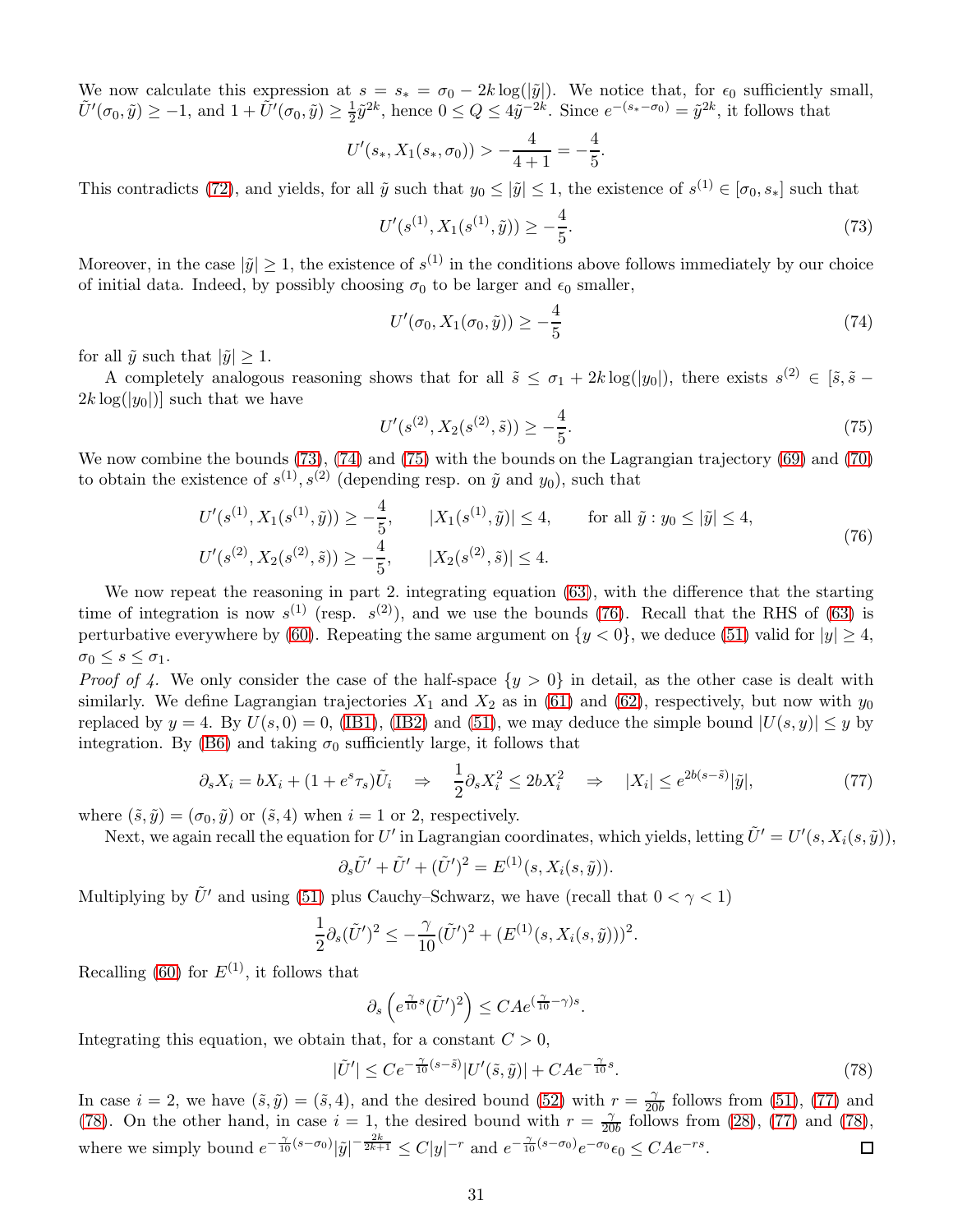# 5.3 Estimates on  $\partial_y^2 U$

As a preparation for closing the bootstrap assumption on  $\|\partial_y^{2k+3}U\|_{L^2}$ , we first prove a uniform bound for  $\|\partial_y^2 U\|_{L^2}$ . The key ingredients are the method of characteristics in the region close to  $y = 0$ , as well as the a-priori pointwise bounds for  $U'$  proved in Lemma [5.2.](#page-26-0)

<span id="page-31-0"></span>**Lemma 5.3.** There exist  $\epsilon_0$ , A,  $y_0$ ,  $\gamma$ ,  $\sigma_0$  such that if the initial data conditions [\(D1\)](#page-15-1)–[\(D4\)](#page-15-1) are satisfied and the bootstrap assumptions [\(B1\)](#page-16-0)–[\(B7\)](#page-16-0) hold for  $s \in [\sigma_0, \sigma_1]$ , then the following inequality holds true for all  $s \in [\sigma_0, \sigma_1]$ :

<span id="page-31-5"></span><span id="page-31-1"></span>
$$
\|\partial_y^2 U(s,\cdot)\|_{L^2} \le C. \tag{79}
$$

Here,  $C > 0$  is a constant independent of A,  $y_0$ , and  $\sigma_0$ .

*Proof of Lemma [5.3.](#page-31-0)* We begin by recalling [\(15\)](#page-11-3) with  $j = 2$  for U'', which we rewrite as follows:

$$
\partial_s U'' + (1 + b + 3U')U'' + (by + (1 + e^s \tau_s)U)\partial_y U''
$$
  
=  $-3e^s \tau_s U'U'' + \left(e^{bs}\xi_s - (1 + e^s \tau_s)e^{(b-1)s}\kappa\right)U'''$   
+  $(1 + e^s \tau_s)\left(e^{-\mu s}\mathcal{H}(U'') + e^{-s}\partial_y^2 \mathcal{L}(U + e^{(b-1)s}\kappa)\right) =: E^{(2)}.$  (80)

Upon restricting to small  $y_0$  and consequently to large  $\sigma_0$ , the following properties are a consequence of Taylor expansion about 0, the Taylor coefficients of the profile at  $y = 0$ , and the hypotheses on initial data at  $s = \sigma_0$  (exactly as in the reasoning around [\(58\)](#page-27-6)):

$$
\left| U''(s, \pm y_0) \mp 2ky_0^{2k-1} \right| \le y_0^{2k-1} \quad \text{for all } s \ge \sigma_0,
$$
  

$$
\left| U''(s, y) - 2ky^{2k-1} \right| \le |y|^{2k-1} \quad \text{for all } y \in (-1/4, y_0) \cup (y_0, 1/4).
$$

We remark that, in order to ensure this condition, we first need to first choose  $y_0$  to be small, and as a function of that, we need to choose  $\sigma_0$  to be large, cf. Remark [3.7.](#page-17-4)

Let us recall the definition of the Lagrangian trajectories  $X_1$  and  $X_2$  from [\(61\)](#page-27-7)–[\(62\)](#page-27-8). Let us first focus on  $X_1$ , and we define  $\tilde{U}'' := U''(s, X_1(s, \tilde{y}))$ . Assume that  $\tilde{y}$  is such that  $y_0 \leq \tilde{y} \leq \frac{1}{4}$  $\frac{1}{4}$ , the negative  $\tilde{y}$  case being analogous. We easily have, from [\(80\)](#page-31-1) (using moreover [\(B2\)](#page-16-0)) that

$$
\partial_s \tilde{U}'' + (b-2)\tilde{U}'' \le E^{(2)}(s, X_1(s, \tilde{y})).
$$

We now notice, similarly to [\(60\)](#page-27-4), that

<span id="page-31-4"></span>
$$
||E^{(2)}(s,y)||_{L^{\infty}} \le C A e^{-\gamma s}.
$$
\n(81)

Hence, restricting to  $\sigma_0$  possibly larger (and treating the terms on the RHS as perturbative), we have, for  $s \geq \sigma_0$ , upon integration

$$
0 \le U''(s, X_1(s, \tilde{y})) \le (2k+2)e^{(2-b)(s-\sigma_0)}\tilde{y}^{2k-1}.
$$
\n(82)

We notice that we have the following easy consequence of [\(B2\)](#page-16-0) in the region  $y \in (y_0, 2)$ ,  $s \in [\sigma_0, \sigma_1]$  (upon choosing  $\sigma_0$  large as a function of A and  $y_0$ :

<span id="page-31-2"></span>
$$
U(s, y) \ge -(b - 1)y.
$$

We now go back to the definition of the Lagrangian trajectories [\(61\)](#page-27-7), and we immediately deduce that, for  $\tilde{y} \in (y_0, \frac{1}{4})$  $\frac{1}{4}$ , as long as  $|X_1(s, \tilde{y})| \leq 2$ ,

$$
X_1(s, \tilde{y}) \ge e^{(b-1)(s-\sigma_0)}\tilde{y}.
$$

We now have that, for s such that  $s - \sigma_0 = -2k \log \tilde{y}$ , the following holds:

<span id="page-31-3"></span>
$$
X_1(s,\tilde{y}) \ge 1. \tag{83}
$$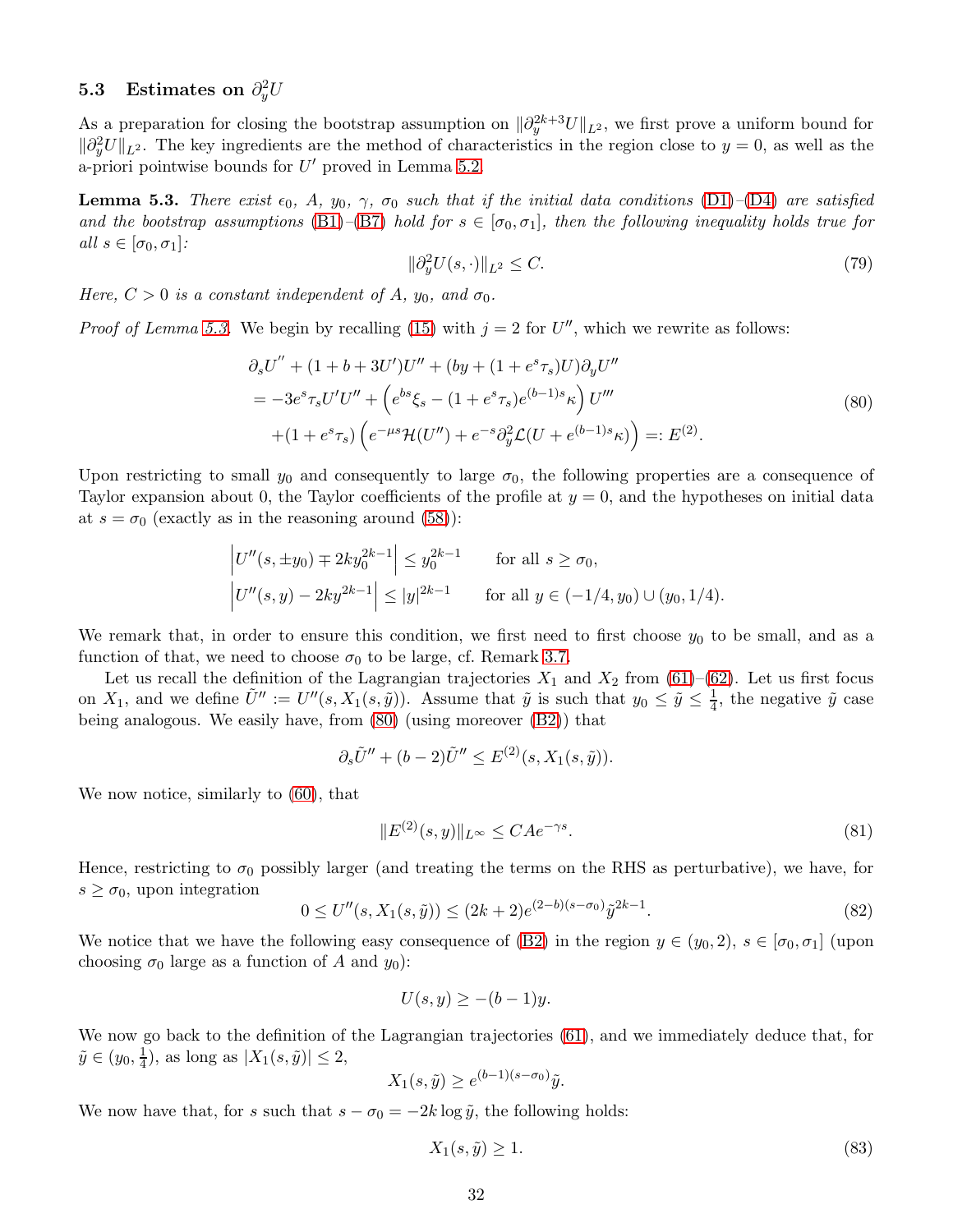Inequality [\(82\)](#page-31-2), now gives that, for all s such that  $s - \sigma_0 \leq -2k \log \tilde{y}$ , and all  $\tilde{y} \in (y_0, \frac{1}{4})$  $\frac{1}{4}$ ):

$$
|U''(s, X_1(s, \tilde{y}))| \le (2k+2)e^{-(2-b)2k\log \tilde{y}}\tilde{y}^{2k-1} \le 2k+2,
$$
\n(84)

since  $(2 - b)2k = 2k - 1$ .

Similarly, turning now our attention to  $X_2$ , we have, for  $s \geq \tilde{s}$ , and  $\tilde{y}$  such that  $y_0 \leq \tilde{y} \leq \frac{1}{4}$  $\frac{1}{4}$ :

$$
0 \le U''(s, X_2(s, \tilde{s})) \le (2k+2)e^{(b-2)(s-\tilde{s})}y_0^{2k-1}.
$$
\n(85)

We moreover have that, for s such that  $s - \tilde{s} = -2k \log \tilde{y}_0$ , the following holds:

<span id="page-32-1"></span>
$$
X_2(s,\tilde{s}) \ge y_0 e^{-(b-1)2k \log y_0} = 1. \tag{86}
$$

Combined with inequality [\(85\)](#page-32-0), this implies that, for all s such that  $s - \sigma_0 \leq -2k \log y_1$ ,

<span id="page-32-0"></span>
$$
|U''(s, X_2(s, \tilde{s}))| \le 2k + 2. \tag{87}
$$

Combining previous inequalities [\(83\)](#page-31-3), [\(84\)](#page-32-1), [\(86\)](#page-32-2), and [\(87\)](#page-32-3), we conclude that

<span id="page-32-4"></span><span id="page-32-3"></span><span id="page-32-2"></span>
$$
|U''(s,y)| \le 2k+2\tag{88}
$$

for  $|y| \leq \frac{1}{4}$ , and  $s \in [\sigma_0, \sigma_1]$ . This concludes the bounds in the "near" region.

We now proceed to show an  $L^2$  bound in the "intermediate" region:  $y: \frac{1}{4} \le |y| \le y_2$ , where  $y_2$  is chosen depending on  $\zeta > 0$  using Lemma [5.2](#page-26-0) in a way that, for all  $y : |y| \ge y_2$ ,  $s \in [\sigma_0, \sigma_1]$ ,

$$
|U'(s,y)| \le \zeta.
$$

We are going to first show a weighted  $L^2$  estimate on  $U''$ , where the weight is exponentially decaying in y. Although the estimates for this part are carried out on the whole real line, one should think of them as just useful to the "intermediate region" ( $|y| \leq y_2$ ). In the final part of the proof of this lemma, we are going to deal with the "far" region using the smallness arising from point 3. in lemma [5.2.](#page-26-0)

We now multiply equation [\(80\)](#page-31-1) by the weight  $e^{-\lambda y}U''$ , to obtain a weighted  $L^2$  estimate in the region  $|y| \geq \frac{1}{4}$ . We integrate by parts on the set  $S = [-1/4, 1/4]^c$ . We have, denoting by  $||f||_w := ||e^{-\frac{\lambda}{2}y} f(y)||_{L^2(S)}$ ,

$$
\frac{1}{2}\partial_s\|U''(s,\cdot)\|_{w}^2 + \int_S \left(1 + \frac{b}{2} + \frac{5}{2}U' - \frac{1}{2}e^s\tau_s U'(s,y)\right)(e^{-\frac{\lambda}{2}y}U''(s,y))^2 \,dy \n+ \frac{\lambda}{2} \int_S (by + (1 + e^s\tau_s)U(s,y))(e^{-\frac{\lambda}{2}y}U''(s,y))^2 \,dy \n\le 2e^{-\frac{\lambda}{4}}\Big(\frac{b}{4} + \frac{1}{4}\Big)(2k+2)^2 + \|U''(s,\cdot)\|_{w}\|E^{(2)}(s,\cdot)\|_{w},
$$

where we used the bootstrap assumptions and the bounds  $(88)$  on  $U''$  to control the boundary terms. Now, for  $y \ge \frac{1}{4}$ , possibly choosing  $\sigma_0$  to be large,  $by - U \ge \frac{b-1}{8}$ , and  $|U'(s, y)| \le 1$ . Hence, it suffices to choose  $\lambda$ to satisfy  $(16)^{-1}\lambda(b-1) - 2 \ge 1$  to obtain (after an application of the Cauchy–Schwarz inequality on the RHS, and restricting to  $\sigma_0$  large):

$$
\frac{1}{2}\partial_s\|U''(s,\cdot)\|_{w}^2 + \|U''(s,\cdot)\|_{w}^2 \le 2(2k+2)^2 + \|E^{(2)}(s,\cdot)\|_{w}^2,
$$

Together with the assumptions on initial data, and the bounds [\(81\)](#page-31-4), this implies  $||U''(s, \cdot)||_{w}^{2} \leq C_{k}$  for all  $s \geq \sigma_0$ , where  $C_k$  is a constant depending only on k. Possibly redefining the constant  $C_k$ , we also have the unweighted bound

<span id="page-32-5"></span>
$$
||U''(s, \cdot)||_{L^2([-y_2, y_2])} \le C_k. \tag{89}
$$

(recall the definition of  $y_2$  from lemma [5.2\)](#page-26-0).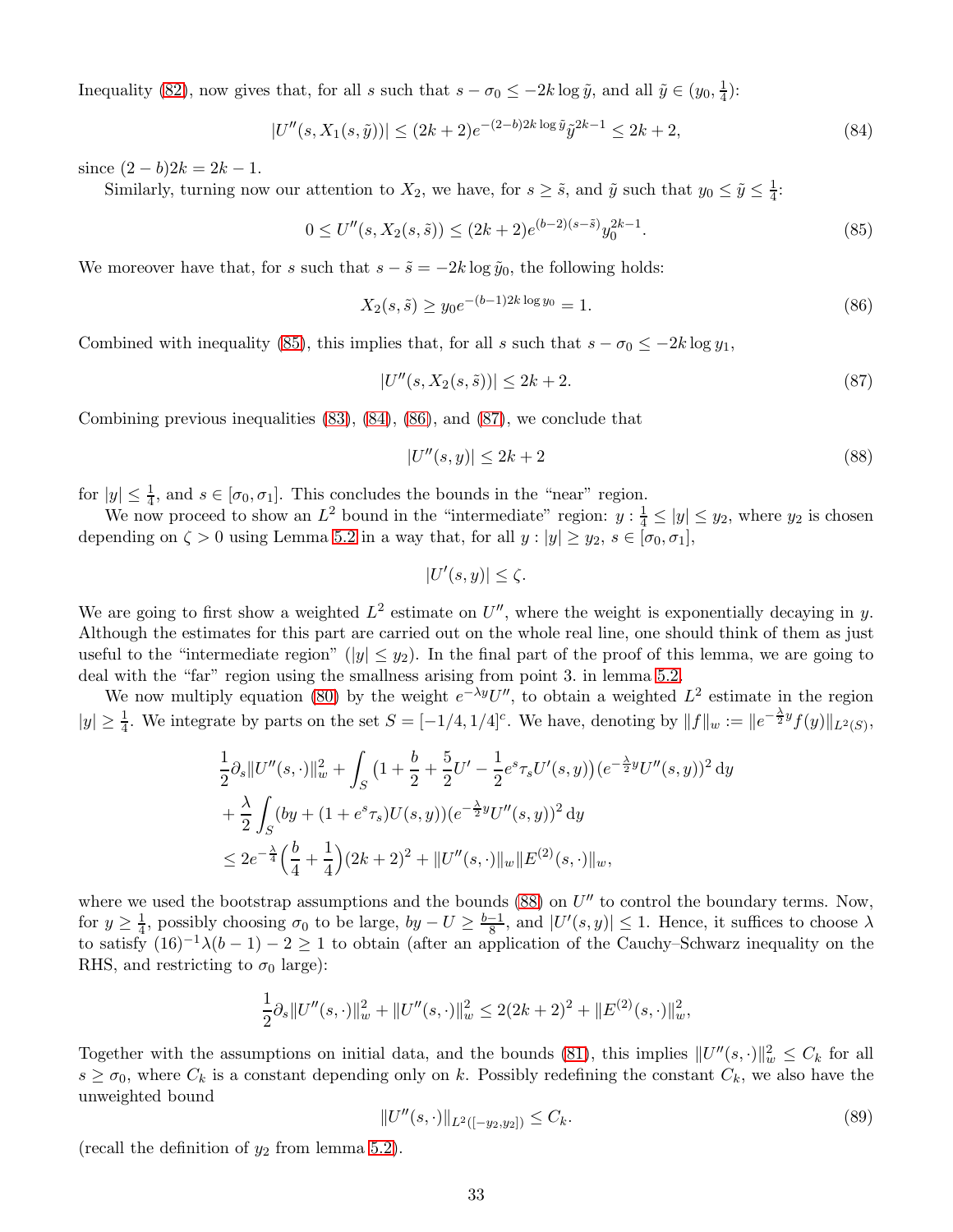We finally perform estimates in the "far away" region  $|y| \ge y_2$ . Again we consider equation [\(80\)](#page-31-1), we multiply by  $U''$  and integrate by parts. We have, adding a multiple of the bound  $(89)$ , and letting  $S_2 = \mathbb{R} \setminus [-y_2, y_2]$ , possibly redefining the constant  $C_k$ ,

$$
\frac{1}{2}\partial_s\|U''(s,\cdot)\|_{L^2(\mathbb{R})}^2 + \int_{S_2} \left(1 + \frac{b}{2} + \frac{5}{2}U' - \frac{1}{2}e^s\tau_s U'(s,y)\right)(U''(s,y))^2 \,dy \leq C_k + \|U''(s,\cdot)\|_{L^2(\mathbb{R})} \|E^{(2)}(s,\cdot)\|_{L^2(\mathbb{R})},
$$

Recall now that, choosing  $\zeta$  appropriately, in particular  $|U'(s, y)| \leq \frac{1}{4}$  for  $|y| \geq y_2$ , so that

$$
1 + \frac{b}{2} + \frac{5}{2}U' - \frac{1}{2}e^s \tau_s U'(s, y) - \frac{1}{4} \ge \frac{1}{4}.
$$

Adding to the above inequality a multiple of  $||U''(s, \cdot)||_{L^2([-y_2,y_2])}$ , we have

$$
\frac{1}{2}\partial_s\|U''(s,\cdot)\|_{L^2(\mathbb{R})}^2 + \frac{1}{4}\|U''(s,\cdot)\|_{L^2(\mathbb{R})}^2 \le C_k + 4\|E^{(2)}(s,\cdot)\|_{L^2(\mathbb{R})}^2.
$$
\n(90)

Finally, by  $(B1)$ – $(B2)$  for U',  $(B3)$  and  $(50)$  for U'' and U''',  $(B6)$  for the modulation terms and Lemma [5.1](#page-25-1) for the forcing terms, we have

<span id="page-33-1"></span>
$$
||E^{(2)}||_{L^2} \leq C A e^{-\gamma s}.
$$

Combining the above bounds with inequality [\(90\)](#page-33-1), we obtain (possibly choosing  $\sigma_0$  large as a function of A)  $\Box$  $(79)$  on R as desired.

### **5.4** Top order  $L^2$  estimate

We are now ready to close the bootstrap assumption [\(B3\)](#page-16-0) on the top order  $L^2$  norm.

<span id="page-33-0"></span>**Lemma 5.4.** There exist  $\epsilon_0$ , A,  $y_0$ ,  $\gamma$ ,  $\sigma_0$  such that if the initial data conditions [\(D1\)](#page-15-1)–[\(D4\)](#page-15-1) are satisfied and the bootstrap assumptions [\(B1\)](#page-16-0)–[\(B7\)](#page-16-0) hold for  $s \in [\sigma_0, \sigma_1]$ , we have

$$
\|\partial_y^{2k+3}U(s,\cdot)\|_{L^2}\leq C,
$$

where  $C > 0$  is a constant independent of A,  $y_0$  and  $\sigma_0$ . Hence, [\(IB3\)](#page-16-0) holds.

*Proof of Lemma [5.4.](#page-33-0)* Let  $j = 2k + 3$  and consider equation [\(15\)](#page-11-3). We multiply this equation by  $\partial_y^{(j)}U$ and integrate by parts. We obtain, using the fact that the each of the operators  $e^{-s}\Gamma(e^{bs}D_y)e^{bs}\partial_y$  and  $e^{-s}\Upsilon(e^{bs}D_y)$  on the RHS (cf. [\(8\)](#page-10-5)–[\(9\)](#page-10-6)) either is anti-symmetric or has a good sign,

$$
\frac{1}{2}\partial_s\|U^{(j)}\|_{L^2(\mathbb{R})}^2 + \int_{\mathbb{R}} \left( (1-b) + jb + (j+1)(1+e^s\tau_s)U' \right) (U^{(j)})^2 dy
$$
  
\n
$$
-\frac{1}{2}\int_{\mathbb{R}} (b + (1+e^s\tau_s)U')(U^{(j)})^2 dy
$$
  
\n
$$
\leq (1+e^s\tau_s) \|M^{(j)}\|_{L^2(\mathbb{R})} \|U^{(j)}\|_{L^2(\mathbb{R})}.
$$

This implies

$$
\frac{1}{2}\partial_s\|U^{(j)}\|_{L^2(\mathbb{R})}^2 + \int_{\mathbb{R}} \left( \left(1 - \frac{3}{2}b\right) + jb + \left(j + \frac{1}{2}\right)(1 + e^s\tau_s)U'\right)(U^{(j)})^2 \, dy \leq \|M^{(j)}\|_{L^2(\mathbb{R})} \|U^{(j)}\|_{L^2(\mathbb{R})}.
$$

Note the following inequalities, valid for  $b > 2$ ,  $a \geq 2$ :

$$
||U^{(b)}||_{L^{2}(\mathbb{R})} \lesssim ||U''||_{L^{2}(\mathbb{R})}^{1-\theta_{1}} ||U^{(j)}||_{L^{2}(\mathbb{R})}^{\theta_{1}},
$$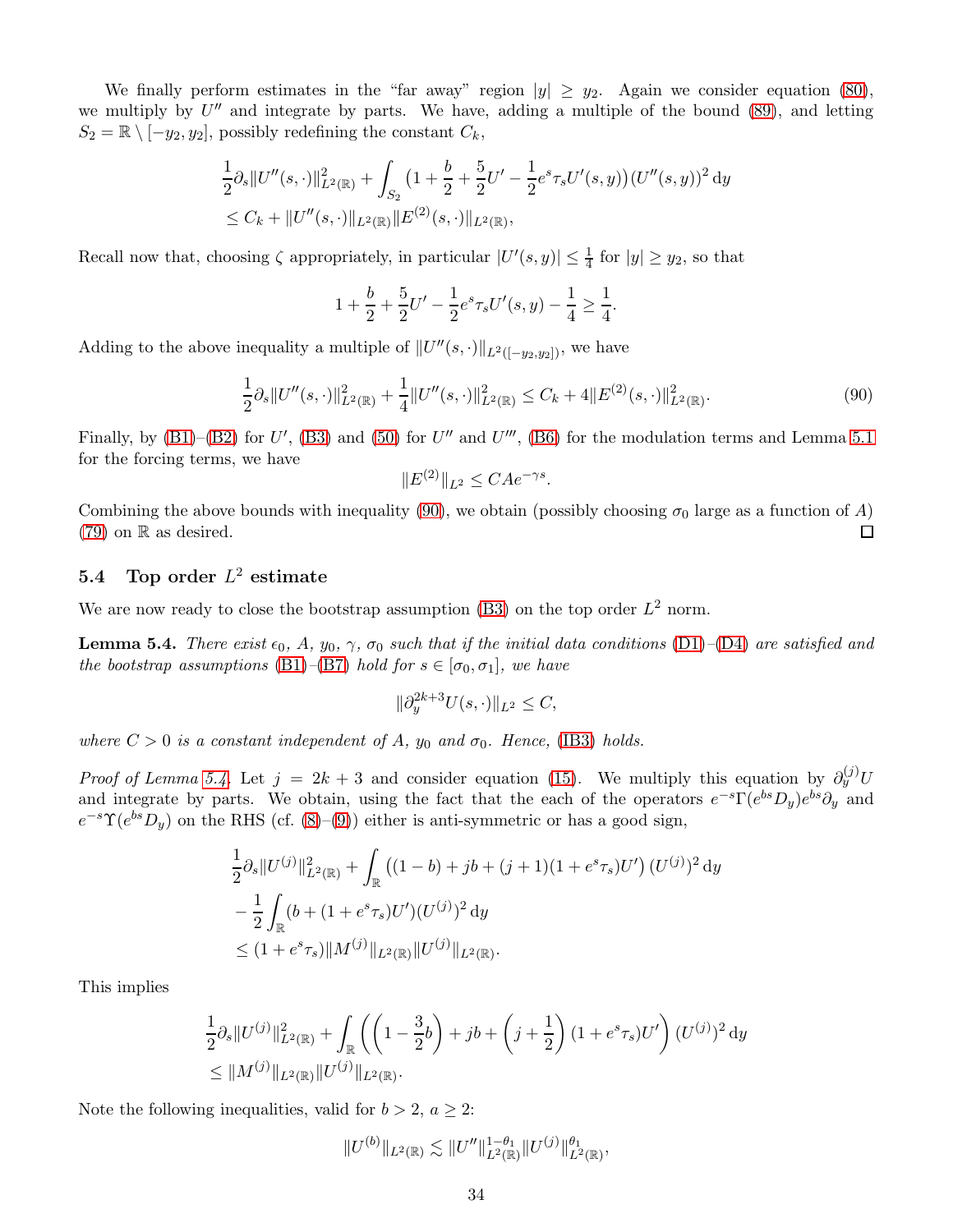$$
||U^{(a)}||_{L^{\infty}} \lesssim ||U''||_{L^{2}(\mathbb{R})}^{1-\theta_2} ||U^{(j)}||_{L^{2}(\mathbb{R})}^{\theta_2},
$$

where  $\theta_1 = (b-2)/(j-2)$  and  $\theta_2 = (a-3/2)/(j-2)$ .

The general form of a term appearing in  $M^{(j)}$  is  $U^{(a)}U^{(b)}$ , with  $a, b \ge 1$  and  $a + b = j + 1$ . We estimate, when  $a \leq b$ ,

$$
\int_{\mathbb{R}} |U^{(a)}U^{(b)}U^{(j)}| dy \leq C_j ||U''||_{L^2(\mathbb{R})}^{1-\theta_1-\theta_2} ||U^{(j)}||_{L^2(\mathbb{R})}^{1+\theta_1+\theta_2} \leq C_j ||U^{(j)}||_{L^2(\mathbb{R})}^{2-\frac{1}{2(j-2)}},
$$

where  $C_j$  is a constant which depends only on j (here, we used the bound  $||U''||_{L^2(\mathbb{R})} \leq C$  from Lemma [5.3\)](#page-31-0). Combining the previous inequalities, and substituting  $2k + 3$  for j,

$$
\frac{1}{2}\partial_s\|U^{(2k+3)}\|_{L^2(\mathbb{R})}^2 + \int_{\mathbb{R}} (j+\frac{1}{2})e^s \tau_s U'(U^{(2k+3)})^2 \, \mathrm{d}y
$$

$$
+ \left(\frac{b-1}{2} - C_k \|U^{(2k+3)}\|_{L^2(\mathbb{R})}^{-\frac{1}{4k+2}}\right) \|U^{(2k+3)}\|_{L^2(\mathbb{R})}^2 \le 0.
$$

Here,  $C_k$  is a constant that depends only on k. It then follows, using the bootstrap assumptions [\(B6\)](#page-16-0), as well as choosing  $\sigma_0$  sufficiently large, that

$$
\frac{1}{2}\partial_s\|U^{(2k+3)}\|_{L^2(\mathbb{R})}^2+\left(\frac{b-1}{4}-C_k\|U^{(2k+3)}\|_{L^2(\mathbb{R})}^{-\frac{1}{4k+2}}\right)\|U^{(2k+3)}\|_{L^2(\mathbb{R})}^2\leq 0.
$$

From this inequality and the assumptions on initial data it follows that, for all  $s \ge \sigma_0$ , the following bound is propagated:

$$
||U^{(2k+3)}||_{L^{2}(\mathbb{R})} \leq 2\Big(\frac{4C_{k}}{b-1}\Big)^{4k}.
$$

For A large, this proves the improved bound [\(IB3\)](#page-16-0).

### 5.5 Weighted  $L^2$  estimates on U

Finally, we improve the bootstrap assumptions [\(B4\)](#page-16-0) and [\(B5\)](#page-16-0) concerning weighted  $L^2$  estimates on  $\partial_y U$  and  $\partial_y^{2k+3}U$ , respectively.

<span id="page-34-0"></span>**Lemma 5.5.** There exist  $\epsilon_0$ , A,  $y_0$ ,  $\gamma$ ,  $\sigma_0$  such that if the initial data conditions [\(D1\)](#page-15-1)–[\(D4\)](#page-15-1) are satisfied and the bootstrap assumptions [\(B1\)](#page-16-0)–[\(B7\)](#page-16-0) hold for  $s \in [\sigma_0, \sigma_1]$ , the improved inequalities [\(IB4\)](#page-16-0) and [\(IB5\)](#page-16-0) hold true.

Proof of Lemma [5.5.](#page-34-0) We begin the proof with a basic, abstract computation. Consider a first-order operator of the form

$$
\mathcal{T} = \partial_s + v\partial_y + q.
$$

We decompose  $\mathcal T$  into its anti-symmetric and symmetric parts, i.e.,  $\mathcal T = \mathcal T^a + \mathcal T^s$ , where

$$
\mathcal{T}^a = \frac{1}{2}(\mathcal{T} - \mathcal{T}^{\dagger}) = \partial_s + v\partial_y + \frac{1}{2}(\partial_y v), \qquad \mathcal{T}^s = \frac{1}{2}(\mathcal{T} + \mathcal{T}^{\dagger}) = q - \frac{1}{2}(\partial_y v).
$$

Let  $\varpi^2 = \varpi^2(s, y)$  be a nonnegative weight. If we multiply TV by  $\varpi^2 V$  and integrate over  $[s_1, s_2] \times \mathbb{R}$ , we have

$$
\int_{s_1}^{s_2} \int (TV)(\varpi^2 V) \, dy ds
$$
\n
$$
= \frac{1}{2} \int \varpi^2 V^2 \, dy \Big|_{s=s_1}^{s_2} + \frac{1}{2} \int_{s_1}^{s_2} \int (\varpi^2 TV) V \, dy ds + \frac{1}{2} \int_{s_1}^{s_2} \int V \mathcal{T}^{\dagger}(\varpi^2 V) \, dy ds
$$
\n
$$
= \frac{1}{2} \int \varpi^2 V^2 \, dy \Big|_{s=s_1}^{s_2} + \frac{1}{2} \int_{s_1}^{s_2} \int ((\varpi^2 \mathcal{T}^a) V) V \, dy ds + \frac{1}{2} \int_{s_1}^{s_2} \int (\varpi^2 \mathcal{T}^s + \mathcal{T}^s \varpi^2) V V \, dy ds
$$
\n
$$
= \frac{1}{2} \int \varpi^2 V^2 \, dy \Big|_{s=s_1}^{s_2} + \int_{s_1}^{s_2} \int \left( -\partial_s \varpi - v \partial_y \varpi - \frac{1}{2} (\partial_y v) \varpi + q \varpi \right) \varpi V^2 \, dy ds.
$$
\n(91)

<span id="page-34-1"></span> $\Box$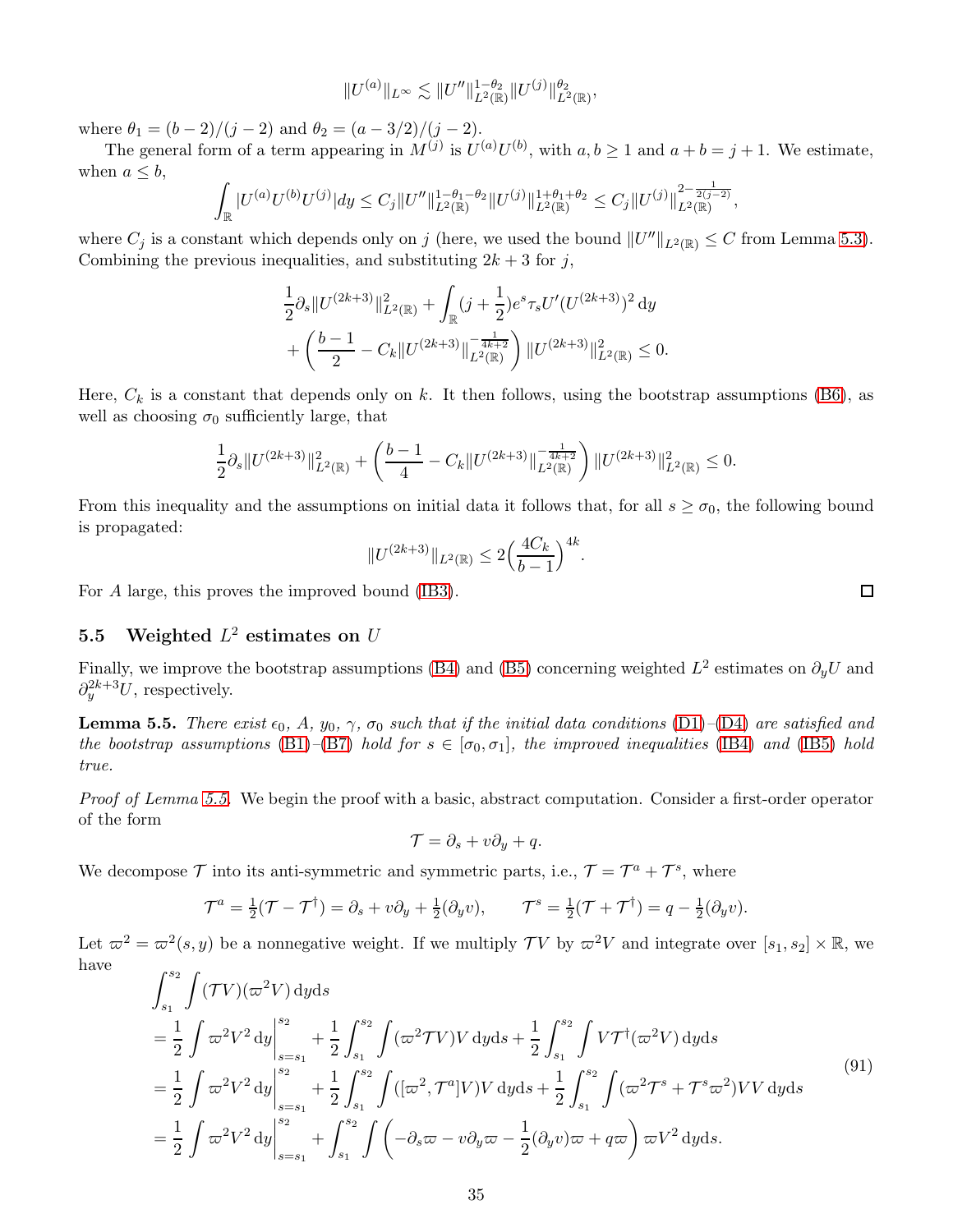Motivated by the last expression, we introduce the operator

$$
\breve{\mathcal{T}} := \partial_s \varpi + v \partial_y \varpi + \frac{1}{2} (\partial_y v) \varpi - q \varpi.
$$

As in the proof of Lemma [4.3,](#page-21-0) we introduce a nonnegative smooth partition of unity  $\{\eta_j\}_{j\in\mathbb{Z}}$  on R subordinate to the open cover  $\{A_j = \{y \in \mathbb{R} : 2^{j-3} < |y| < 2^{j+2}\}\}_{j \in \mathbb{Z}}$ , and also the shorthand  $\eta_{\geq j} = \sum_{j' \geq j} \eta_{j'}$ .

Step 1. Our goal is to prove [\(IB4\)](#page-16-0) concerning  $U'$ . In view of Lemma [5.2,](#page-26-0) it suffices to bound the expression

$$
\sup_{j\in\mathbb{Z},2^{j}\frac{e^{bs}}{2}}\eta_{\geq i_0}^{2}U'(s,y)^{2}{\rm d}y\right)^{\frac{1}{2}},\qquad(92)
$$

where the cutoff parameter  $i_0 > 0$  is to be determined below. As a preparation for the proof, we introduce

<span id="page-35-2"></span><span id="page-35-1"></span>
$$
\mathcal{T}_1 = \partial_s + v \partial_y + q_1,
$$

where

$$
v = \left(by + (1 + e^s \tau_s)U - e^{bs}\xi_s + (1 + e^s \tau_s)e^{(b-1)s}\kappa\right), \qquad q_1 = \left(1 + (1 + e^s \tau_s)U'\right).
$$

Recall, from  $(14)$ , that  $U'$  obeys

$$
\mathcal{T}_1 U' = (1 + e^s \tau_s) \left( e^{-\mu s} \mathcal{H}(U') + e^{-s} \partial_y \mathcal{L}(U + e^{(b-1)s} \kappa) \right). \tag{93}
$$

Let  $j_1 := |b\sigma_0| \log 2|$ . For each integer  $j \leq j_1$ , we introduce the weight

$$
\varpi_j(s,y) = e^{(1-\frac{1}{2}b)(s-\sigma_0)} \varpi_{j,0}(ye^{-b(s-\sigma_0)}), \qquad \varpi_{j,0} = \begin{cases} 2^{\left(\frac{1}{b}-\frac{1}{2}\right)j} \eta_j & \text{for } j < j_1, \\ 2^{\left(\frac{1}{b}-\frac{1}{2}\right)j_1} \eta_{\geq j_1} & \text{for } j = j_1. \end{cases}
$$
(94)

Observe that each  $\varpi_j$  solves the equation

<span id="page-35-0"></span>
$$
\left(\partial_s + by\partial_y + \frac{1}{2}b - 1\right)\varpi_j = 0,
$$

where, as we will see, the LHS is a good approximation of  $\breve{\mathcal{T}}_1 \varpi_j$ .

We are now ready to begin the proof of [\(IB4\)](#page-16-0) in earnest. For each  $j \leq j_1$ , we apply [\(91\)](#page-34-1) with  $\varpi = \eta_{\geq i_0} \varpi_j$ , which leads to

$$
\frac{1}{2}\int \eta_{\geq i_0}^2 \varpi_j^2 U'(s,y)^2 dy = \frac{1}{2}\int \eta_{\geq i_0}^2 \varpi_j^2 U'(\sigma_0,y)^2 dy + \int_{\sigma_0}^s \int \left(\check{\mathcal{T}}_1(\eta_{\geq i_0}\varpi_j)U' + \eta_{\geq i_0}\varpi_j\mathcal{T}_1U'\right)\eta_{\geq i_0}\varpi_j U' dy ds.
$$

Thanks to [\(94\)](#page-35-0), if we take the supremum in  $j \leq j_1$ , then the contribution of the LHS is equivalent to [\(92\)](#page-35-1), whereas that of the first term on the RHS is bounded by a constant  $C$  as a consequence of [\(27\)](#page-18-3). It is then straightforward to derive the estimate

$$
\sup_{s\in[\sigma_0,\sigma_1]}\sup_{j\leq j_0}\left(\int\eta_{\geq i_0}^2\varpi_j^2U'(s,y)^2\,\mathrm{d}y\right)^{\frac{1}{2}}\leq C+C\sup_{j\leq j_0}\int_{\sigma_0}^{\sigma_1}\left(\|\eta_{\geq i_0}\varpi_j\mathcal{T}_1U'\|_{L^2}+\|\mathcal{T}_1(\eta_{\geq i_0}\varpi_j)U'\|_{L^2}\right)\,\mathrm{d}s.
$$

We claim that, for some  $c > 0$  and  $\sigma_0$  sufficiently large depending on A,

$$
\sup_{j\leq j_0}\int_{\sigma_0}^{\sigma_1} \left( \|\eta_{\geq i_0}\varpi_j \mathcal{T}_1 U'\|_{L^2} + \|\breve{\mathcal{T}}_1(\eta_{\geq i_0}\varpi_j) U'\|_{L^2} \right) ds \lesssim 2^{\frac{3}{2}i_0} + 2^{-ci_0}A + e^{-c\sigma_0}A.
$$

From this claim, [\(IB4\)](#page-16-0) would follow by taking  $i_0$ , A, and  $\sigma_0$  large enough (in this order).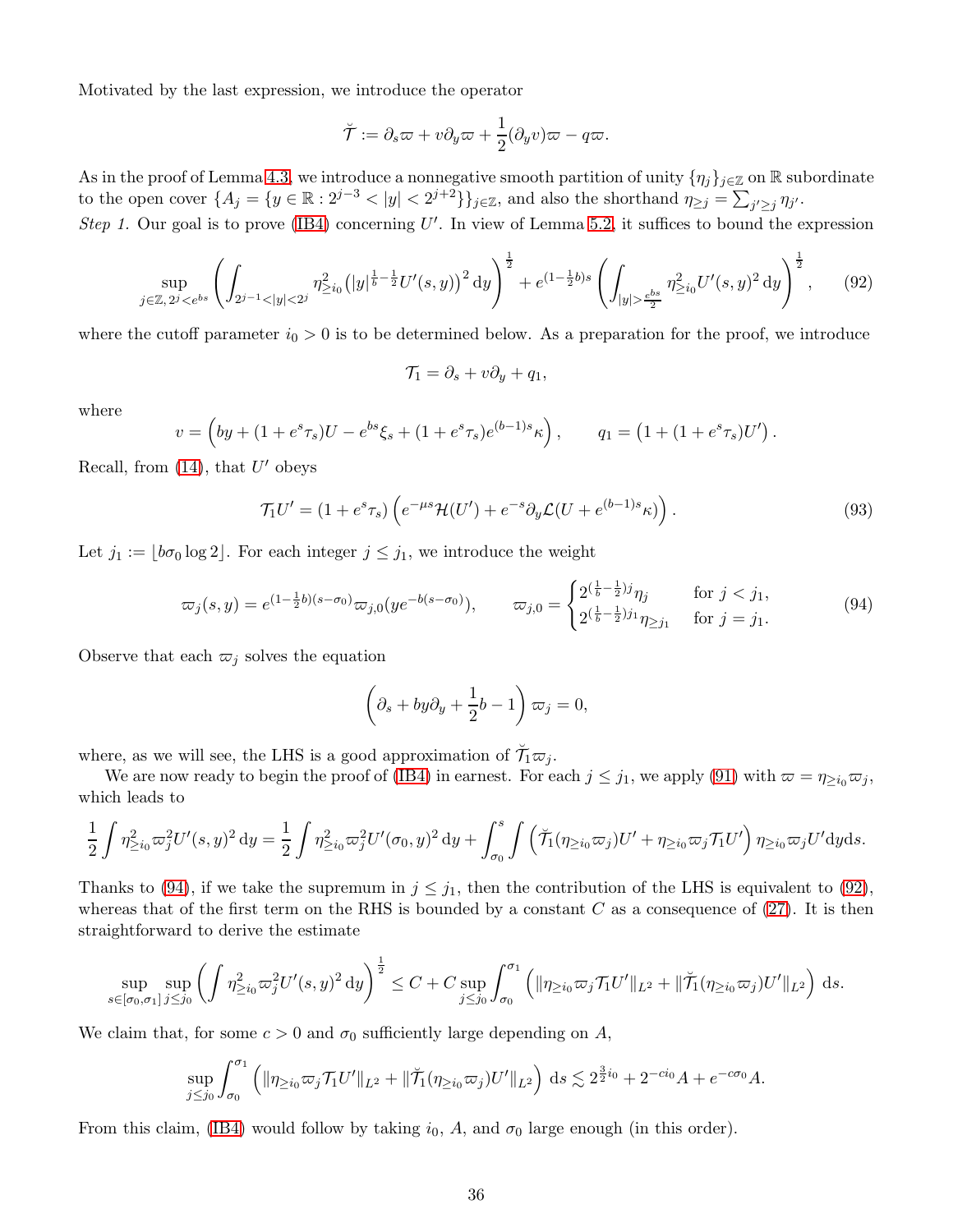To bound the contribution of  $\eta_{\geq i_0} \varpi_j \mathcal{T}_1 U'$ , we use [\(93\)](#page-35-2). Using [\(B6\)](#page-16-0) for  $e^s \tau_s$ , [\(36\)](#page-21-1) in Lemma [4.3](#page-21-0) for  $e^{-\mu s}\mathcal{H}(U')$  (with  $\varpi = \eta_{\geq i_0}\varpi_j$ ,  $\ell = 0$  and  $\nu = \frac{1}{2} - \frac{1}{b}$  $\frac{1}{b}$ ) with [\(B4\)](#page-16-0)–[\(B5\)](#page-16-0), and [\(46\)](#page-25-2) for  $e^{-s}\partial_y\mathcal{L}(U+e^{(b-1)s}\kappa)$ , we have

$$
\|\eta_{\geq i_0}\varpi_j\mathcal{T}_1U'\|_{L^2} \lesssim (1 + e^{-\gamma s}A) \left(e^{-\mu s}A + 2^{(\frac{1}{b} - \frac{1}{2})j}e^{(1 - \frac{1}{2}b)(s - \sigma_0)}(1 + \kappa_0)e^{-(2 - \frac{1}{2}b)s}\right)
$$
  

$$
\lesssim (1 + e^{-\gamma s}A) \left(e^{-\mu s}A + (1 + \kappa_0)e^{-s}\right),
$$

where on the last line, we used the fact that  $2^j \lesssim 2^{j_1} \simeq e^{b\sigma_0}$ . The integral of the last expression on  $[\sigma_0, \sigma_1]$ is clearly acceptable.

Next, we bound the contribution of  $\breve{\mathcal{T}}_1(\eta_{\geq i_0}\varpi_j)U'$ . We compute

$$
\breve{\mathcal{T}}_1(\eta_{\geq i_0}\varpi_j)=v\eta'_{\geq i_0}\varpi_j+\eta_{\geq i_0}(v-by)\varpi_j'-\frac{1}{2}\eta_{\geq i_0}(1+e^s\tau_s)U'\varpi_j.
$$

To proceed, note that, by the transport property of  $\varpi_j$ , the s-support of  $\|\eta'_{\geq i_0}\varpi_j\|_{L^\infty}$  is at most of length  $O(1)$  (independent of i<sub>0</sub> and j). Moreover, by [\(52\)](#page-26-5) and  $U(s, 0) = 0$ ,

<span id="page-36-1"></span>
$$
|U'(s,y)| + |y|^{-1}|U(s,y)| \lesssim \max\{(1+|y|)^{-r}, Ae^{-rs}\}.
$$
\n(95)

Then, using also [\(B6\)](#page-16-0),

$$
|v - by| = |(1 + e^s \tau_s)U - e^{bs}\xi_s + (1 + e^s \tau_s)e^{(b-1)s}\kappa| \lesssim |y| \max\{(1 + |y|)^{-r}, Ae^{-rs}\} + e^{-\gamma s}A.
$$

Finally, observe that  $\eta_{\geq i_0} \varpi_j$  and  $\eta_{\geq i_0} |y| \varpi_j'$  are supported in  $\{|y| \gtrsim 2^{i} e^{b(s-\sigma_0)}\} \cap \{|y| \gtrsim 2^{i_0}\}$  and are bounded by  $C2^{(\frac{1}{b}-\frac{1}{2})j}e^{(1-\frac{1}{2}b)(s-\sigma_0)}1_{\geq 2^{i_0-5}}(2^je^{b(s-\sigma_0)}),$  where  $1_{\geq 2^{i_0-5}}$  is the characteristic function of  $\{|y| > 2^{i_0-5}\}.$ Putting all these together, we may arrive at

$$
\int_{\sigma_0}^{\sigma_1} \|\check{\mathcal{T}}_1(\eta_{\geq i_0}\varpi_j)U'\|_{L^2} ds \lesssim 2^{(\frac{1}{b}+\frac{1}{2})i_0} \|U'\|_{L^2(\text{supp}\,\eta'_{\geq i_0})} \n+ \int_{\sigma_0}^{\sigma_1} \left(2^{-rj}e^{-rb(s-\sigma_0)}\mathbf{1}_{>2^{i_0-5}}(2^j e^{b(s-\sigma_0)}) + Ae^{-rs}\right) \|U\|_{\dot{\mathcal{H}}_{\leq e^{bs}}} d\sigma \n\lesssim 2^{(\frac{1}{b}+1)i_0} + \left(2^{-ri_0} + Ae^{-r\sigma_0}\right)A,
$$

where we used [\(IB1\)](#page-16-0), [\(IB2\)](#page-16-0) and [\(B4\)](#page-16-0) on the last line. This proves the desired claim.

Step 2. Now we turn to the proof of [\(IB5\)](#page-16-0) concerning  $U^{(2k+3)}$ . To simplify the notation, let us write  $\mathcal{U} = U^{(2k+3)}$ . In view of Lemma [5.4,](#page-33-0) it suffices to bound the expression

$$
\sup_{j\in\mathbb{Z},2^{j}\frac{e^{bs}}{2}}\eta_{\geq i_0}^{2}\mathcal{U}(s,y)^{2}{\rm d}y\right)^{\frac{1}{2}},\quad(96)
$$

where the cutoff parameter  $i_0 > 0$  is to be determined below. Like in Step 1, we introduce

<span id="page-36-0"></span>
$$
\mathcal{T}_{2k+3} = \partial_s + v\partial_y + q_{2k+3},
$$

where  $v$  is as before and

$$
q_{2k+3} = (1 + (2k+2)b + (2k+4)(1 + e^s \tau_s)U') .
$$

Recall, from  $(15)$ , that  $\mathcal U$  obeys

$$
\mathcal{T}_{2k+3}\mathcal{U} = -(1+e^s\tau_s)M^{(2k+3)} + (1+e^s\tau_s)\left(e^{-\mu s}\mathcal{H}(\mathcal{U}) + e^{-s}\partial_y^{2k+3}\mathcal{L}(U+e^{(b-1)s}\kappa)\right).
$$

Let  $j_1 := \lfloor b\sigma_0 \log 2 \rfloor$  and for each integer  $j \leq j_1$ , we introduce the weight

$$
\varpi_j(s,y) = e^{(1+(2k+\frac{3}{2})b)(s-\sigma_0)} \varpi_{j,0}(ye^{-b(s-\sigma_0)}), \qquad \varpi_{j,0} = \begin{cases} 2^{\left(\frac{1}{b}+2k+\frac{3}{2}\right)j} \eta_j & \text{for } j < j_1, \\ 2^{\left(\frac{1}{b}+2k+\frac{3}{2}\right)j_1} \eta_{\geq j_1} & \text{for } j = j_1. \end{cases}
$$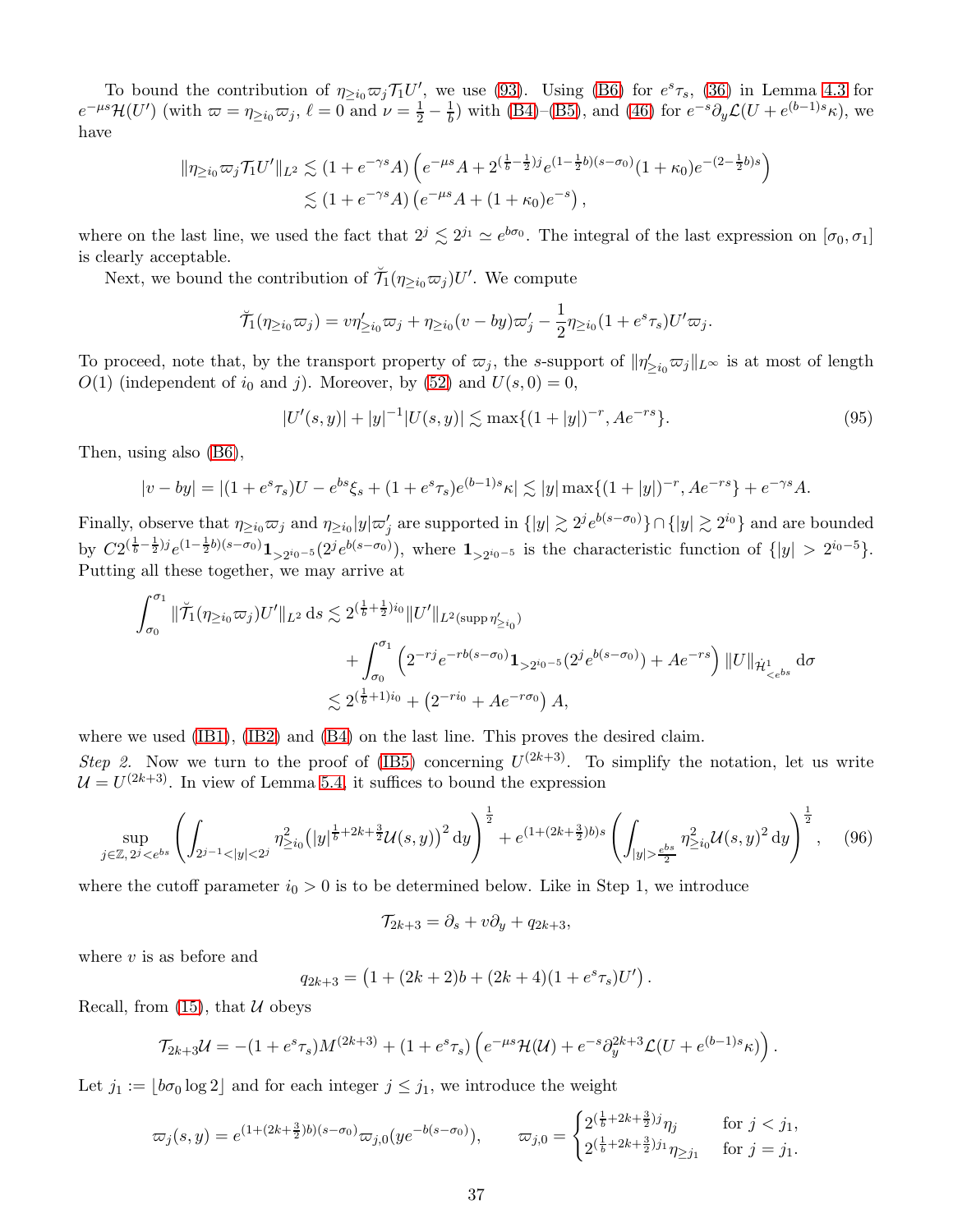For each  $j \leq j_1$ , we apply [\(91\)](#page-34-1) with  $\varpi = \eta_{\geq i_0} \varpi_j$ , which leads to

$$
\frac{1}{2}\int \eta_{\geq i_0}^2 \omega_j^2 \mathcal{U}(s, y)^2 dy = \frac{1}{2}\int \eta_{\geq i_0}^2 \omega_j^2 \mathcal{U}(\sigma_0, y)^2 dy + \int_{\sigma_0}^s \int \left(\check{\mathcal{T}}_{2k+3}(\eta_{\geq i_0} \varpi_j) U' + \eta_{\geq i_0} \varpi_j \mathcal{T}_{2k+3} \mathcal{U}\right) \eta_{\geq i_0} \varpi_j \mathcal{U} dy ds.
$$

To avoid the derivative loss, we further write out the contribution of  $\eta_{\geq i_0}\overline{\omega}_j\mathcal{T}_{2k+3}\mathcal{U}$  as follows:

$$
\int \eta_{\geq i_0} \varpi_j \mathcal{T}_{2k+3} \mathcal{U} \eta_{\geq i_0} \varpi_j \mathcal{U} \, dy = \int (1 + e^s \tau_s) e^{-\mu s} \eta_{\geq i_0} \varpi_j \mathcal{H}(\mathcal{U}) \eta_{\geq i_0} \varpi_j \mathcal{U} \, dy \n+ \int (1 + e^s \tau_s) e^{-s} \eta_{\geq i_0} \varpi_j \partial_y^{2k+3} \mathcal{L}(U + e^{(b-1)s} \kappa) \eta_{\geq i_0} \varpi_j \mathcal{U} \, dy \n- \int (1 + e^s \tau_s) \eta_{\geq i_0} \varpi_j M^{(2k+3)} \eta_{\geq i_0} \varpi_j \mathcal{U} \, dy \n= (1 + e^s \tau_s) e^{-\mu s} \int \mathcal{H}(\eta_{\geq i_0} \varpi_j \mathcal{U}) \eta_{\geq i_0} \varpi_j \mathcal{U} \, dy \n+ \int (1 + e^s \tau_s) e^{-\mu s} [\eta_{\geq i_0} \varpi_j, \mathcal{H}] \mathcal{U} \eta_{\geq i_0} \varpi_j \mathcal{U} \, dy \n+ \int (1 + e^s \tau_s) e^{-s} \eta_{\geq i_0} \varpi_j \partial_y^{2k+3} \mathcal{L}(U + e^{(b-1)s} \kappa) \eta_{\geq i_0} \varpi_j \mathcal{U} \, dy \n- \int (1 + e^s \tau_s) \eta_{\geq i_0} \varpi_j M^{(2k+3)} \eta_{\geq i_0} \varpi_j \mathcal{U} \, dy.
$$

Observe that the first term on the far RHS is nonnegative, by the dispersive/dissipative property of  $\Gamma/\Upsilon$ , respectively. Returning to the weighted energy identity, taking the supremum in  $j \leq j_1$  and in  $s \in [\sigma_0, \sigma_1]$ , then proceeding as before, we arrive at

$$
\sup_{s \in [\sigma_0, \sigma_1]} \sup_{j \le j_0} \left( \int \eta_{\ge i_0}^2 \varpi_j^2 \mathcal{U}(s, y)^2 dy \right)^{\frac{1}{2}} \le C + C \sup_{j \le j_0} \int_{\sigma_0}^{\sigma_1} \left( I + II + III + IV \right) ds,\tag{97}
$$

where

<span id="page-37-0"></span>
$$
I = (1 + e^{s} \tau_{s}) e^{-\mu s} \| [\eta_{\geq i_{0}} \varpi_{j}, \mathcal{H}] \mathcal{U} \|_{L^{2}},
$$
  
\n
$$
II = (1 + e^{s} \tau_{s}) e^{-s} \| \eta_{\geq i_{0}} \varpi_{j} \partial_{y}^{2k+3} \mathcal{L}(U + e^{(b-1)s} \kappa) \|_{L^{2}}
$$
  
\n
$$
III = (1 + e^{s} \tau_{s}) \| \eta_{\geq i_{0}} \varpi_{j} M^{(2k+3)} \|_{L^{2}},
$$
  
\n
$$
IV = \| \breve{\mathcal{T}}_{2k+3} (\eta_{\geq i_{0}} \varpi_{j}) U' \|_{L^{2}}.
$$

We claim that, for some  $c > 0$  and  $\sigma_0$  sufficiently large depending on A,

$$
\sup_{j \le j_0} \int_{\sigma_0}^{\sigma_1} (I + II + III + IV) \, ds \lesssim 2^{\frac{3}{2}i_0} + 2^{-ci_0} A + e^{-c\sigma_0} A.
$$

Since the LHS of [\(97\)](#page-37-0) is equivalent to [\(96\)](#page-36-0), [\(IB5\)](#page-16-0) would follow from the claim by taking  $i_0$ , A, and  $\sigma_0$  large enough (in this order).

The contributions of I and II are bounded using Lemma [4.3](#page-21-0) and  $(46)$  (as well as  $(B4)$ ,  $(B5)$ , and  $(B6)$ ) by  $e^{-\mu\sigma_0}A$  and  $e^{-\sigma_0}(1+\kappa_0)$ , respectively. To treat III, we begin by noting that

$$
\|\eta_{\geq i_0}\varpi_j M^{(2k+3)}\|_{L^2}
$$
  
\$\lesssim ||U'||\_{L^{\infty}(\tilde{A}\_j)}\left(2^{(2k+\frac{3}{2}+\frac{1}{b})j}2^{((2k+\frac{3}{2})b-\frac{1}{2})(s-\sigma\_0)}||U^{(2k+3)}\|\_{L^2(\tilde{A}\_j)}+2^{(\frac{1}{b}-\frac{1}{2})j}2^{(1-\frac{1}{2}b)(s-\sigma\_0)}||U'||\_{L^2(\tilde{A}\_j)}\right),

where  $\tilde{A}_j$  is a slight enlargement of supp  $\varpi_j$ . Indeed, this inequality is proved by harmlessly substituting U' by  $\tilde{\eta}_j U'$ , where supp  $\tilde{\eta}_j \subseteq \tilde{A}_j$  and  $\tilde{\eta}_j = 1$  on supp  $\varpi_j$ , then applying the usual Gagliardo–Nirenberg inequalities. Then using  $(95)$ ,  $(B4)$ , and  $(B5)$  (as well as  $(B6)$ ), we obtain

$$
\int_{\sigma_0}^{\sigma_1} III \, ds \lesssim (2^{-ri_0} + Ae^{-r\sigma_0})A,
$$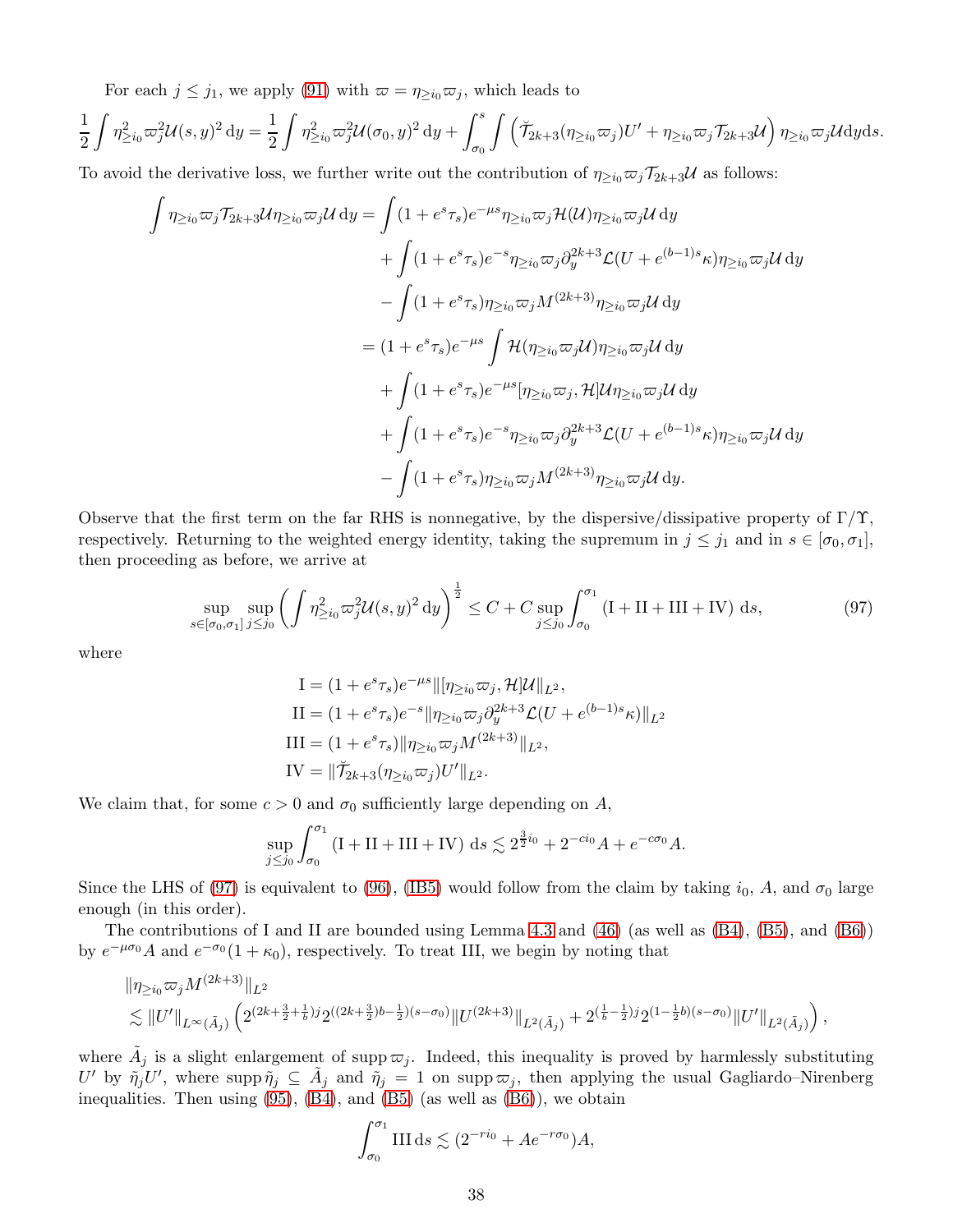which is acceptable. Finally, the contribution of IV is handled similarly as the term  $\check{\mathcal{T}}_1(\eta_{\geq i_0}\varpi_j)$  in Step 1, where we use Lemma [5.4](#page-33-0) and  $(B4)$ – $(B5)$  instead of  $(IB1)$ – $(IB2)$  and  $(B4)$ , respectively. We may show that

$$
\int_{\sigma_0}^{\sigma_1} \text{IV} \, \text{d}s \lesssim 2^{\left(\frac{1}{b} + 2k + 3\right)i_0} + \left(2^{-ri_0} + Ae^{-r\sigma_0}\right)A,
$$

<span id="page-38-0"></span>which completes the proof.

### 6 Estimates on modulation parameters and unstable coefficients

In this section, we analyze the ODE's satisfied by the modulation parameters and the coefficients  $W^{(j)}(s,0)$ . We prove the bootstrap assumptions in Lemma [3.6](#page-16-0) involving the modulation ODE's and  $W^{(2k+1)}(s, 0)$ , as well as Lemma [3.9](#page-17-0) in its entirety.

#### 6.1 Control of the modulation parameters and  $w_{2k+1}$

We establish sharp bounds on the ODE's for modulation parameters, which improve [\(B6\)](#page-16-0).

<span id="page-38-1"></span>**Lemma 6.1** (Control of the modulation parameters). Assume the hypotheses of Lemma [3.6.](#page-16-0) Then we have

$$
|e^s \tau_s| \le C_A e^{-\min\{2\gamma,\mu\}s},\tag{98}
$$

$$
|e^{bs}\xi_s - (1 + e^s \tau_s)e^{(b-1)s}\kappa| \le C_A e^{-\min\{2\gamma,\mu\}s},\tag{99}
$$

$$
|e^{(b-1)s}\kappa_s| \le C_A e^{-\min\{2\gamma,\mu_0\}s}.\tag{100}
$$

In particular, if  $\sigma_0$  is sufficiently large (depending only on A,  $y_0$ ,  $\kappa_0$ ), [\(IB6\)](#page-16-0) holds.

*Proof.* For  $\tau_s$ , by [\(20\)](#page-12-0), we have

$$
|e^{s}\tau_s| \le \frac{|F^{(1)}(s,0)| + |w_2(e^{bs}\xi_s - (1 + e^s\tau_s)e^{(b-1)s}\kappa)|}{1 - |F^{(1)}(s,0)|}.
$$

By [\(B6\)](#page-16-0), [\(T\)](#page-16-0) (in the case  $k \ge 2$  for  $w_2$ ), [\(48\)](#page-25-5) and [\(49\)](#page-25-3) with  $j = 1$ ,  $|F^{(1)}(s,0)| \le C_A (e^{-\mu s} + e^{-2\gamma s})$  (since  $0 < \mu < 2$ , which is acceptable.

For  $\xi_s$ , we use [\(21\)](#page-12-2) to bound

$$
|e^{bs}\xi_s-(1+e^s\tau_s)e^{(b-1)s}\kappa|\leq \frac{1}{(2k)!-1}\left(|\mathop{N}(2k)|_{y=0}|+(1+|e^s\tau_s|)|F^{(2k)}(s,0)|\right),
$$

where we crucially used [\(B7\)](#page-16-0) to ensure that  $(2k)! + w_{2k+1} \ge (2k)! - 1 > 0$  in the denominator. By [\(T\)](#page-16-0) and [\(18\)](#page-12-5), we have  $|N(2k)|_{y=0} \le e^{-8\gamma s}$ . On the other hand, by [\(48\)](#page-25-5), [\(49\)](#page-25-3) with  $j = 2k$ , and [\(98\)](#page-38-2), we have  $|F^{(2k)}(s,0)| \leq C_A e^{-\mu s}$  (since  $0 < \mu < 2$ ). At this point, [\(100\)](#page-38-3) follows.

Finally, for  $\kappa_s$ , we use [\(19\)](#page-12-1) to bound

$$
|e^{(b-1)s}\kappa_s| \le |e^{bs}\xi_s - (1 + e^s\tau_s)e^{(b-1)s}\kappa| + (1 + |e^s\tau_s|)|F^{(0)}(s,0)|.
$$

By [\(47\)](#page-25-6) and [\(49\)](#page-25-3) with  $j = 0$ , we have  $|F^{(0)}(s,0)| \le Ce^{-\min{\{\mu_0,2-b\}}} = Ce^{-\mu_0 s}$  (since  $2-b = \frac{2k-1}{2k}$  $\frac{k-1}{2k}$ ). Combined with the previous bounds [\(98\)](#page-38-2) and [\(99\)](#page-38-4) for  $|e^s \tau_s|$  and  $|e^{bs}\xi_s - (1 + e^s \tau_s)e^{(b-1)s}\kappa|$ , respectively, [\(100\)](#page-38-3) follows.

Finally, since  $\gamma < \min\{2\gamma, \mu, \mu_0\}$  by [\(23\)](#page-16-2), [\(IB6\)](#page-16-0) follows from [\(98\)](#page-38-2)–[\(100\)](#page-38-3) provided that  $\sigma_0$  sufficiently large. □

Next, we study the ODE satisfied by  $W^{(2k+1)}(s,0)$  and improve [\(B7\)](#page-16-0).

**Lemma 6.2** (Control of the stable coefficient). Assume the hypotheses of Lemma [3.6.](#page-16-0) Then [\(IB7\)](#page-16-0) holds true for  $\sigma_0$  sufficiently large.

<span id="page-38-4"></span><span id="page-38-3"></span><span id="page-38-2"></span> $\Box$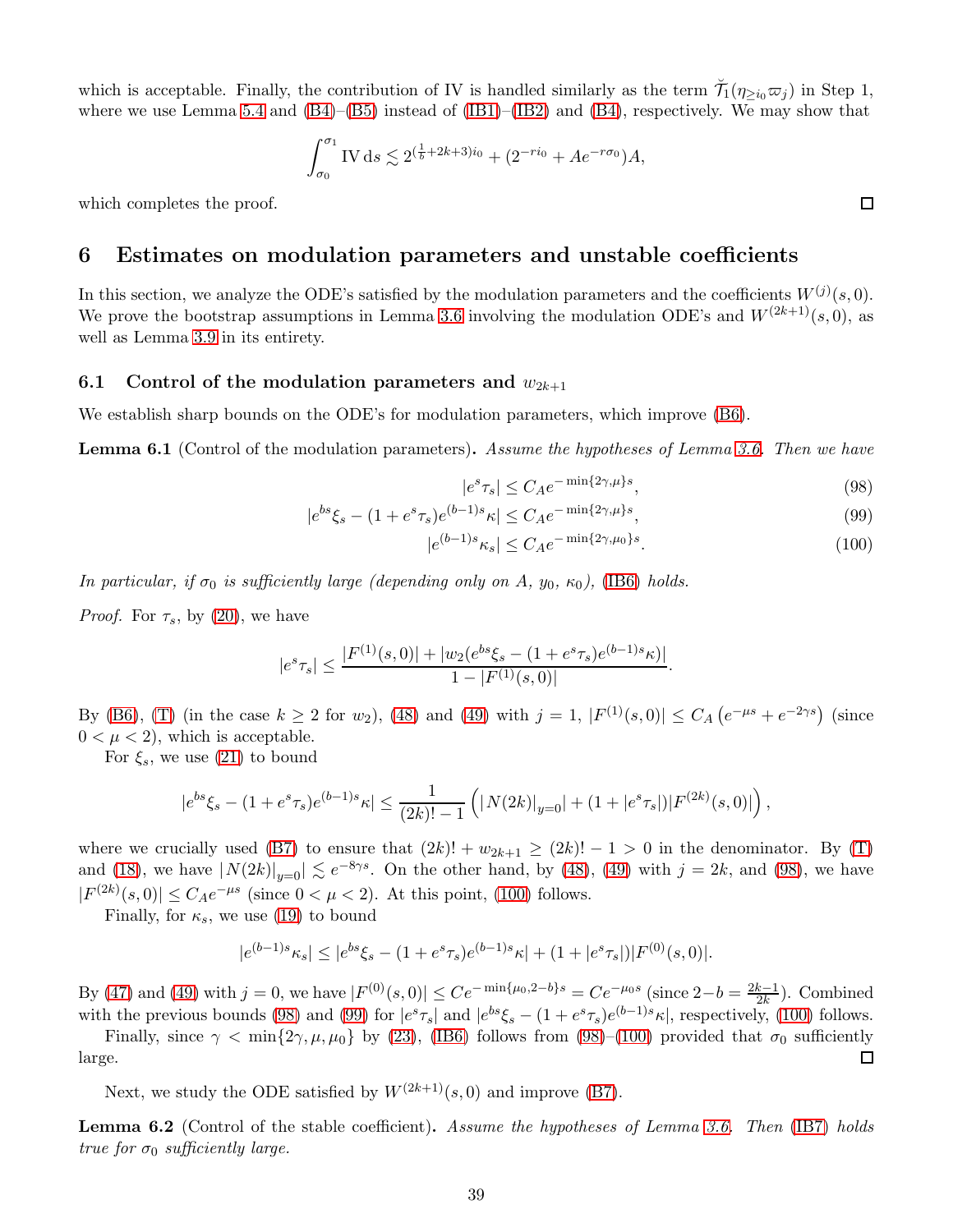*Proof.* Using equation [\(17\)](#page-12-4) with  $j = 2k + 1$ , we have the equation for  $w_{2k+1} = W^{(2k+1)}(s, 0)$  (since  $\overline{U}^{(2k+1)}(0) = (2k)!$  and  $\overline{U}^{(2k+2)}(0) = 0$ :

$$
\partial_s w_{2k+1} + (1 + e^s \tau_s) N(2k+1)|_{y=0}
$$
  
+  $\left(-e^{bs} \xi_s + (1 + e^s \tau_s) e^{(b-1)s} \kappa\right) w_{2k+2} - e^s \tau_s ((2k)! - (2k+2) w_{2k+1})$   
=  $(1 + e^s \tau_s) F^{(2k+1)}(s, 0).$ 

Note the crucial vanishing of the constant in front of the term  $w_{2k+1}$ . Hence all terms other than  $\partial_s w_{2k+1}$ decay exponentially as s increases, thanks to the trapping assumption  $(T)$ , the improved bound [\(IB6\)](#page-16-0), and the bounds  $|W^{(2k+1)}(s,0)| \leq 1$  as well as  $|W^{(2k+2)}(s,0)| \leq CA$  (this last bound follows from the estimate [\(80\)](#page-31-1) in Lemma [5.3](#page-31-0) and [\(B3\)](#page-16-0) plus Sobolev embedding). Moreover, by [\(IB6\)](#page-16-0), [\(48\)](#page-25-5) and [\(49\)](#page-25-3), we have  $|(1+e^{s}\tau_s)F^{(2k+1)}(s,0)| \lesssim_A e^{-\mu s}$ . Finally, recall from [\(25\)](#page-18-4) that the initial data at  $\sigma_0$  are such that  $|\partial_y^{(2k+1)}W(\sigma_0,0)| \leq C\epsilon_0e^{-(1+2kb)\sigma_0}$ . Therefore, we can prove the improved bootstrap bound [\(IB7\)](#page-16-0) upon choosing  $\sigma_0$  sufficiently large, as desired.  $\Box$ 

#### 6.2 Control of the unstable coefficients: proof of Lemma [3.9](#page-17-0)

The purpose of this subsection is to prove Lemma [3.9](#page-17-0) (shooting lemma), which is relevant when  $k > 1$ . We start by establishing the key *outgoing property* of the unstable ODE near the boundary of the trapped region:

<span id="page-39-0"></span>**Lemma 6.3.** Under the hypotheses of Lemma [3.6,](#page-16-0) there exists  $c_0 > 0$  such that, for  $\sigma_0$  sufficiently large (depending only on k,  $\mu$ ,  $\gamma$  and A), the following holds. For any  $s \in [\sigma_0, \sigma_1]$  such that

<span id="page-39-2"></span>
$$
\frac{1}{2}e^{-\gamma s} < \vec{w}(s) < e^{-\gamma s}.\tag{101}
$$

we have

$$
\partial_s |\vec{w}(s)|^2 > 2c_0 |\vec{w}(s)|^2.
$$

*Proof.* We recall the vector  $\vec{w}(s) = (w_2, w_1, \dots, w_{2k-1})(s)$ , which satisfies the following system of ODEs:

$$
\partial_s \vec{w}(s) - D\vec{w}(s) + (1 + e^s \tau_s) \mathcal{N}(\vec{w}(s)) = M\vec{w}(s) + \vec{f}(s), \tag{102}
$$

Here  $D = \text{diag}(\lambda_2, \dots, \lambda_{2k-1})$  with  $\lambda_j = 1 - \frac{j-1}{2k}$  $\frac{-1}{2k}$ , so that  $1 > \lambda_2 > \ldots > \lambda_{2k-1} > 0$ . We put

$$
c_0 = \frac{1}{2}\lambda_{2k-1}.
$$

We now evaluate  $\partial_s |\vec{w}(s)|^2$  using [\(102\)](#page-39-1). The contribution of  $D\vec{w}(s)$  gives the main positive term  $4c_0|\vec{w}|^2$ . We claim that the contribution of the remaining terms are bounded below by  $-2c_0|\vec{w}|^2$  if  $\sigma_0$  is sufficiently large. First, for  $N$ , we have, by  $(T)$ 

$$
|\mathcal{N}(\vec{w}(s))| \le C_k |\vec{w}(s)|^2 \le C_k e^{-\gamma s} |\vec{w}(s)|,
$$

which is acceptable. Next,  $M \vec{w}(s)$  is acceptable thanks to

$$
|M| \le C_k e^{-\gamma s},
$$

which follows from [\(IB6\)](#page-16-0). Finally, by [\(48\)](#page-25-5), [\(49\)](#page-25-3) for  $j \ge 2$ , (IB6) and [\(101\)](#page-39-2), we have

$$
|\vec{f}| \le C_{k,A} e^{-\mu s} \le 2C_{k,A} e^{-(\mu - \gamma)s} |\vec{w}(s)|.
$$

Recalling from [\(23\)](#page-16-2) that  $\gamma < \mu_0 \leq \mu$ , the contribution of  $\vec{f}(s)$  is acceptable.

<span id="page-39-1"></span> $\Box$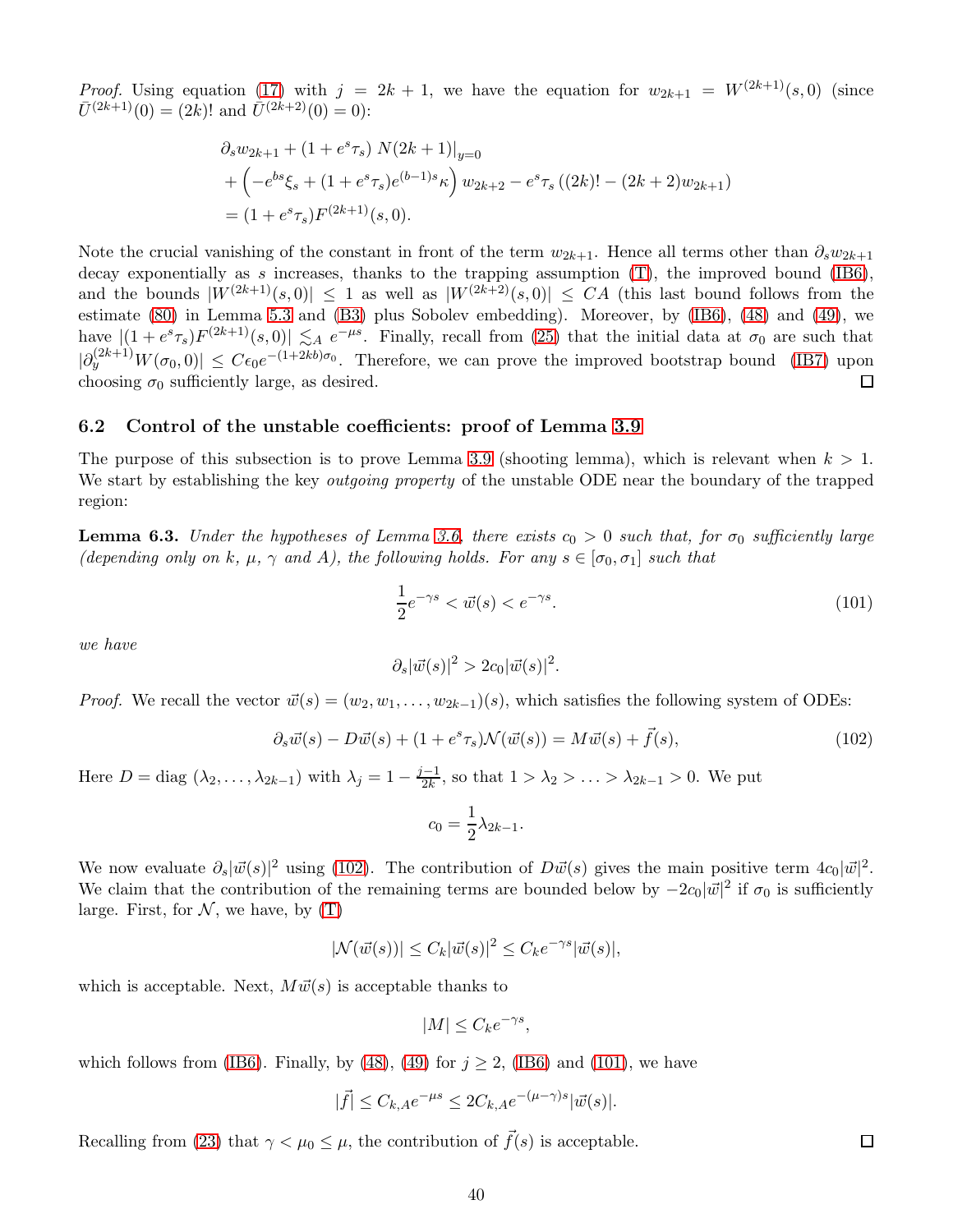Finally, we are ready to prove Lemma [3.9.](#page-17-0)

Proof of Lemma [3.9.](#page-17-0) For each  $|\vec{w}_0| \leq e^{-\gamma \sigma_0}$ , denote by  $U_{\vec{w}_0}(s, y)$  the solution with initial data at  $s = \sigma_0$ induced by  $\vec{w}_0$  and  $W_0$ , and write  $\vec{w}_{\vec{w}_0}(s)$  for the vector  $(\partial_y^2 U_{\vec{w}_0}(s,0), \ldots, \partial_y^{2k-1} U_{\vec{w}_0}(s,0))$ . For the purpose of contradiction, suppose that for all  $\vec{w}_0$  satisfying  $| \vec{w}_0 | \leq e^{-\gamma \sigma_0}$ ,  $U_{\vec{w}_0}$  does not remain trapped for-ever. By Lemma [3.6](#page-16-0) and a standard bootstrap argument, there exists a unique  $\sigma_{trap}(\vec{w}_0) > \sigma_0$  such that  $|\vec{w}_{\vec{w}_0}(\sigma_{trap}(\vec{w}_0))| = e^{-\gamma \sigma_{trap}(\vec{w}_0)}$  while  $|\vec{w}_{\vec{w}_0}(s)| < e^{-\gamma s}$  for all  $\sigma_0 \leq s < \sigma_{trap}(\vec{w}_0)$  (see the discussion following Definition [3.8\)](#page-17-5). The key step in the proof is to establish the following:

**Claim.** The map  $H : B_0(e^{-\gamma \sigma_0}) \to \partial B_0(1)$ ,  $\vec{w}_0 \mapsto e^{-\gamma \sigma_{trap}(\vec{w}_0)} \vec{w}_{\vec{w}_0}(\sigma_{trap}(\vec{w}_0))$  is continuous.

Assuming the claim, we first conclude the proof of the lemma. Note, first, that for  $\vec{w}_0 \in \partial B_0(e^{-\gamma \sigma_0})$ , we trivially have  $\sigma_{trap} = \sigma_0$  and  $\vec{w}_{\vec{w}_0}(\sigma_{trap}) = \vec{w}_0$ ; hence H is equal to the identity when restricted to the boundary  $\partial B_0(e^{-\gamma\sigma_0})$ . Hence, by composing with  $B_0(1) \to B_0(e^{-\gamma\sigma_0})$ ,  $\vec{v} \mapsto e^{-\gamma\sigma_0}\vec{v}$ , we obtain a continuous map from  $B_0(1)$  into  $\partial B_0(1)$  that is equal to the identity map on  $\partial B_0(1)$  (i.e., a continuous retraction  $B_0(1) \to \partial B_0(1)$ . As is well-known (cf. proof of Brouwer's fixed point theorem), such a map does not exist, which is a contradiction.

It remains to establish the claim. Fix  $\vec{w}_0 \in B_0(e^{-\gamma \sigma_0})$ . By definition, [\(T\)](#page-16-0) holds for  $s \in [\sigma_0, \sigma_{trap}(\vec{w}_0)]$ , so  $U_{\vec{w}_0}$  obeys [\(IB1\)](#page-16-0)–[\(IB7\)](#page-16-0) on  $s \in [\sigma_0, \sigma_{trap}(\vec{w}_0)]$ . By a standard argument involving analysis of the linearized system, it can be shown that  $\vec{v} \mapsto U_{\vec{v}}$  is Lipschitz continuous<sup>[9](#page-40-6)</sup> near  $\vec{w}_0$  in  $C_s(I; H^{2k+2})$ , where I is a fixed open interval containing  $[\sigma_0, \sigma_{trap}(\vec{w}_0)]$ . By Sobolev embedding, it follows that  $\vec{w}_{\vec{v}}(s)$  depends continuously on  $(s, \vec{v}) \in I \times B_{\vec{w}_0}(\delta)$  for some  $\delta > 0$ . To establish the continuity of H at  $\vec{w}_0$ , it therefore only remains to show that that  $\vec{v} \mapsto \sigma_{trap}(\vec{v})$  is continuous at  $\vec{v} = \vec{w}_0$ .

To prove the continuity of  $\sigma_{trap}$ , we begin by using the outgoing property near the boundary (Lemma [6.3\)](#page-39-0) to make the following observation: for an arbitrary sufficiently small number  $\epsilon > 0$ , if  $U_{\vec{v}}$  is trapped on  $[\sigma_0, \sigma_1]$  and  $\vec{w}_{\vec{v}}(\sigma_1) > e^{-\gamma \sigma_1 - c_0 \epsilon}$  then  $|\sigma_{trap}(\vec{v}) - \sigma_1| < \epsilon$ . When  $\vec{w}_0 \in \partial B_0(e^{-\gamma \sigma_0})$ , the continuity of  $\sigma_{trap}$  at  $\vec{w}_0$  follows immediately by applying the preceding statement with  $\sigma_1 = \sigma_0$ , since  $\epsilon > 0$  may be arbitrarily small. When  $\vec{w}_0 \notin \partial B_0(e^{-\gamma \sigma_0})$ , we have  $\sigma_{trap}(\vec{w}_0) > \sigma_0$ . Clearly, there exists  $\sigma_1 \in (\sigma_0, \sigma_{trap}(\vec{w}_0))$  such that  $e^{-\gamma \sigma_1 - c_0 \epsilon} < \vec{w}_{\vec{w}_0}(\sigma_1) < e^{-\gamma \sigma_1}$  and  $|\sigma_1 - \sigma_{trap}(\vec{w}_0)| < \epsilon$ . By Lemma [3.6](#page-16-0) and the strict inequality  $\vec{w}_{\vec{w}_0}(\sigma_1) < e^{-\gamma \sigma_1}$ , for  $\vec{v}$  sufficiently close to  $\vec{w}_0$ , the corresponding solution  $U_{\vec{v}}$  is trapped on  $[\sigma_0, \sigma_1]$  and obeys  $e^{-\gamma \sigma_1 - c_0 \epsilon} < \vec{w}_{\vec{v}}(\sigma_1) < e^{-\gamma \sigma_1}$ . Hence,  $|\sigma_{trap}(\vec{v}) - \sigma_{trap}(\vec{w}_0)| \leq |\sigma_{trap}(\vec{v}) - \sigma_1| + |\sigma_{trap}(\vec{w}_0) - \sigma_1| < 2\epsilon$ , which implies the desired continuity of  $\sigma_{trap}$ . 口

# <span id="page-40-0"></span>References

- <span id="page-40-5"></span>[1] N. Alibaud, J. Droniou, and J. Vovelle. Occurrence and non-appearance of shocks in fractal Burgers equations. J. Hyperbolic Differ. Equ.,  $4(3):479-499$ , 2007.
- <span id="page-40-3"></span>[2] T. Buckmaster and S. Iyer. Formation of unstable shocks for 2D isentropic compressible Euler. ArXiv preprint: <https://arxiv.org/abs/2007.15519>, 2020.
- [3] T. Buckmaster, S. Shkoller, and V. Vicol. Formation of point shocks for 3D compressible Euler. ArXiv preprint: <https://arxiv.org/abs/1912.04429>, 2019.
- <span id="page-40-1"></span>[4] T. Buckmaster, S. Shkoller, and V. Vicol. Formation of shocks for 2D isentropic compressible Euler. ArXiv preprint: <https://arxiv.org/abs/1907.03784>, 2019.
- <span id="page-40-4"></span>[5] T. Buckmaster, S. Shkoller, and V. Vicol. Shock formation and vorticity creation for 3D Euler. ArXiv preprint: <https://arxiv.org/abs/2006.14789>, 2020.
- <span id="page-40-2"></span>[6] A. Castro, D. Córdoba, and F. Gancedo. Singularity formations for a surface wave model. Nonlinearity, 23(11):2835–2847, 2010.

<span id="page-40-6"></span><sup>&</sup>lt;sup>9</sup>We use Lipschitz continuity here as it is easier to observe for  $(1)$ , which is quasilinear. The minor price we have to pay is that we cannot work with the highest order topology  $H^{2k+3}$ , but rather with the lower order topology  $H^{2k+2}$ .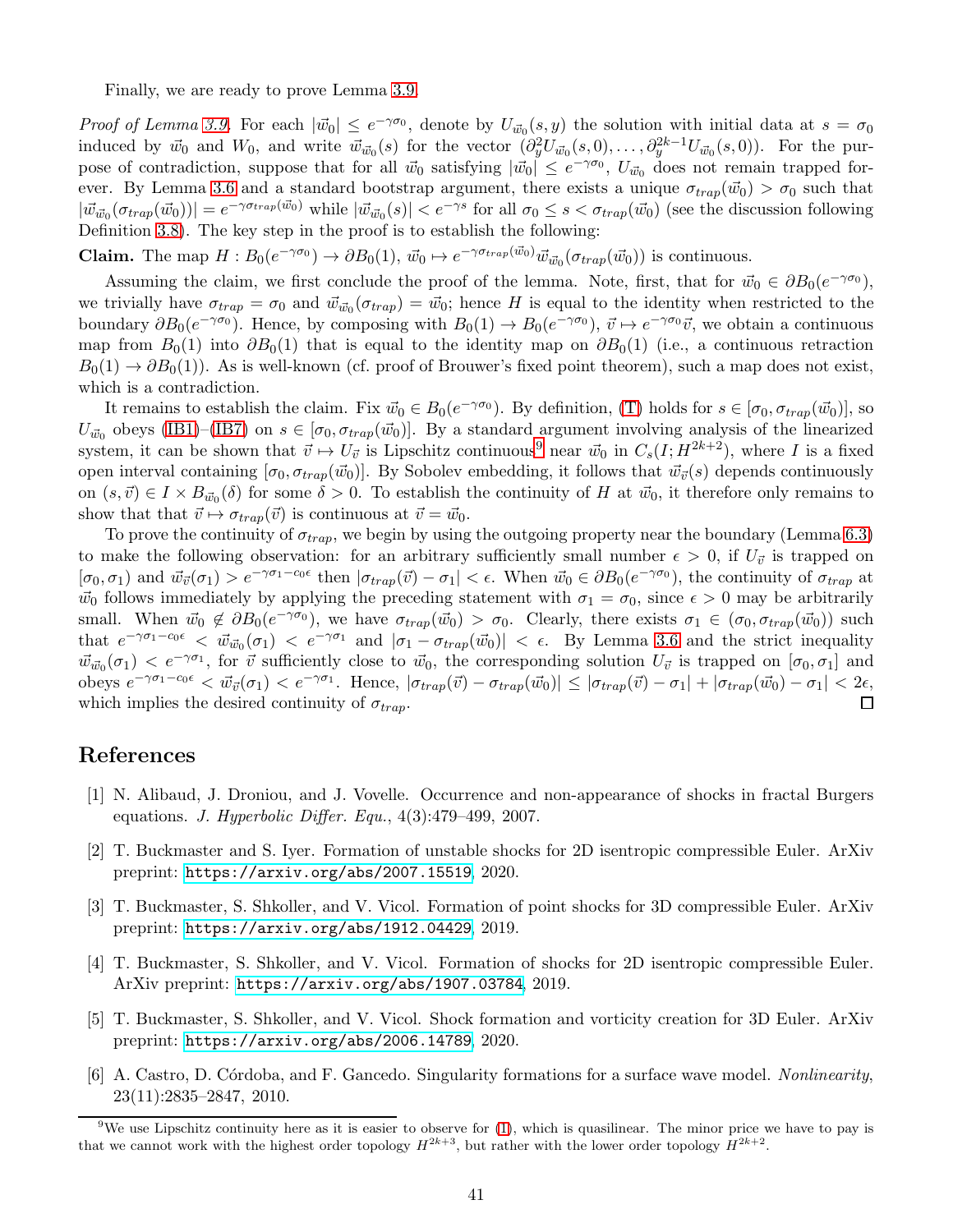- <span id="page-41-16"></span><span id="page-41-5"></span>[7] K. R. Chickering, R. C. Moreno-Vasquez, and G. Pandya. Asymptotically self-similar shock formation for 1D fractal Burgers equation. ArXiV Preprint: <https://arxiv.org/pdf/2105.15128.pdf>, 2021.
- <span id="page-41-17"></span>[8] D. Christodoulou. The formation of shocks in 3-dimensional fluids. EMS Monographs in Mathematics. European Mathematical Society (EMS), Zürich, 2007.
- <span id="page-41-7"></span>[9] D. Christodoulou. The shock development problem. EMS Monographs in Mathematics. European Mathematical Society (EMS), Zürich, 2019.
- <span id="page-41-11"></span>[10] C. Collot, T.-E. Ghoul, and N. Masmoudi. Singularity formation for Burgers equation with transverse viscosity. ArXiv preprint: <https://arxiv.org/abs/1803.07826>, Mar. 2018.
- <span id="page-41-13"></span>[11] A. Constantin and J. Escher. Wave breaking for nonlinear nonlocal shallow water equations. Acta Math., 181(2):229–243, 1998.
- [12] P. Constantin and J. Wu. Regularity of Hölder continuous solutions of the supercritical quasi-geostrophic equation. Ann. Inst. H. Poincaré Anal. Non Linéaire,  $25(6):1103-1110$ , 2008.
- <span id="page-41-19"></span>[13] R. Côte, Y. Martel, and F. Merle. Construction of multi-soliton solutions for the  $L^2$ -supercritical gKdV and NLS equations. Rev. Mat. Iberoam., 27(1):273–302, 2011.
- <span id="page-41-6"></span><span id="page-41-4"></span>[14] H. Dong, D. Du, and D. Li. Finite time singularities and global well-posedness for fractal Burgers equations. Indiana Univ. Math. J., 58(2):807–821, 2009.
- <span id="page-41-15"></span>[15] J. Eggers and M. A. Fontelos. Singularities: formation, structure, and propagation. Cambridge Texts in Applied Mathematics. Cambridge University Press, Cambridge, 2015.
- [16] T. Elgindi. Finite-Time Singularity Formation for  $C^{1,\alpha}$  Solutions to the Incompressible Euler Equations on  $\mathbb{R}^3$ . ArXiv preprint: <https://arxiv.org/abs/1904.04795>, 2019.
- <span id="page-41-2"></span><span id="page-41-1"></span>[17] V. M. Hur. Wave breaking in the Whitham equation. Adv. Math., 317:410–437, 2017.
- <span id="page-41-14"></span>[18] V. M. Hur and L. Tao. Wave breaking for the Whitham equation with fractional dispersion. Nonlinearity, 27(12):2937–2949, 2014.
- <span id="page-41-3"></span>[19] H. Ibdah. Lipschitz continuity of solutions to drift-diffusion equations in the presence of nonlocal terms. ArXiV Preprint: <https://arxiv.org/abs/2006.01859.pdf>, 2020.
- [20] A. Kiselev, F. Nazarov, and R. Shterenberg. Blow up and regularity for fractal Burgers equation. Dyn. Partial Differ. Equ., 5(3):211–240, 2008.
- <span id="page-41-10"></span>[21] C. Klein, F. Linares, D. Pilod, and J.-C. Saut. On Whitham and related equations. Stud. Appl. Math., 140(2):133–177, 2018.
- <span id="page-41-0"></span>[22] C. Klein and J.-C. Saut. A numerical approach to blow-up issues for dispersive perturbations of Burgers' equation. Phys. D, 295/296:46–65, 2015.
- <span id="page-41-18"></span><span id="page-41-12"></span>[23] C. Klein, J.-C. Saut, and Y. Wang. On the modified fractional Korteweg-de Vries and related equations. ArXiv preprint: <https://arxiv.org/abs/2010.05081>, 2020.
- [24] J. Luk and J. Speck. Shock formation in solutions to the 2D compressible Euler equations in the presence of non-zero vorticity. Invent. Math., 214(1):1–169, 2018.
- <span id="page-41-9"></span>[25] F. Merle, P. Raphaël, I. Rodnianski, and J. Szeftel. On blow up for the energy super critical defocusing non linear Schrödinger equations. ArXiv preprint: <https://arxiv.org/abs/1912.11005>, 2019.
- <span id="page-41-8"></span>[26] F. Merle, P. Raphaël, I. Rodnianski, and J. Szeftel. On smooth self similar solutions to the compressible Euler equations. ArXiv preprint: <https://arxiv.org/abs/1912.10998>, 2019.